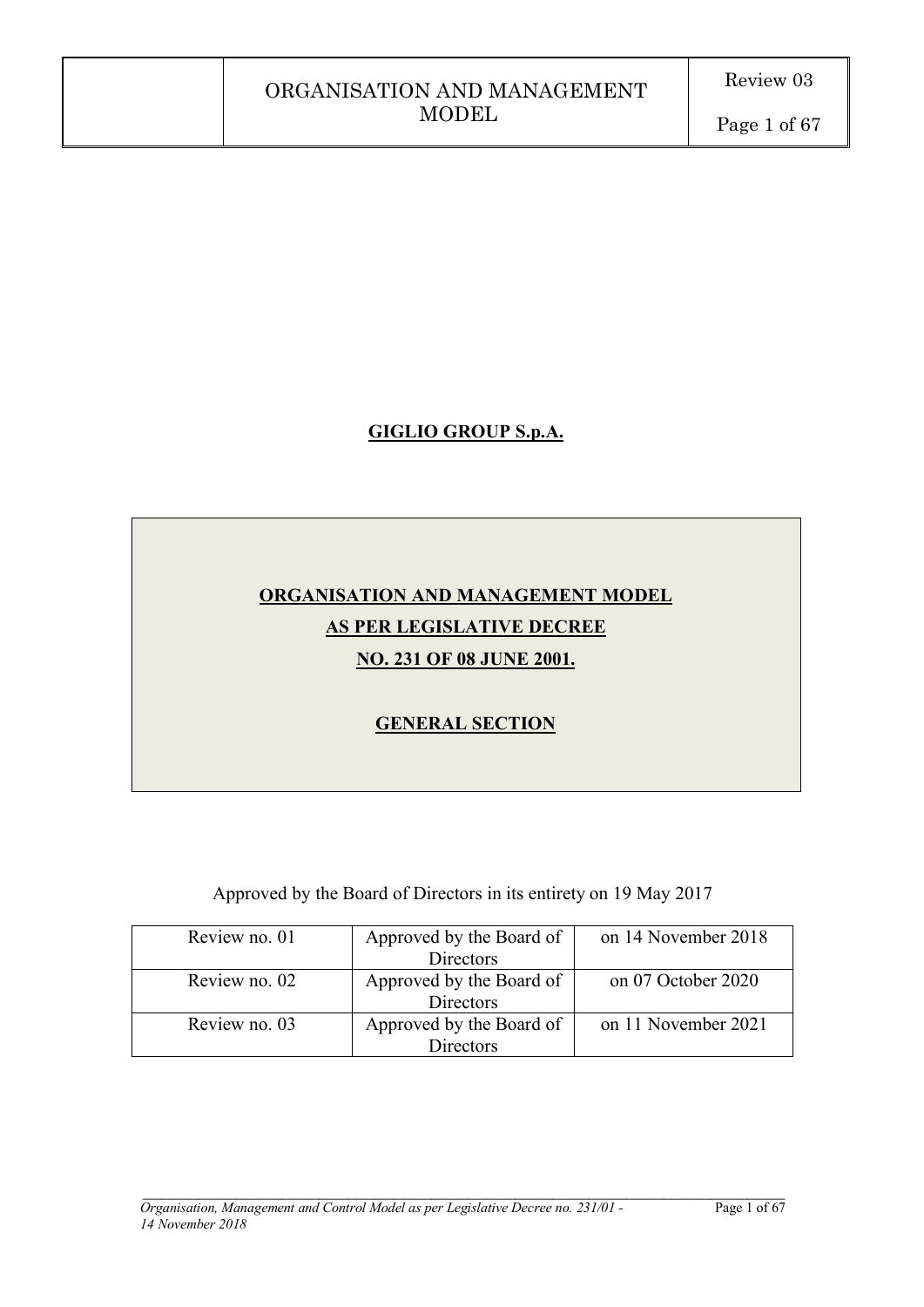**\_\_\_\_\_\_\_\_\_\_** Page 2 of 67

# **INDEX**

|          | <b>CHAPTER 1</b>                                                                    |     |
|----------|-------------------------------------------------------------------------------------|-----|
|          |                                                                                     |     |
| 1.1      |                                                                                     |     |
| 1.1.1    |                                                                                     |     |
| 1.1.2    |                                                                                     |     |
| 1.1.3    |                                                                                     |     |
|          | 1.1.3.1 Public Administration, public official and public service provider7         |     |
|          |                                                                                     |     |
|          | 1.1.3.3 Manslaughter, bodily harm and grievous bodily harm committed in violation   |     |
|          | of workplace accident prevention, health and hygiene legislation11                  |     |
|          | 1.1.3.4 Receipt, laundering and use of money, assets and other proceeds of illegal  |     |
|          |                                                                                     |     |
|          |                                                                                     |     |
|          |                                                                                     |     |
|          | 1.1.3.7 Counterfeiting of coinage, legal tender, duty stamps and means or tokens of |     |
|          |                                                                                     |     |
|          |                                                                                     |     |
|          | 1.1.3.9 Offences against individual personality and against the person18            |     |
| 1.1.3.10 |                                                                                     |     |
| 1.1.3.11 |                                                                                     |     |
| 1.1.3.12 |                                                                                     |     |
| 1.1.3.13 | Offences relating to industry and commerce; Offences relating to                    |     |
|          | $\dots 21$                                                                          |     |
| 1.1.3.14 | Inducement to not provide accounts or to provide false accounts to the              |     |
|          |                                                                                     |     |
| 1.1.3.15 |                                                                                     |     |
| 1.1.3.16 |                                                                                     |     |
| 1.1.3.17 | Offences of granting illegal access and aiding and abetting illegal                 |     |
|          |                                                                                     | .24 |
| 1.1.3.18 |                                                                                     |     |
| 1.1.3.19 | Fraud offences in sporting competitions and abusive exercise of gambling            |     |
|          |                                                                                     |     |
| 1.1.3.20 |                                                                                     |     |
| 1.1.3.21 |                                                                                     |     |
| 1.1.4    |                                                                                     |     |
| 1.2      | Adoption of the "Organisation and Management Model" by the company as a             |     |
|          | mandatory means to prevent the commission of the offences included in the           |     |
|          |                                                                                     |     |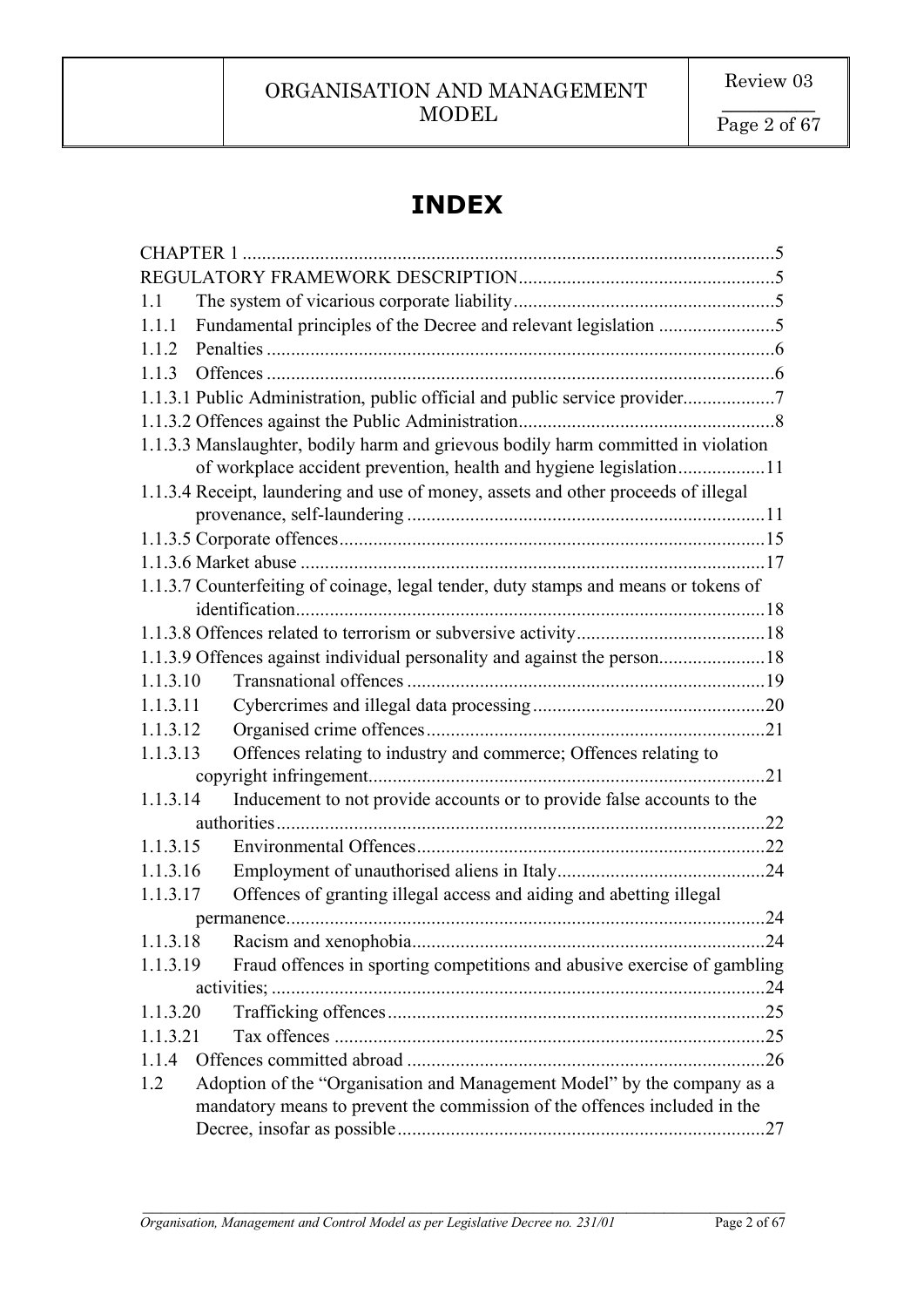| 13                                                                                  |     |  |
|-------------------------------------------------------------------------------------|-----|--|
|                                                                                     |     |  |
| DESCRIPTION OF THE BUSINESS - ELEMENTS OF THE GOVERNANCE                            |     |  |
|                                                                                     | .29 |  |
| 2.1                                                                                 |     |  |
| 2.2                                                                                 |     |  |
| 2.2.1                                                                               |     |  |
|                                                                                     |     |  |
| ORGANIZATION, MANAGEMENT AND CONTROL MODEL AND                                      |     |  |
|                                                                                     |     |  |
| 3.1                                                                                 |     |  |
| Purpose and structure of the Model: General Section and Special Sections for<br>3.2 |     |  |
|                                                                                     |     |  |
| 3.3                                                                                 |     |  |
|                                                                                     |     |  |
| SUPERVISORY COMMITTEE IN ACCORDANCE WITH LEGISLATIVE                                |     |  |
|                                                                                     |     |  |
| 4.1                                                                                 |     |  |
| Institution, appointment and replacement of the Supervisory Committee44<br>4.2      |     |  |
| Economic resources allocated to the Supervisory Committee46<br>4.3                  |     |  |
| 4.4                                                                                 |     |  |
| 4.5                                                                                 |     |  |
|                                                                                     |     |  |
| FLOWS OF INFORMATION TO THE SUPERVISORY COMMITTEE 50                                |     |  |
| 5.1                                                                                 |     |  |
| 5.2                                                                                 |     |  |
| 5.3                                                                                 |     |  |
| 5.4                                                                                 |     |  |
| 5.5                                                                                 |     |  |
|                                                                                     |     |  |
|                                                                                     |     |  |
| 6.1                                                                                 |     |  |
| Employees – executives/personnel with executive duties and non-executive<br>6.2     |     |  |
|                                                                                     |     |  |
| Members of company boards and persons with the power to represent the<br>6.3        |     |  |
|                                                                                     |     |  |
| 6.4                                                                                 |     |  |
|                                                                                     |     |  |
|                                                                                     |     |  |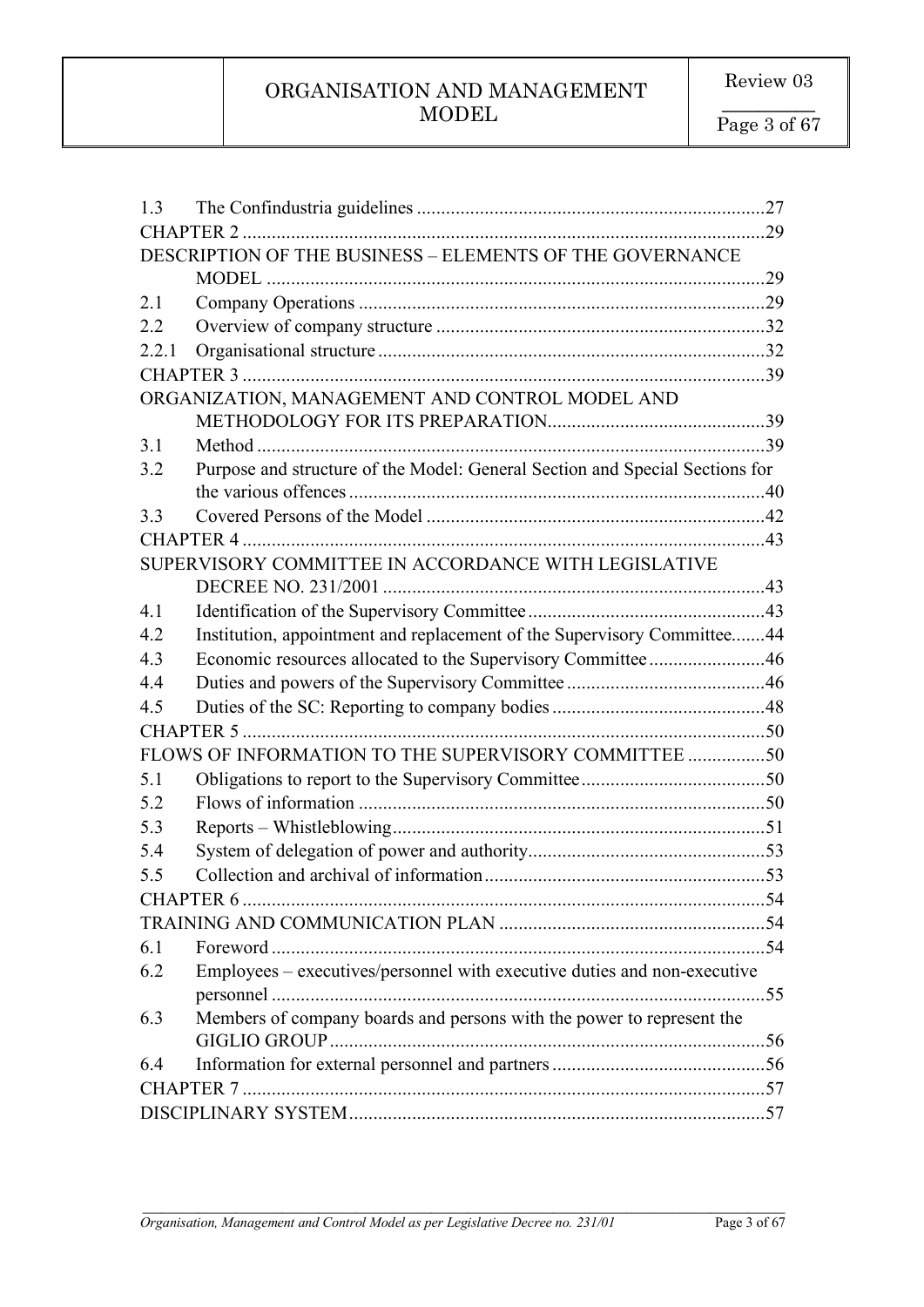| 7.1 |                                                             | .57 |
|-----|-------------------------------------------------------------|-----|
| 7.2 |                                                             |     |
| 7.3 |                                                             |     |
| 7.4 |                                                             |     |
| 7.5 |                                                             |     |
| 7.6 |                                                             |     |
| 7.7 |                                                             |     |
| 7.8 |                                                             |     |
|     |                                                             |     |
|     | ADOPTION OF THE MODEL - CRITERIA FOR UPDATING AND ADJUSTING |     |
|     |                                                             | .65 |
| 8.1 |                                                             |     |
| 8.2 |                                                             |     |
|     |                                                             |     |
|     |                                                             |     |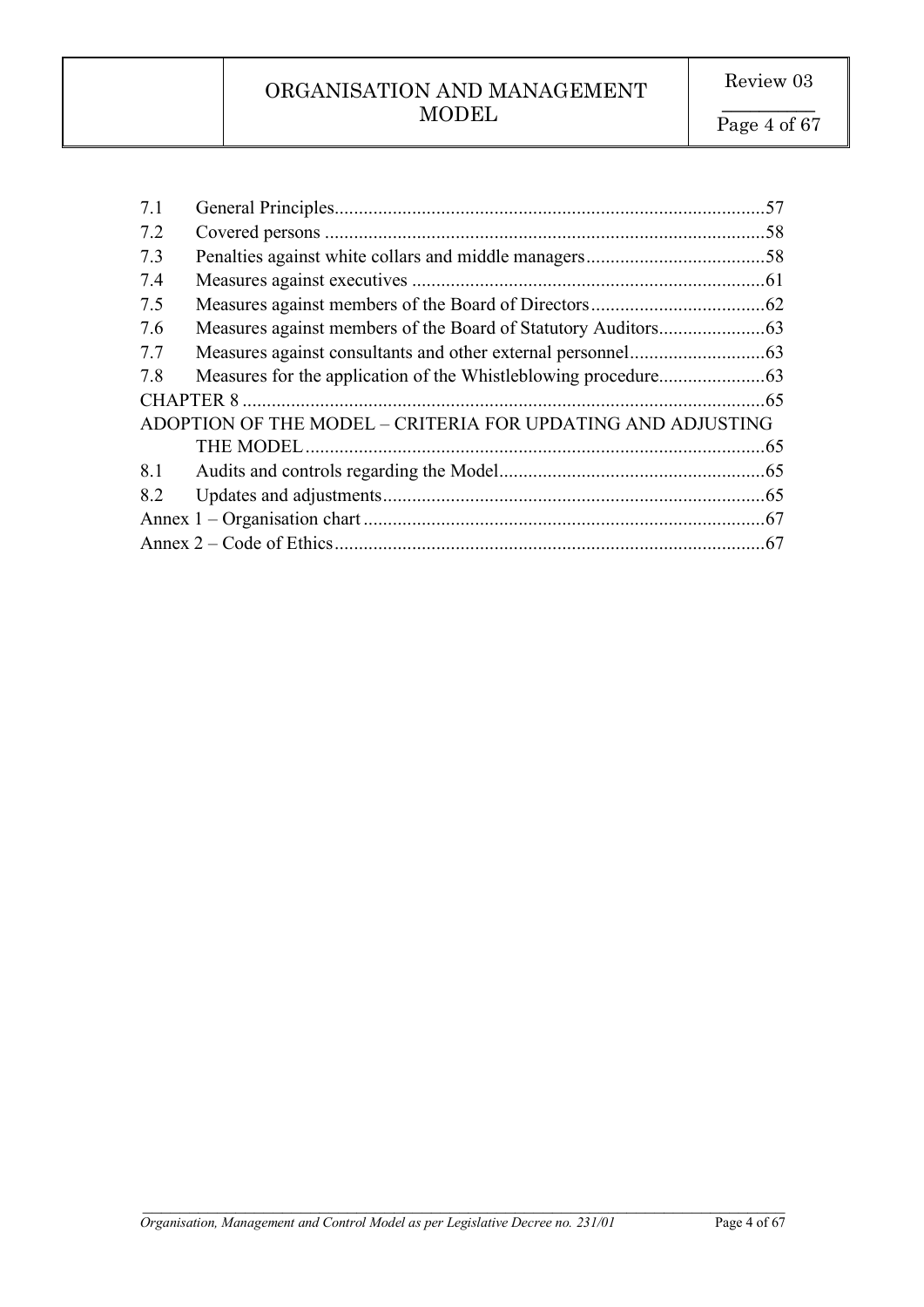# **CHAPTER 1 REGULATORY FRAMEWORK DESCRIPTION**

# **1.1 The system of vicarious corporate liability**

Legislative Decree No. 231 of June 8, 2001, "Rules for the vicarious liability of legal persons, companies and associations, even where devoid of legal personality, pursuant to Art. 11 of Law No. 300 of September 29, 2000" (hereinafter the "Decree" or the "**Legislative Decree no. 231/2001**"), which entered into force on July 4 of that same year, introduced into the Italian legal system vicarious liability for entities (legal persons, companies and associations, even where devoid of legal personality), alongside the criminal liability of the natural persons representing them materially responsible for committing the offence.

Under this system, an entity may be held liable – and thus subject to penalties – for certain offences committed or attempted in the interest or for the benefit of the entity in question by its directors or employees.

### **1.1.1 Fundamental principles of the Decree and relevant legislation**

The Decree is intended to bring Italian domestic legislation governing the liability of legal persons into line with the international conventions of which Italy has been a signatory for some time, including:

- the *Convention on the protection of the European Communities' financial interests* signed in Brussels on July 26, 1995;
- the *Convention on the fight against corruption involving officials of the European Communities or officials of Member States of the European Union* of May 26, 1997, also signed in Brussels; and
- the *OECD Convention* on Combating Bribery of Foreign Public Officials in International Business Transactions of December 17, 1997.

The Decree introduced into the Italian legal order a system of vicarious liability (essentially criminal liability) for entities (defined as companies, associations, consortia, etc. – hereinafter "Entities") for certain offences committed in their interest or to their advantage by:

- natural persons in positions of representation, direction or management of such Entities or an organisational unit thereof with financial and functional autonomy;
- natural persons who exercise management and control of such Entities, including on a de facto basis;
- natural persons subject to management or supervision by one of the persons set out above.

This liability is concurrent with the (criminal) liability of the natural person who materially committed the offence.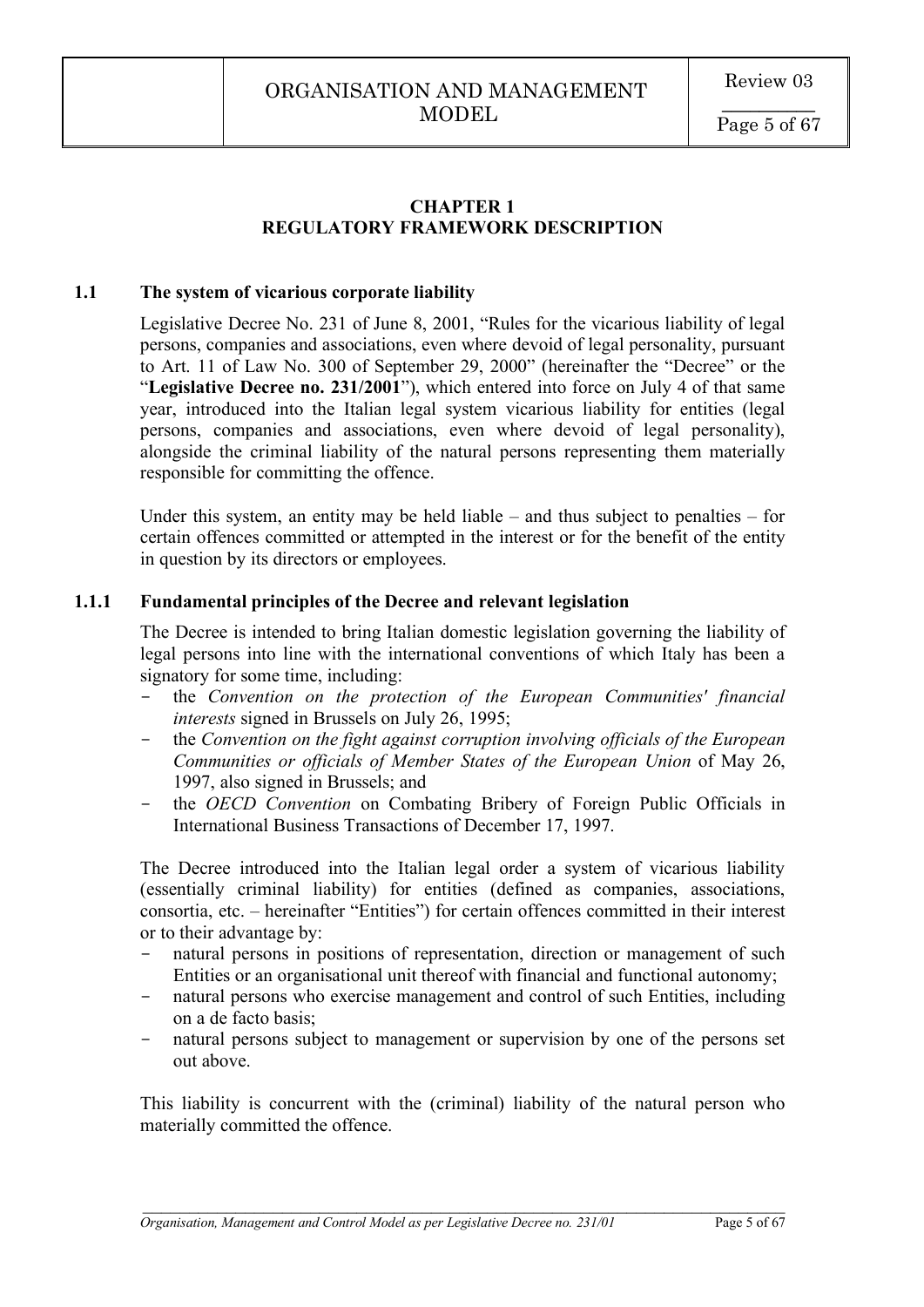### **1.1.2 Penalties**

The penalties established1 for Entities for the commission or attempted commission of the aforementioned offences are:

- fines (of up to  $\in$  1.5 million);
- disqualification, for example from engaging in an activity, suspension or revocation or licences or concessions, debarment from contracting with the Public Administration, exclusion from or revocation of loans and grants, and debarment from advertising goods and services;
- confiscation (and preventive seizure as a precautionary measure) of the profit that the Entity has derived from the offence2;
- publication of the judgement (where a penalty of disqualification is imposed3)

# **1.1.3 Offences**

The offences relevant to the Degree, as amended, fall into the following categories:

- offences against the Public Administration4;
- cybercrimes and illegal data processing5;<br>- organised crime offences6;
- organised crime offences6;
- offences against the Public7 concerning counterfeiting of coinage, legal tender, duty stamps and means or tokens of identification;
- offences against industry and trade8;
- corporate offences9;
- offences related to terrorism or subversive activity10;
- female genital mutilation11;<br>- offences against individual
- offences against individual personality, such as the exploitation of child prostitution, child pornography, including by means of the Internet, luring of minors, human trafficking and enslavement and slave-keeping12;
- market abuses13:
- culpable homicide and serious injury in violation of safety regulations and hygiene and workplace safety protection regulations14;

 $\mathcal{L}_\mathcal{L} = \mathcal{L}_\mathcal{L} = \mathcal{L}_\mathcal{L} = \mathcal{L}_\mathcal{L} = \mathcal{L}_\mathcal{L} = \mathcal{L}_\mathcal{L} = \mathcal{L}_\mathcal{L} = \mathcal{L}_\mathcal{L} = \mathcal{L}_\mathcal{L} = \mathcal{L}_\mathcal{L} = \mathcal{L}_\mathcal{L} = \mathcal{L}_\mathcal{L} = \mathcal{L}_\mathcal{L} = \mathcal{L}_\mathcal{L} = \mathcal{L}_\mathcal{L} = \mathcal{L}_\mathcal{L} = \mathcal{L}_\mathcal{L}$ 

 $\overline{a}$ 

<sup>&</sup>lt;sup>1</sup> Art. 9 and thereafter, Chapter I, Section II "General sanctions" of the Decree.

<sup>2</sup> Art. 6, paragraph 5.

<sup>&</sup>lt;sup>3</sup> Art. 18, Section II (cited).

<sup>4</sup> Art. 24 and 25, Chapter I, Section III, "Criminal administrative responsibility" of the Decree.

<sup>5</sup> Art. 24-bis, Section III (cited).

<sup>6</sup> Art. 24-ter, Section III (cited).

<sup>7</sup> Art. 25-bis, Section III (cited).

<sup>8</sup> Art. 25-bis1, Section III (cited).

<sup>9</sup> Art. 25-ter, Section III (cited).

<sup>10</sup> Art. 25-quater, Section III (cited).

<sup>11</sup> Art. 25-quater1, Section III (cited).

<sup>12</sup> Art. 25-quinquies, Section III (cited).

<sup>13</sup> Art. 25-sexies, Section III (cited).

<sup>14</sup> Art. 25-septies, Section III (cited).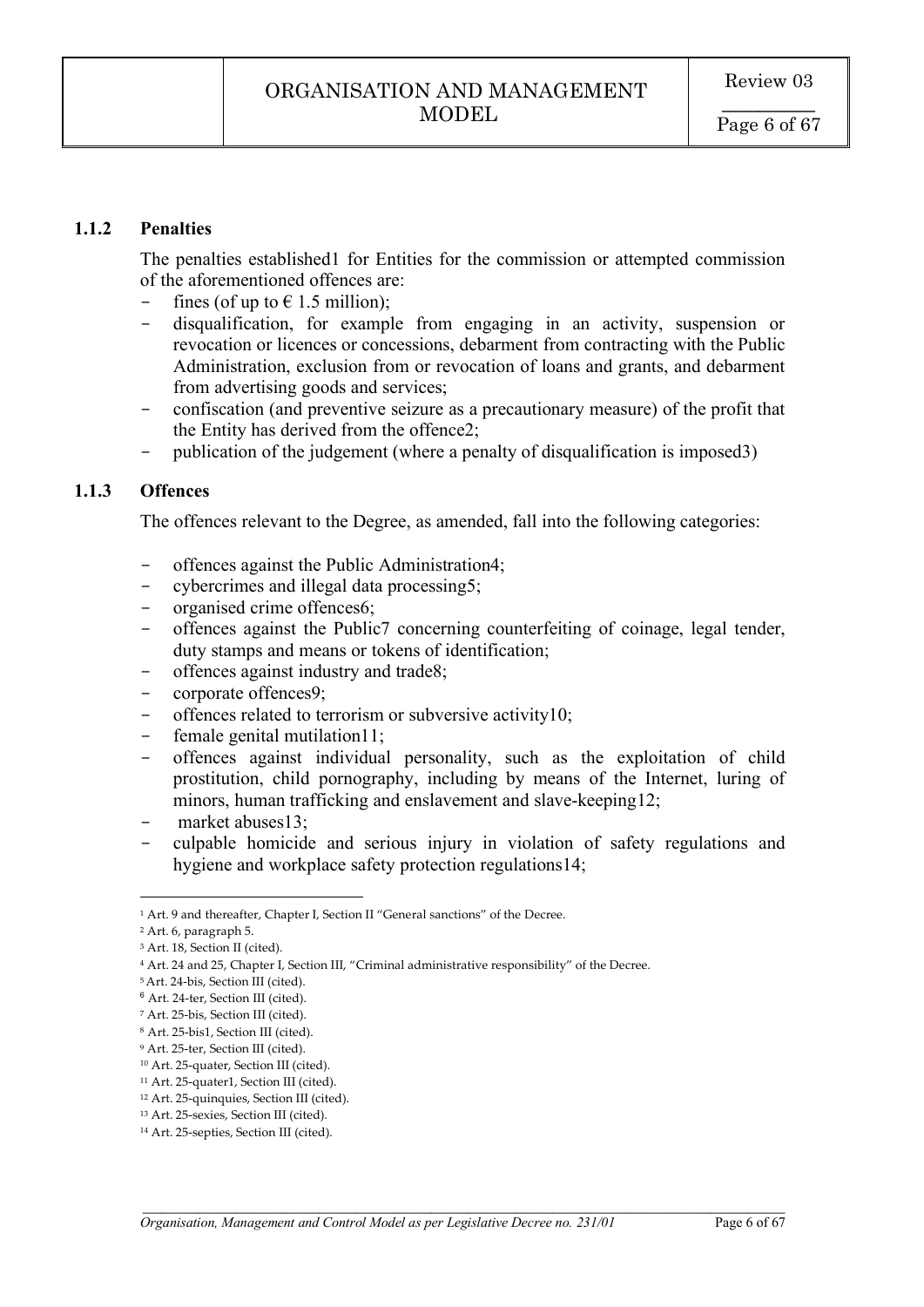- receipt, laundering and use of money, assets and other proceeds of illegal provenance, self-laundering15;
- offences relating to copyright infringement16;
- inducement to not provide accounts or to provide false accounts to the authorities17;
- environmental offences18;
- offence of employment of unauthorised aliens in Italy, where giving rise criminal liability19;
- offences of granting illegal access and aiding and abetting illegal permanence20;
- racism and xenophobia21;
- transnational offences22;
- fraud offences in sporting competitions and abusive exercise of gambling activities23;
- tax offences24;
- trafficking offences25.

# **1.1.3.1 Public Administration, public official and public service provider**

# **Public Administration**

For the purposes of the Decree, "Public Administration" is understood to refer to all parties, whether private or public, that perform a "public function" or provide a "public service".

### **Public function and public official**

"Public function" refers to activities governed by public law relating to the following functions:

- legislative functions (State, Regions, Special Provinces, etc.);
- administrative functions (members of state and local administrations, law enforcementagencies, members of supranational administrations, such as the EU, members of the antitrust authority and other authorities, chambers of commerce and Building Commissions, public works inspectors, Italian Ship Register inspectors, etc.);
- judicial functions (judges, sheriffs, auxiliary officers appointed by the courts such as bankruptcy trustees or liquidators, etc.).

 $\mathcal{L}_\mathcal{L} = \mathcal{L}_\mathcal{L} = \mathcal{L}_\mathcal{L} = \mathcal{L}_\mathcal{L} = \mathcal{L}_\mathcal{L} = \mathcal{L}_\mathcal{L} = \mathcal{L}_\mathcal{L} = \mathcal{L}_\mathcal{L} = \mathcal{L}_\mathcal{L} = \mathcal{L}_\mathcal{L} = \mathcal{L}_\mathcal{L} = \mathcal{L}_\mathcal{L} = \mathcal{L}_\mathcal{L} = \mathcal{L}_\mathcal{L} = \mathcal{L}_\mathcal{L} = \mathcal{L}_\mathcal{L} = \mathcal{L}_\mathcal{L}$ 

 $\overline{a}$ 

<sup>15</sup> Art. 25-octies, Section III (cited).

<sup>16</sup> Art. 25-novies, Section III (cited).

<sup>17</sup> Art. 25-decies, Section III (cited).

<sup>18</sup> Art. 25-undecies, Section III (cited).

<sup>19</sup> Art. 25-duodecies, Section III (cited).

<sup>20</sup> Art. 25-duodecies, Section III (cited).

<sup>21</sup> Art. 25-terdecies, Section III (cited).

<sup>22</sup> Law No. 146 of 16 March 2006.

<sup>23</sup> Art. 25-quaterdecies, Section III (cited).

<sup>24</sup> Art. 25-quinquiesdecies, Section III (cited).

<sup>25</sup> Art. 25-sexiesdecies, Section III (cited).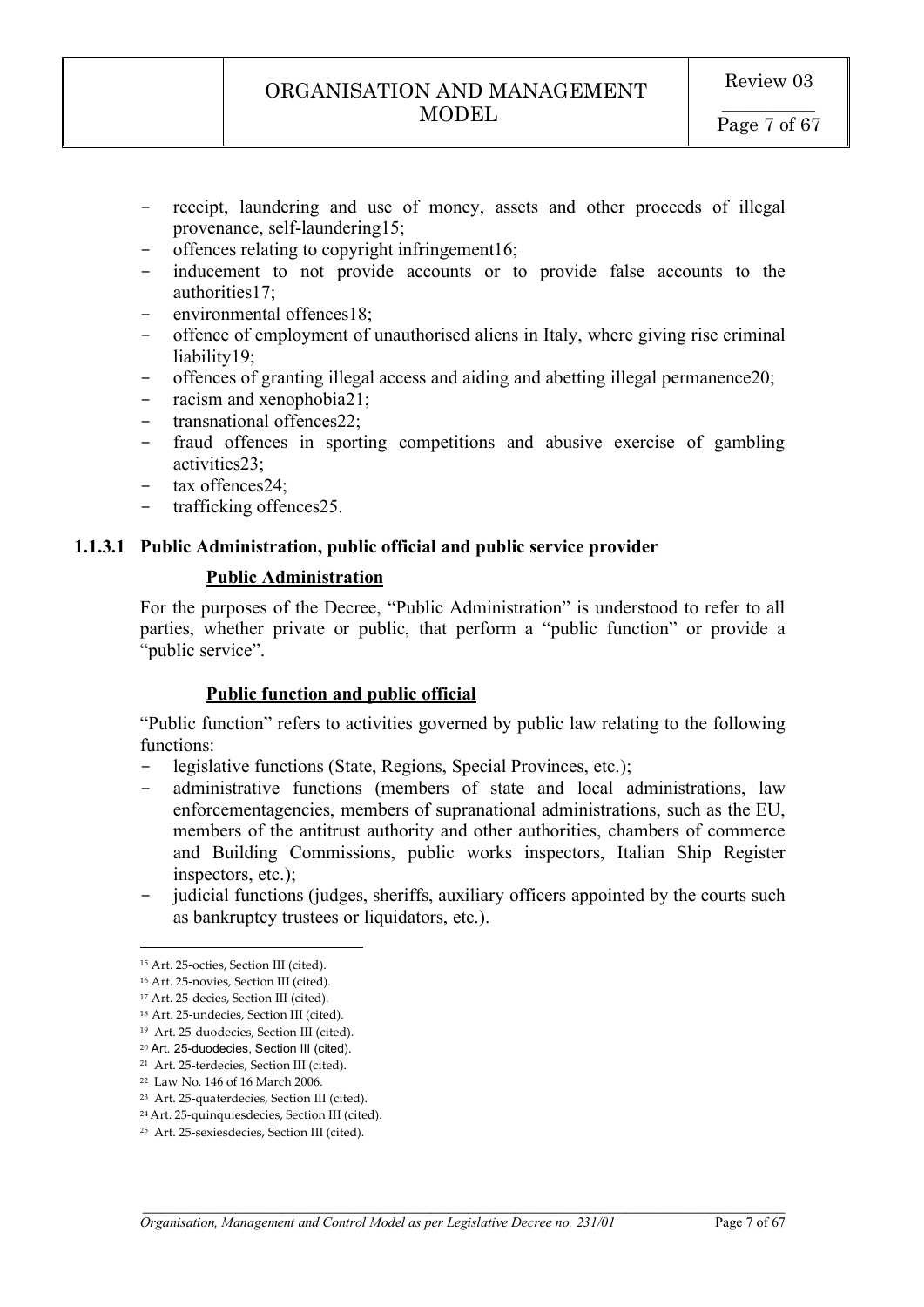Public officials perform their functions by exercising authoritative or certification powers. It bears recalling that:

- authoritative power is the power that allows the Public Administration to achieve its aims by issuing outright commands, in respect of which individuals are in a subordinate position. This is the process of exercising what is known as "imperative" power, which includes the powers to coerce (arrest, search, etc.) and to accuse a person of breaking the law (i.e., charging a person with a minor violation, etc.) and powers of hierarchical authority within public offices;
- certification power is the power for a certifying authority to certify a fact with the force of proof absent a complaint of forgery.

Art. 357 of the Italian Penal Code defines a "public official" as a person who "performs a public function of a legislative, judicial or administrative nature".

### **Public service and public service provider**

A "public service" is:

- the provision of goods and services of general interest, subject to supervision by a Public Authority; and
- activities aimed at protecting personal rights to life, health, freedom, welfare and social security, education, freedom of communication, etc., under concession and/or by agreement (for example, hospitals, local health boards, the INPS, the INAIL, members of municipal councils, banks, post offices, customs offices, railways, motorways, municipal energy companies, airlines, etc.).

Public service is defined as an activity governed in the same manner as a public sector department, although featuring the absence of powers typical of this latter (authoritative or certification powers) and excluding the carrying out of simple duties regarding the order and provision of merely material works.

Art. 358 of the Italian Penal Code defines a "public service provider" as a person who "provides a public service in any capacity".

### **1.1.3.2 Offences against the Public Administration**

The Decree provides an exhaustive list of offences against the Public Administration that give rise to vicarious criminal liability. These offences are:

- embezzlement from the State or another public or Community entity26: failure to allocate grants, subsidies or similar monies according to their intended uses;
- **illegal receipt of grants, financing or other monies** from the State, another public entity or an EU entity27 through the use of false documents, declarations attesting to untruthful circumstances or omission of essential information;

 $\overline{a}$ <sup>26</sup> Art. 316-bis of the Italian Penal Code.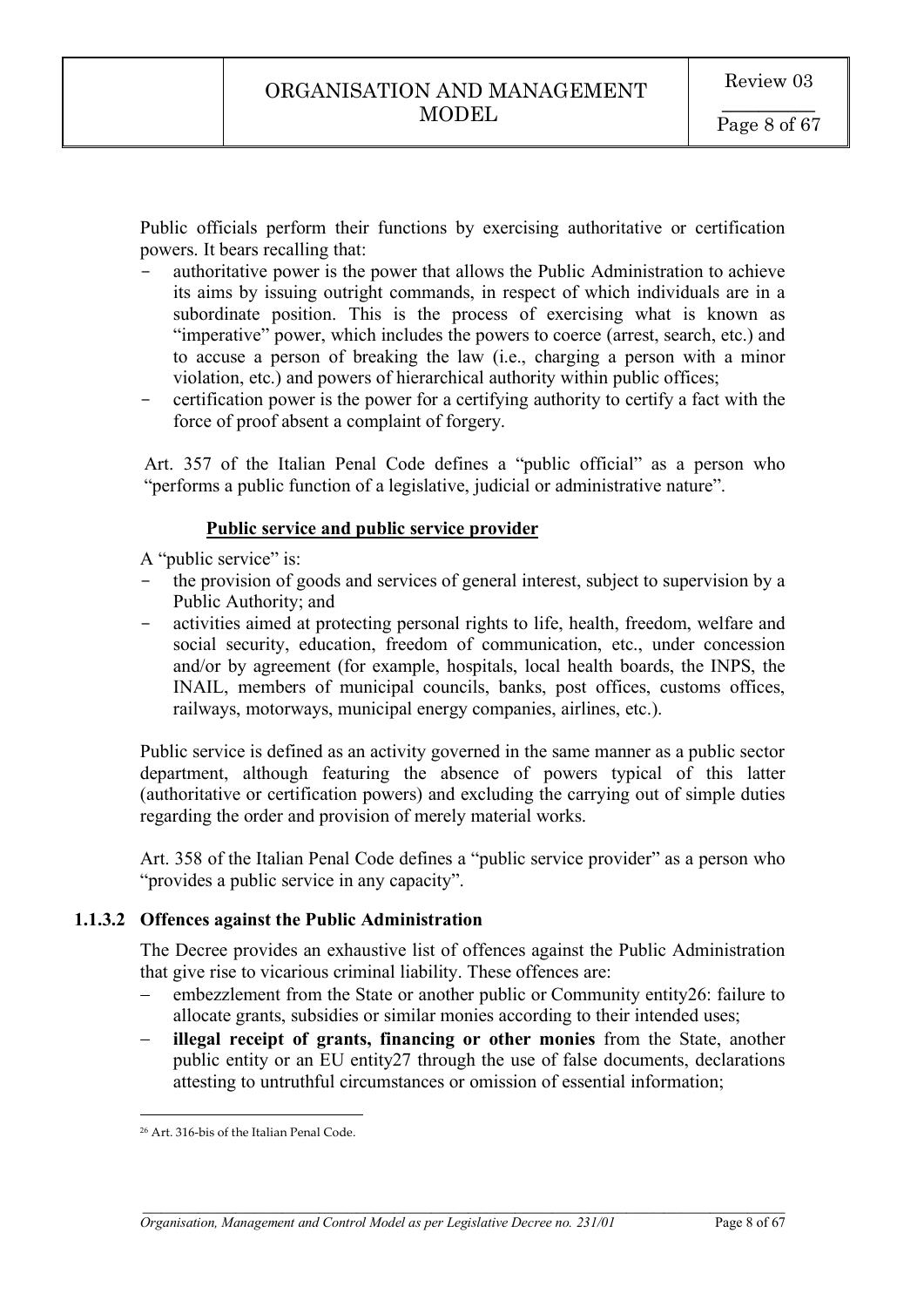- fraud in public supplies 28: the alteration of the execution or the breach of supply agreements made with the State or any other public entity, or with a company engaged in public services or in services of public utility;
- aggravated fraud to obtain public monies29: the receipt of grants, financing or other monies from the State, another public entity or a Community entity through contrivances or deceit not involving the use of false documents, false declarations or omission of essential information;
- **fraud against the State or another public entity**30: the use of contrivances or deceit to procure an unjust profit to the detriment of the State or another public entity;
- computer fraud against the State or another public entity31: alteration of the operation of a computer or telecommunications system or unauthorised modification of data, information or programmes stored on a computer system, to procure an unjust profit to the detriment of the State or another public entity;
- **extortion by a public official** 32: abuse of the position or powers of a public official or public service provider to force a person unduly to give or promise money or other consideration to him or to a third party;
- **public corruption in official duties** 33: when a public official or public service provider unduly receives money or other consideration, or accepts the promise thereof, to perform his functions or exercise his powers;
- **corruption to act against official duty**34: when a public official or public service provider, to refrain from or delay an official act, for having refrained from or delayed such an act, or to perform or for having performed an act contrary to his official duties, receives, for himself or for a third party, money or other consideration, or accepts the promise of such;
- **corruption in judicial acts**35: in both cases of corruption defined above, the receipt (or acceptance), for oneself or for others, money or other consideration to favour or damage a party in a civil, administrative or criminal proceeding;
- solicitation of bribery36: when a public official or public service provider who, in abuse of his position or powers, induces a person unduly to give or promise him or a third-party money or other consideration; criminal liability also extends to the person who gives or promises the money or other consideration;

 $\mathcal{L}_\mathcal{L} = \mathcal{L}_\mathcal{L} = \mathcal{L}_\mathcal{L} = \mathcal{L}_\mathcal{L} = \mathcal{L}_\mathcal{L} = \mathcal{L}_\mathcal{L} = \mathcal{L}_\mathcal{L} = \mathcal{L}_\mathcal{L} = \mathcal{L}_\mathcal{L} = \mathcal{L}_\mathcal{L} = \mathcal{L}_\mathcal{L} = \mathcal{L}_\mathcal{L} = \mathcal{L}_\mathcal{L} = \mathcal{L}_\mathcal{L} = \mathcal{L}_\mathcal{L} = \mathcal{L}_\mathcal{L} = \mathcal{L}_\mathcal{L}$ 

<u>.</u>

<sup>27</sup> Art. 316-ter of the Italian Penal Code.

<sup>28</sup> Art. 356 of the Italian Penal Code.

<sup>29</sup> Art. 640-bis of the Italian Penal Code.

<sup>30</sup> Art. 640, paragraph 2, no. 1, of the Italian Penal Code.

<sup>&</sup>lt;sup>31</sup> Art. 640-ter of the Italian Penal Code.

<sup>32</sup> Art. 317 of the Italian Penal Code.

<sup>33</sup> Art. 318 of the Italian Penal Code.

<sup>34</sup> Art. 319 of the Italian Penal Code.

<sup>35</sup> Art. 319-ter of the Italian Penal Code.

<sup>36</sup> Art. 319-quater of the Italian Penal Code.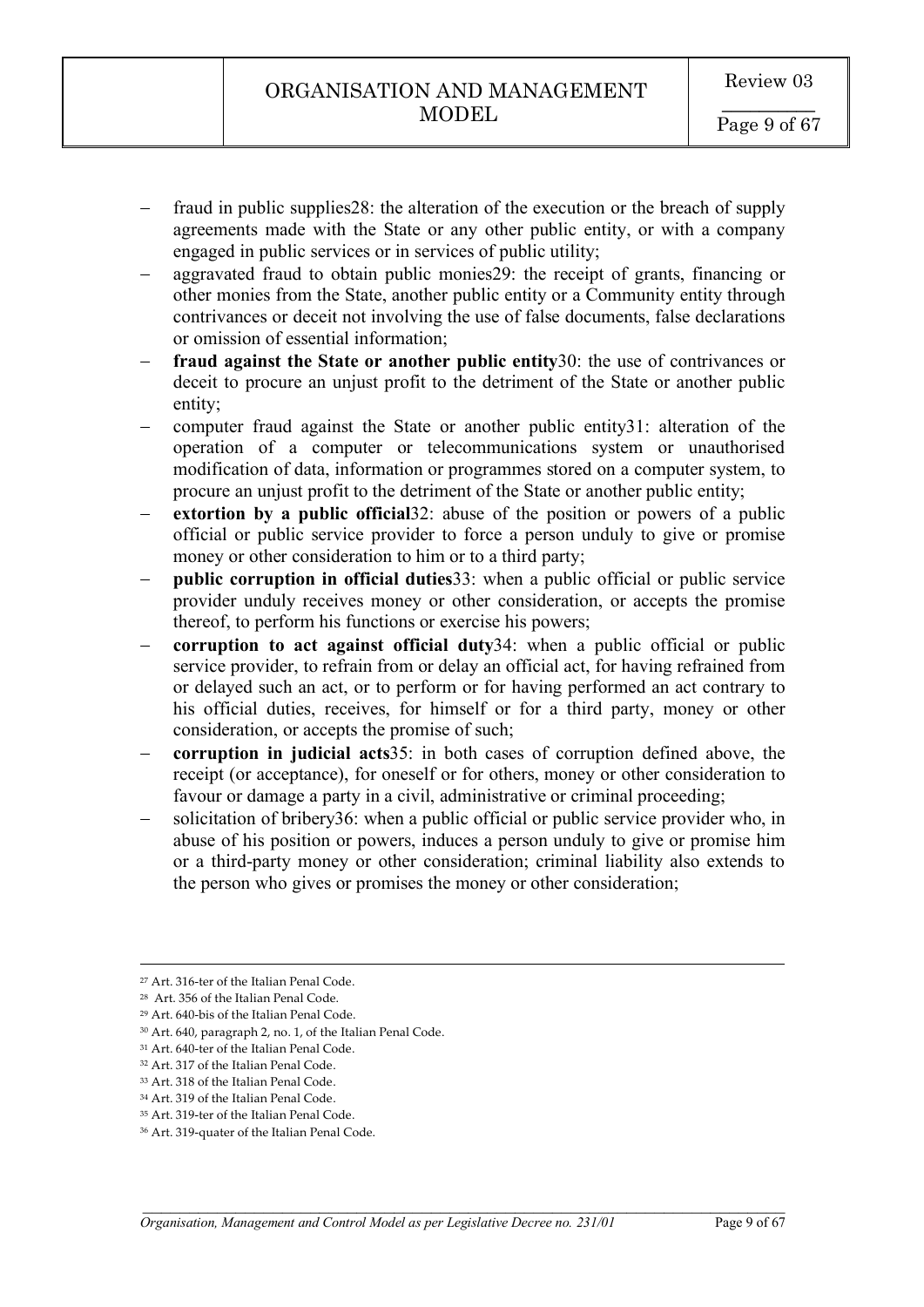- **attempted bribery**37: in both cases of corruption defined above, when the public official does not agree to receive, or the private party refuses to give, the money or other consideration.
- embezzlement38: when money or other movable goods are misappropriated or embezzled for personal gain or that of others by a public official in its possession due to his/her office, when this is an offence against the financial interests of the European Union;
- embezzlement through profit of others' mistake39: when a public official or public service provider who, while carrying out his functions or service, profiting from other's mistake, receives or unduly retains, for him/herself or for a third party, money or other utilities, offending the financial interests of the European Union;
- **graft, extortion by a public official, illegal instigation of the payment or promise of consideration, corruption and attempted bribery of members of the international criminal court, bodies of the European Communities and officials of the European Communities and foreign countries**40: the offences punished under the above statutes committed in respect of foreign officials.
- trafficking of illicit influence41: when, aside from the cases of accomplices in the offences pursuant to Art. 318, 319, 319-ter and in the corruption offences set froth in Art. 322-bis, an individual, exploiting or boasting existing or alleged relationships with a public official or public service provider or any other individual described in Art. 322-bis, coerces someone to give or promise, for his/her own benefit or that of others, money or other utilities as price for the illicit mediation towards a public official or public service provided or any other individual described in Art. 322-bis, or as remuneration in relation to the exercise of his/her functions or powers;
- fraud against the European Agricultural Guarantee Fund and the European Agricultural Fund for Rural Development42: the use of tricks and deceit for obtaining aids, prizes, indemnities, refunds, subsidies or other similar contributions, fully or in part, from the European Agricultural Guarantee Fund and the European Agricultural Fund for Rural Development;
- abuse of office43: hen a public official or public service provider, in the performance of his/her office or service, in violation of legal provisions or regulations, or by omitting to refrain from his/her office when in presence of own interests or interests of a next of kin, or in the other prescribed cases, procures to him/herself or to others an unjust monetary advantage, offending the financial interests of the European Union.

 $\mathcal{L}_\mathcal{L} = \mathcal{L}_\mathcal{L} = \mathcal{L}_\mathcal{L} = \mathcal{L}_\mathcal{L} = \mathcal{L}_\mathcal{L} = \mathcal{L}_\mathcal{L} = \mathcal{L}_\mathcal{L} = \mathcal{L}_\mathcal{L} = \mathcal{L}_\mathcal{L} = \mathcal{L}_\mathcal{L} = \mathcal{L}_\mathcal{L} = \mathcal{L}_\mathcal{L} = \mathcal{L}_\mathcal{L} = \mathcal{L}_\mathcal{L} = \mathcal{L}_\mathcal{L} = \mathcal{L}_\mathcal{L} = \mathcal{L}_\mathcal{L}$ 

 $\overline{a}$ 

<sup>37</sup> Art. 322 of the Italian Penal Code.

<sup>38</sup> Art. 314 of the Italian Penal Code.

<sup>39</sup> Art. 316 of the Italian Penal Code.

<sup>40</sup> Art. 322-bis of the Italian Penal Code.

<sup>41</sup> Art. 346-bis of the Italian Penal Code.

<sup>42</sup> Art. 2, Law no. 898 of 23 December 1986.

<sup>43</sup> Art. 323 of the Italian Penal Code.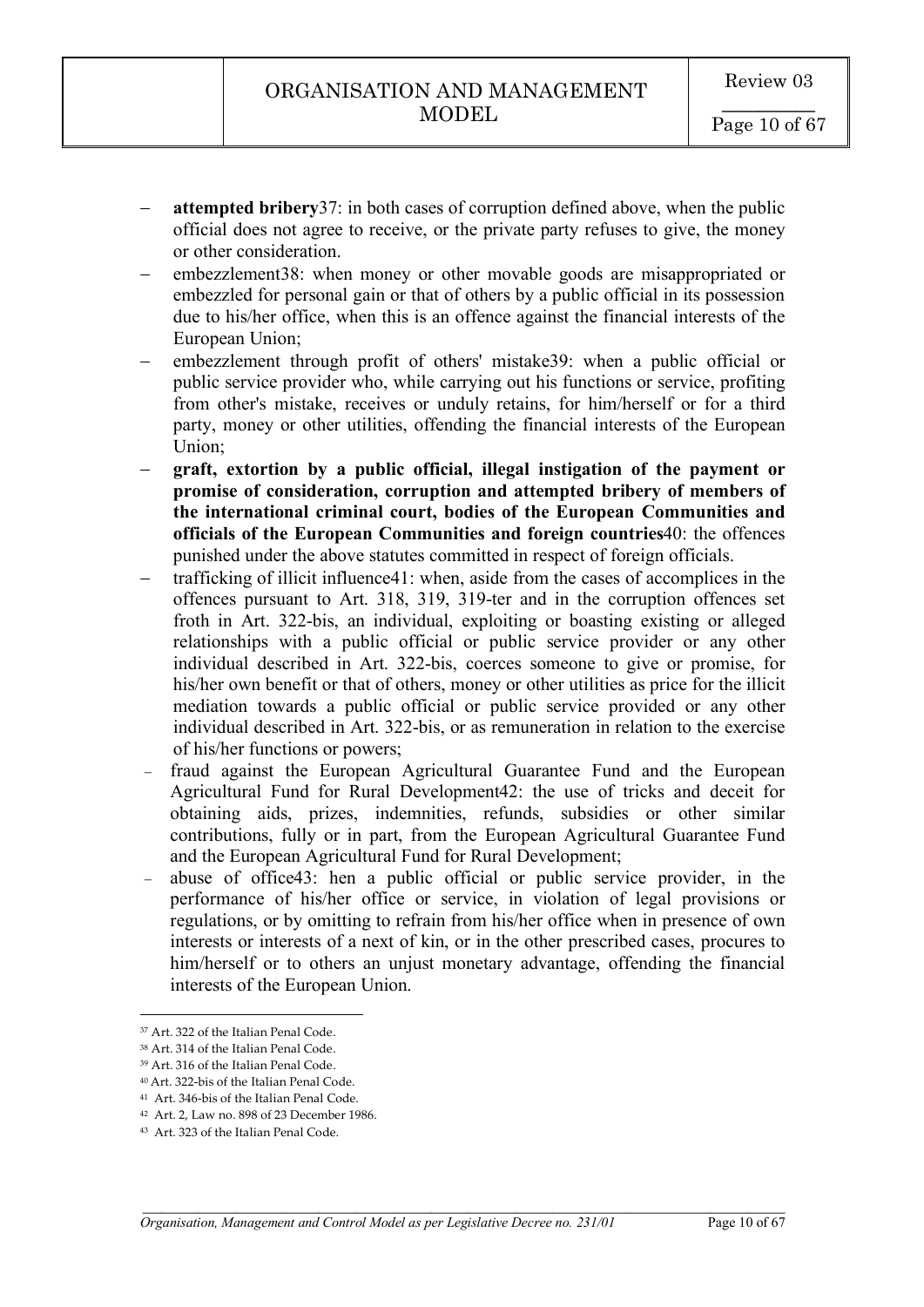# **1.1.3.3 Manslaughter, bodily harm and grievous bodily harm committed in violation of workplace accident prevention, health and hygiene legislation**

Law No. 123 of August 3, 2007, published in Official Journal edition no. 185 of August 10, 2007 and entered into force on August 25, 2007, introduced Art. 25 septies to Legislative Decree No. 231/01, subsequently amended by the Consolidated Safety Act. As a result, vicarious criminal liability was also extended to:

- culpable homicide (Article 589 Criminal Code) and

- bodily harm and grievous bodily harm (Art. 590 of the Italian Penal Code);

where manslaughter is committed in violation of Art. 55, paragraph 2, of the Consolidated Safety Act, or where the offences in question are committed in violation of accident prevention and workplace health and hygiene legislation. The statutes in question are set out in the Consolidated Safety Act.

The statutes in question are set out in the Consolidated Safety Act.

Furthermore, it should be noted that all violations of the employer's obligation to ensure safety in the workplace (Art. 2087 of the Italian Civil Code), that result in serious bodily injury, give rise to ex officio proceedings against the company.

Case law has established that all violations of workplace safety laws constitute aggravating factors for manslaughter, bodily harm and grievous bodily harm and thus trigger the application of Art. 25-septies of Legislative Decree No. 231/2001.

Bodily harm or grievous bodily harm is defined (Art. 583 of the Italian Penal Code) as bodily harm that causes:

- an illness that puts the victim's life at risk, or an illness or inability to attend to ordinary occupations for a period of more than forty days;
- permanent weakening of a sense or organ; an illness that is certainly or probably incurable; the loss of a sense; the loss of a limb, a mutilation that renders a limb unusable, the loss of the use of an organ or the ability to procreate or a permanent or severe speech impediment; permanent deformation or disfigurement of the face.

It bears emphasising that in such cases the offence is punished on the basis of mere culpability, in contrast to other predicate offences, which require deliberate, wilful action.

# **1.1.3.4 Receipt, laundering and use of money, assets and other proceeds of illegal provenance, self-laundering**

Legislative Decree of November 16, 2007, implementing Directive 2005/60/EC of October 26, 2005 and Directive 2006/70/EC of August 1, 2006, expands the scope of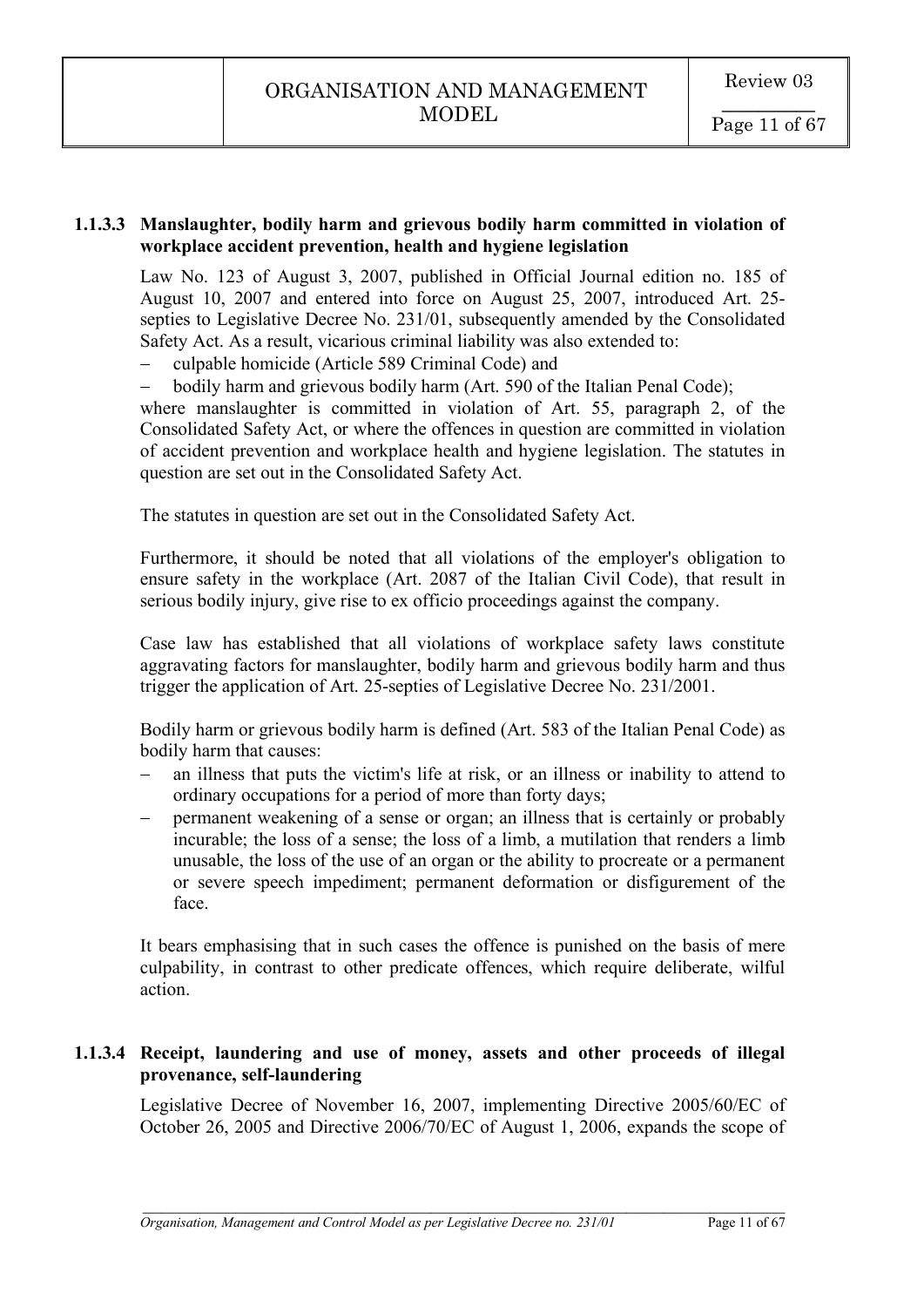application of Legislative Decree No. 231/01 to include the offences punished under Articles 648 (receipt of stolen property), 648-bis (money-laundering) and ter (use of money, property or assets of criminal origin).

It bears noting that while Articles 648-bis and 648-ter were already predicate offences giving rise to vicarious criminal liability within the framework of transnational offences (Law No. 146/2006), the offence of receipt of stolen property (Art. 648 of the Italian Penal Code) was included among the predicate offences for the first time.

These offences have some common features as well as some points of difference.

The aim of the law is, where a crime has been committed (the "predicate offence"), to prevent persons other than the perpetrators ("except in cases of complicity") from taking an interest in the property originating from the offence. This group of three offences therefore consists of acts taken after an offence is committed that involve harm to the legal good of property (since the statutes seek to prevent all economic gain achieved using assets of criminal origin) and the legal good of the administration of justice (since, in any event, the assets of criminal origin, through the criminal conduct concerned, risk being dissipated, impeding the authorities in investigating and combating the predicate offences).

The differences between Articles 648, 648-bis and 648-ter essentially have to do with the conduct (material element) and the subjective element (generic or specific intent). The material element is as follows:

- Receipt of stolen property: the statute punishes acquiring, receiving, concealing or acting as intermediary in acquiring, receiving or concealing money or property of criminal origin.
- Money-laundering: the statute punishes substituting, transferring or engaging in other transactions so as to prevent the identification of the criminal provenance of the money, property or assets of criminal origin.
- Use of money, property or assets of criminal origin: the statute punishes the use of money, property or assets of criminal origin in economic or financial activities.

The subjective element is as follows:

- Receipt of stolen property: the statute punishes acts taken with the aim of procuring profit for oneself or others (specific intent).
- Money-laundering: this offence is punished on the basis of generic intent.
- Use of money, property or assets of criminal origin: the offence is punished on the basis of generic intent.

Money-laundering is certainly the most relevant of these three offences to corporate criminal law, and therefore the most important risk to be considered: in Italy, money-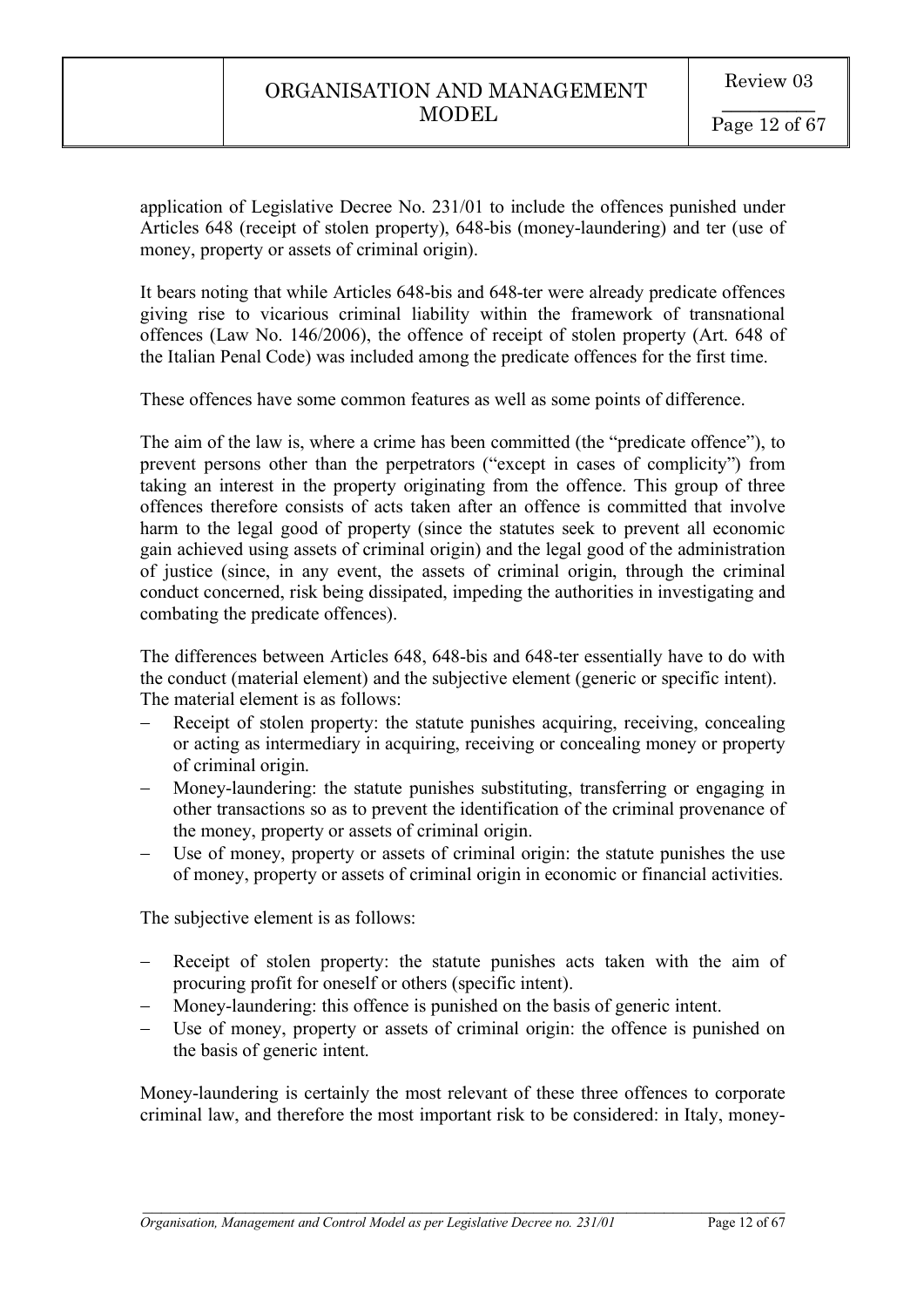laundering was criminalised by Decree-Law No. 59 of March 21, 1978, converted by Law No. 191 of May 18, 1978, which introduced Art. 648-bis of the Italian Penal Code, then headed "substitution of money or valuables originating from aggravated robbery, aggravated extortion or kidnapping for extortion".

Accordingly, it referred to receipt of stolen property where the funds originated from one of the above offences.

The 1990 reform (Art. 23 of Law No. 55 of March 19, 1990) eliminated the profit motive (the subjective element) and the criminal conduct was narrowed to impeding the identification of the criminal origin of the assets, the salient characteristic of the current statute.

Art. 648-ter of the Italian Penal Code was added to punish subsequent behaviour, irrespective of any money-laundering, i.e. the use of funds originating from the above offences in economic and financial activities. This offence punished – as it still does today – an activity occurring after both the commission of the predicate offence and the "laundering" of the money or other property of criminal origin.

The subsequent reform by Law No. 328/1993, ratifying the Strasbourg Convention of November 8, 1990, maintained the structure of the 1990 law, but removed the exhaustive list of the predicate offences in favour of a generic reference to the criminal origin of the funds.

This statute, which is constantly evolving, limits the use and transfer of cash, imposes obligations on financial intermediaries to identify their customers, keep records and report suspect transactions, and provides for operating rules aimed at preventing criminal activities (the "know-your customer rule" and quantitative analysis of transactions) that also inform the content of the compliance model.

The Legislative Decree no. 93 of 14 August 2013, setting out: "Urgent provisions on security and the repression of violence generally, and on civil protection and the appointment of commissioners for provinces" expanded the scope of application of Legislative Decree No. 231/01 to include the offence of the unauthorised use of or tampering with credit or payment cards, or any other similar documents that can be used to withdraw cash or purchase goods or services (Art. 55, paragraph 9, of Legislative Decree No. 231/2007).

# Self-laundering

Art. 3 of Law No. 186 of 15 December 2014, "Provisions on the reporting and repatriation of assets held abroad and enhanced measures for combating tax evasion. *Provisions on self- laundering*" introduced into the Italian legal order, inter alia, the offence of self-laundering, as punished under the new Art. 648-ter1 of the Italian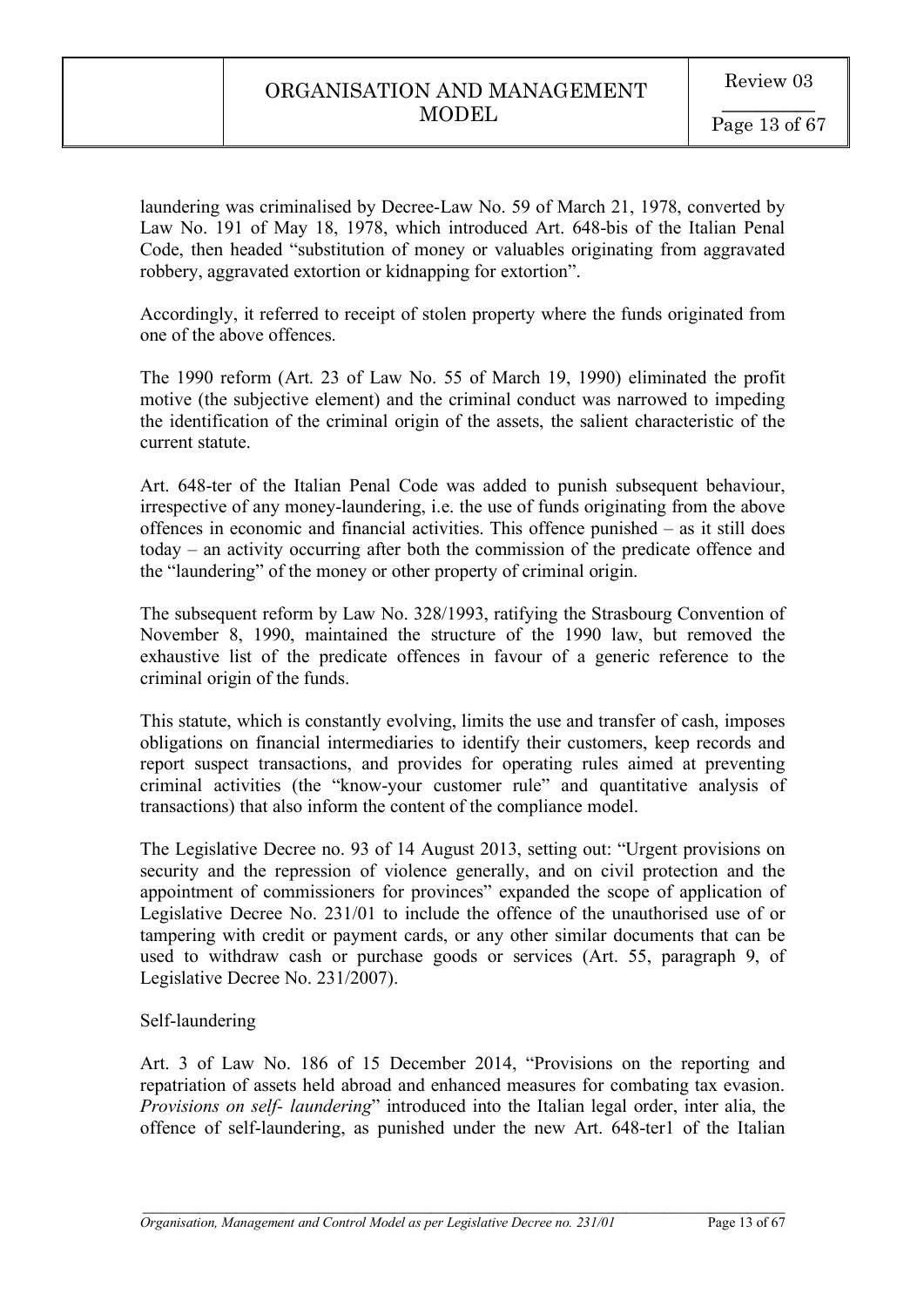Penal Code. In detail, the new Article punishes "*any person who, having committed, alone or together with others, an offence with criminal intent, uses, substitutes, or transfers, in economic, financial, entrepreneurial or speculative activities, money, assets or other property originating from the commission of the offence, thereby effectively impeding the identification of the criminal origin thereof*". Paragraph 5 of Art. 3 of the above statute expressly includes self-laundering among the predicate offences of Legislative Decree No. 231/01, set out in Art. 25-*octies*.

Self-laundering is an offence that harms several types of legal good, combining financial damages for the victim of the predicate offence44 with harm to the administration of justice and the greater public economy. Those who engage in selflaundering through investments and purchases of various kinds impede or increase the difficulty of making the victim whole, in addition to tampering with credit and price levels and, in the final analysis, the overall system of economic relationships.

Self-laundering is a distinct offence, since the perpetrator must be the same person who participated in the commission of the offence with criminal intent that gave rise to the monies to be reinvested.

In terms of the material element, the behaviour characteristic of the offence is subject to three different methods of execution: the substitution, transfer and use in economic or financial activities of the money, property or other assets originating from the commission of the offence with criminal intent.

The punishable conduct is limited to behaviours that, while not necessarily inherently deceptive (i.e. constituting the contrivances and deceit characteristic of fraud), give rise to objective difficulty in identifying the criminal origin of the assets.

In particular, the concept of the substitution of the money, property or other assets of criminal origin includes all activities aimed at "laundering" the product of the criminal act by severing all possible ties to the offence (substitution may therefore be implemented in countless ways, for example by exchanging cash for other bank notes, or depositing money to a bank and then withdrawing it).

On the other hand, a transfer is a specific type of substitution, involving all behaviours that entail moving valuables of criminal origin from one person to another or from one place to another, so as to cause the authorities to lose track of their ownership, provenance and actual use.

The transfer or substitution of the proceeds of a crime must involve entrepreneurial, financial, economic or speculative activities, as provided for in paragraph 4 of Art.

 $\mathcal{L}_\mathcal{L} = \mathcal{L}_\mathcal{L} = \mathcal{L}_\mathcal{L} = \mathcal{L}_\mathcal{L} = \mathcal{L}_\mathcal{L} = \mathcal{L}_\mathcal{L} = \mathcal{L}_\mathcal{L} = \mathcal{L}_\mathcal{L} = \mathcal{L}_\mathcal{L} = \mathcal{L}_\mathcal{L} = \mathcal{L}_\mathcal{L} = \mathcal{L}_\mathcal{L} = \mathcal{L}_\mathcal{L} = \mathcal{L}_\mathcal{L} = \mathcal{L}_\mathcal{L} = \mathcal{L}_\mathcal{L} = \mathcal{L}_\mathcal{L}$ 

 $\overline{a}$ 

<sup>44</sup> In this specific case, this expression refers to an offence committed with criminal intent that constitutes the basis for a charge of self-laundering and not the list of offences set out in no. 231/2001.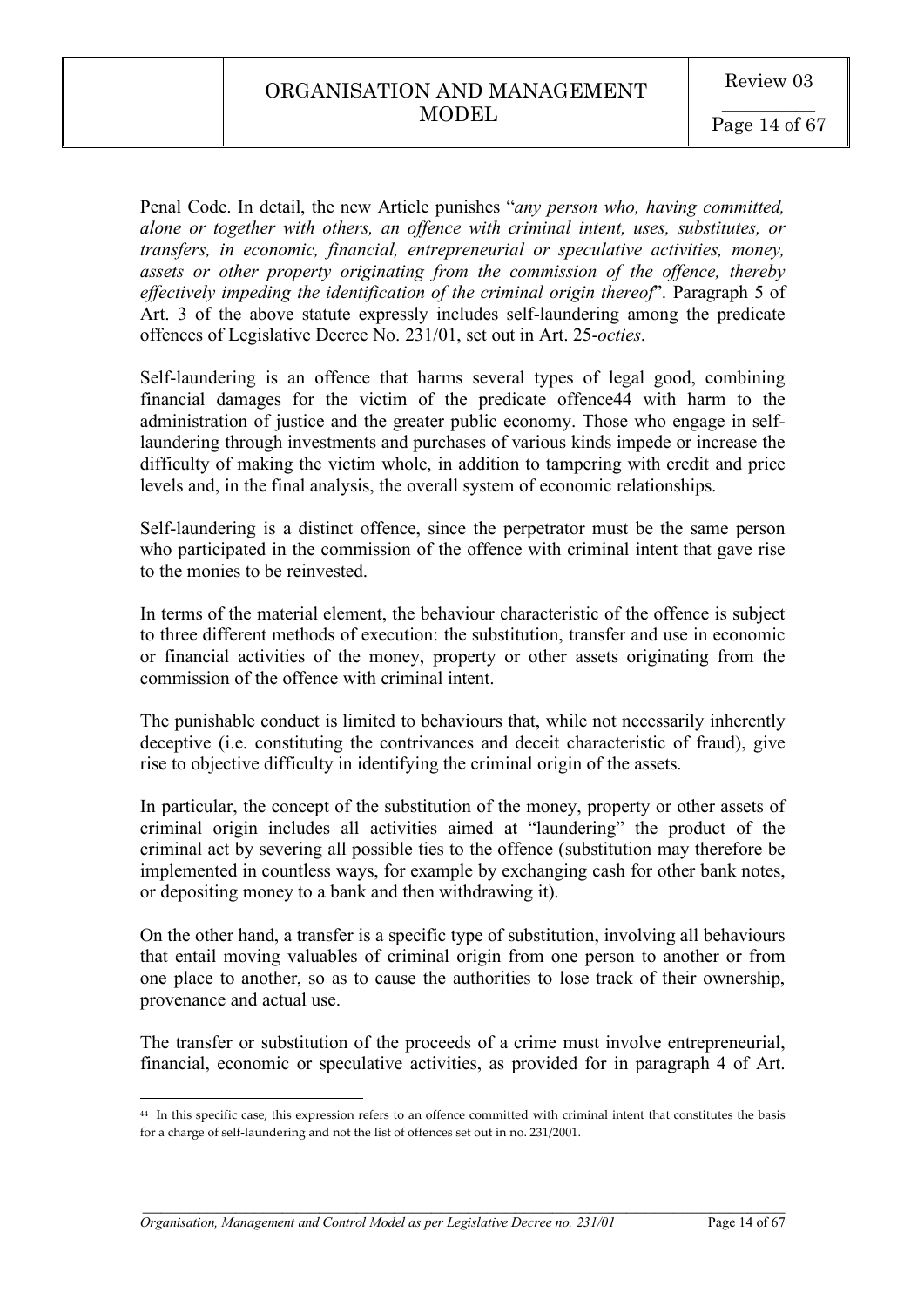648-ter.1 of the Italian Penal Code. In any event, the offence is not punishable if the money, property or other assets of criminal origin are intended for personal use or enjoyment.

The objective requirement of the offence is not satisfied if the money, property or other assets of criminal origin are intended for personal use or enjoyment.

At the level of the subjective requirement, generic intent is required for the offence to be punishable, meaning that the perpetrator must knowingly and deliberately engage in substitution, transfer or other operations involving the money, property or other assets, and must be aware that the behaviour in question could impede identification of their criminal origin.

The main types of predicate offences for the offence of self-laundering include: - Tax offences;

- tax offences;
- Offences against property (such as usury, extortion, theft, embezzlement and robbery);
- Offences against the Public Administration;
- Offences against the administration of justice;
- Organised crime offences;

Consequently, the predicate offence for the offence in question need not fall within the scope of application of no. 231/2001.

# **1.1.3.5 Corporate offences**

With regard to corporate law reform, Legislative Decree No. 61 of 11 April 200245, in force since 16 April 2002, introduced the new Article 25-ter of the Decree, extending the administrative responsibility regime to Entities of so-called "corporate offences".

Corporate offences are personal offences and, as such, may be **committed directly**:

- by the Board of Directors;
- by Directors,
- by General Managers,
- by Statutory Auditors,
- by Liquidators,

it is also possible for the offices responsible for managing administrative and accounting activities, financial activities or activities relating to the implementation of

 $\overline{a}$ <sup>45</sup> Art. 3 of the Italian Penal Code.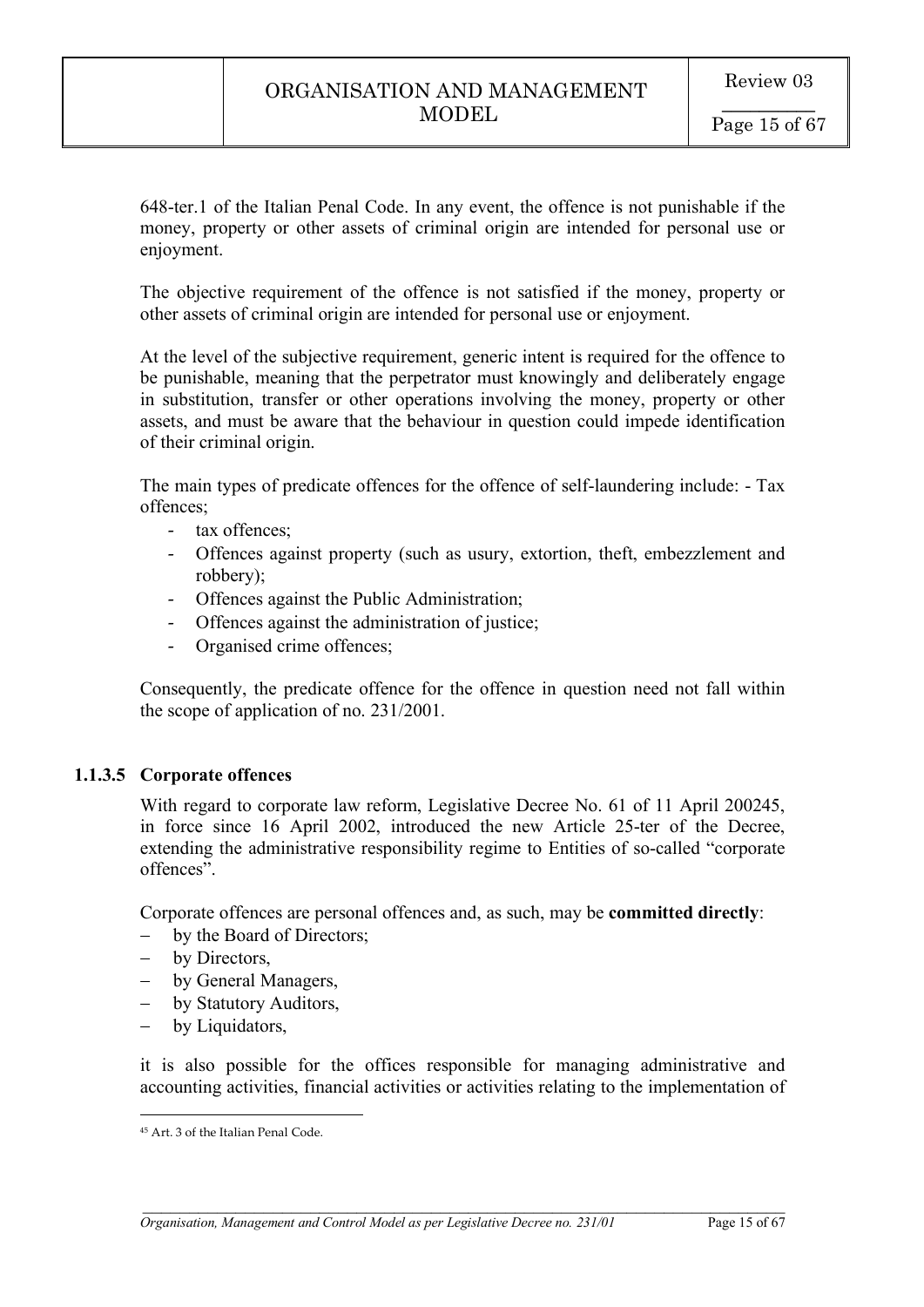the information and accounting system to be complicit in the commission of such offences.

The corporate offences considered are as follows:

- false company communications and minor infractions (Articles 2621, 2621bis and 2621-ter of the Italian Civil Code): knowingly misstating material facts in financial statements, reports or other legally required company documents addressed to shareholders or the public, or omitting from such documents material facts that must be disclosed by law, concerning the financial performance or financial position of the company or the group of which the company is a member, in a manner that may effectively prove misleading to others. In this regard, attention should be drawn to Law No. 69 of May 27, 2015, published in Italy's Official Journal no. 124 of May 30, 2015, which significantly amended the provisions governing penalties for false company communications set out in the Italian Civil Code. In detail, the main amendments pertained to (i) the ability to prosecute the offence ex officio; (ii) the psychological element, represented by specific malice, with the aim of "obtaining an unjust profit for oneself or others" and no longer characterised by any element of intent to deceive; (iii) a partial revision of the typical conduct; and (iv) the elimination of the quantitative thresholds in order for the conduct to give rise to criminal liability;
- false company communications by listed companies (Art. 2622 of the Italian Civil Code): knowingly misstating material facts in legally required financial statements, reports or other company documents addressed to shareholders or the public of companies that have issued financial instruments admitted to trading on a regulated market in Italy or another European Union Member State or omitting from such documents material facts that must be disclosed by law concerning the financial performance or financial position of the company or the group of which the company is a member, in a manner that may effectively prove misleading to others.
- **undue return of contributions** (Art. 2626 of the Italian Civil Code): returning contributions to shareholders or releasing shareholders from the obligation to make such contributions;
- **illegal distribution of profits and reserves** (Art. 2627 of the Italian Civil Code): distributing profits or reserves that by law cannot be distributed;
- **illegal transactions in shares or quotas, including those of a parent company** (Art. 2628 of the Italian Civil Code): purchasing or subscribing for shares, including of a parent company, to the detriment of share capital;
- **transactions to the detriment of creditors** (Art. 2629 of the Italian Civil Code): reducing share capital or undertaking mergers or de-mergers in a way that causes damage to creditors;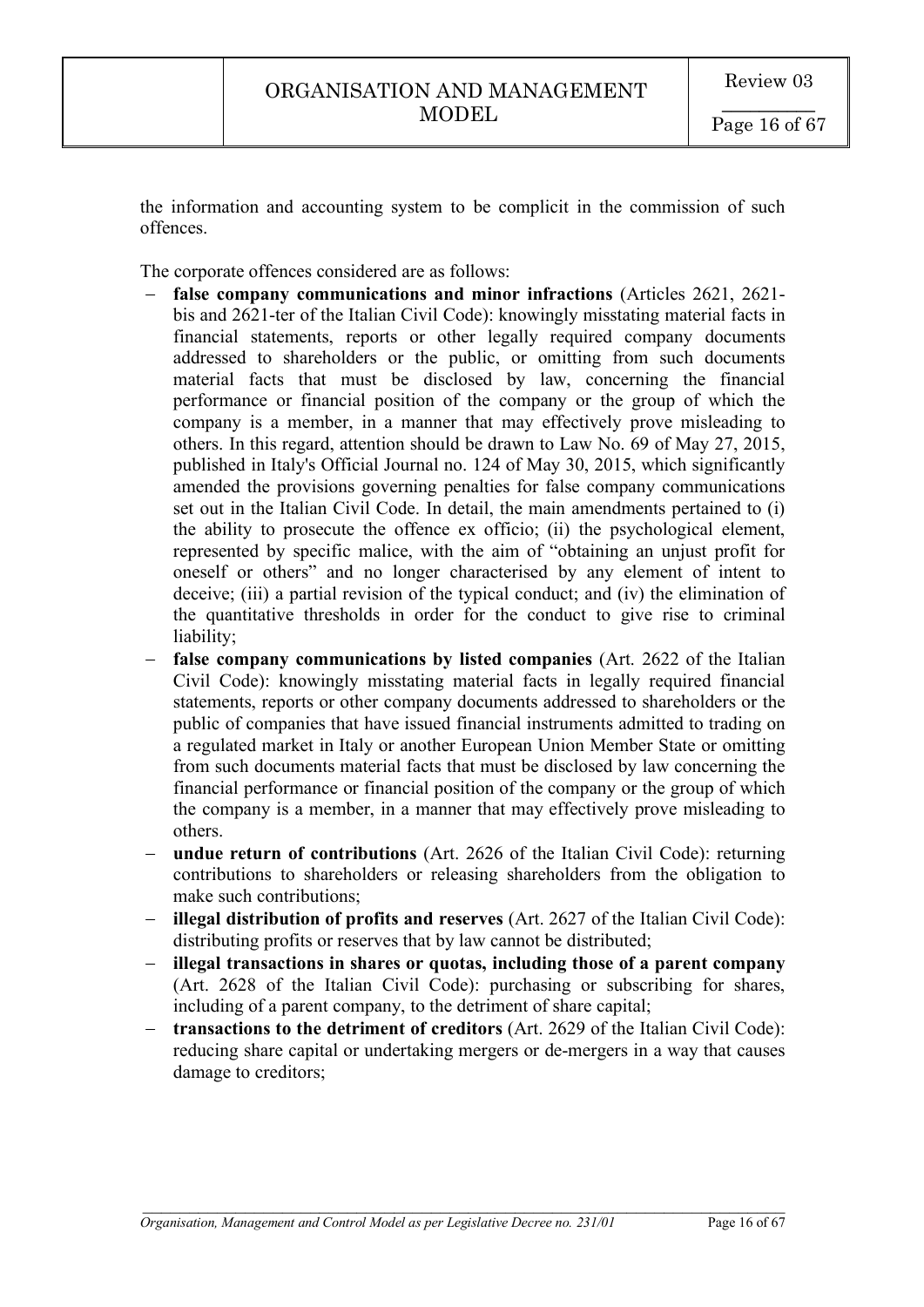- **failure to disclose a conflict of interest** (Art. 2629-bis of the Italian Civil Code): breaching obligations to disclose a conflict of interest to the detriment of the company or third parties;
- **fraudulent formation of capital** (Art. 2632 of the Italian Civil Code): fraudulently forming share capital, reciprocally subscribing for shares or overvaluing contributions or assets in the event of a transformation;
- **undue distribution of company assets by liquidators** (Art. 2633 of the Italian Civil Code): distributing company assets before the payment of company creditors or the provision of sums necessary to satisfy such creditors;
- **obstruction of control** (Art. 2625, par. 2, of the Italian Civil Code): concealing documents to impede the performance of the control activities of shareholders or other company bodies;
- **bribery between private parties** (Art. 2635, par. 3, of the Italian Civil Code) and **instigation to bribery between private parties** (Art. 2635-bis of the Italian Civil Code): offering, including in response to a request, or promising money or other consideration not due (as briber) to directors, general managers, financial reporting officers, statutory auditors and liquidators, or to persons performing executive functions other than the above, to act or to refrain from acting, in violation of the obligations associated with their office or obligations to loyalty (as the bribee); liability pursuant to Legislative Decree No. 231/2001 attaches to the briber and is applied also when the offer or promise of money or other consideration not due is not accepted;
- **illegal influence on a shareholders' meeting** (Art. 2636 of the Italian Civil Code): engaging in simulated or fraudulent acts aimed at forming illegal majorities in a shareholders' meeting;
- **market manipulation** (Art. 2637 of the Italian Civil Code): spreading false information or undertaking sham transactions that may result in the alteration of the price of unlisted financial instruments;
- **obstruction of the functions of public supervisory authorities** (Art. 2638, paragraphs 1 and 2, of the Italian Civil Code): misstating material facts, even where subject to evaluation, concerning the financial performance or financial position of an entity subject to supervision in order to obstruct supervisory functions or concealing – for that same purpose – by other fraudulent means facts that ought to be disclosed.

# **1.1.3.6 Market abuse**

Corporate offences, broadly construed, include market abuse, as governed by Law No. 62 of 18 April 2005:

- **abuse of inside information** (Art. 184 of Legislative Decree No. 58/1998), which punishes the exploitation by a person in an "inside" position (as a member of a management, direction or control body of an issuer or holder of an equity interest in an issuer) of such inside information in transactions on the financial markets;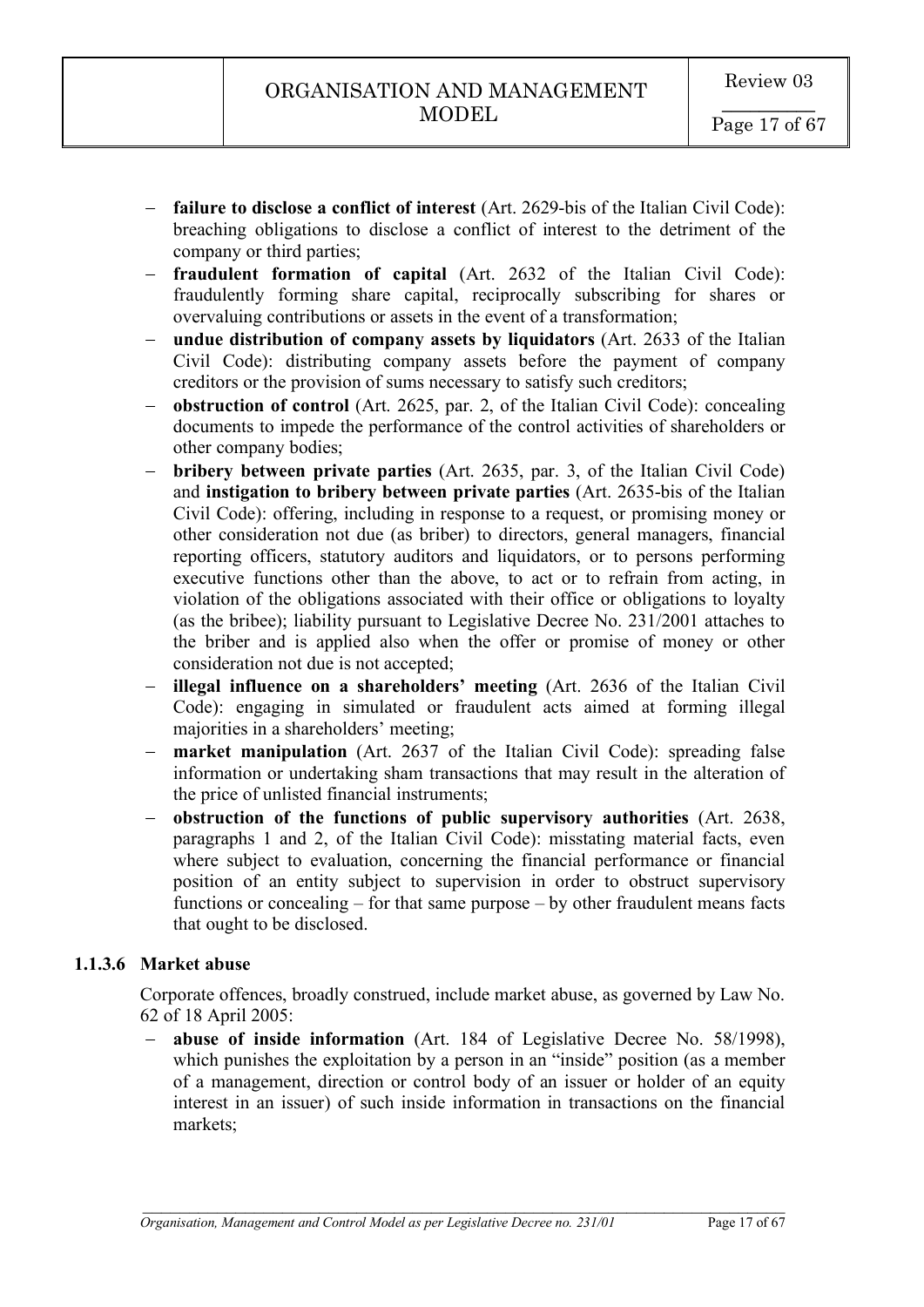- **market manipulation** (Art. 185 of Legislative Decree No. 58/1998), which punishes the circulation of untruthful information or the use of contrivances capable of significantly altering the price of financial instruments.

# **1.1.3.7 Counterfeiting of coinage, legal tender, duty stamps and means or tokens of identification**

Law No. 409 of 23 November 2001, "Urgent provisions in view of the introduction of the Euro" added Art. 25-bis to the Decree. This latter Article punishes the offence of "counterfeiting of coinage, legal tender and duty stamps" and other offences relevant to vicarious corporate criminal liability:

- **the forgery of currency, the spending and introduction into the State, without permission, of forged currency** (Article 453 Criminal Code);
- **alteration of currency** (Article 454 Italian Penal Code);
- **counterfeiting of watermarked paper in use for the production of legal tender or duty stamps** (Article 460 Italian Penal Code);
- **production or holding of watermarks or other instruments for the counterfeiting of currency, duty stamps or watermarked paper** (Article 461 Italian Penal Code);
- **spending and introduction into the State, without permission, of forged currency** (Article 455 Italian Penal Code);
- **spending of counterfeit currency received in good faith** (Article 457 Italian Penal Code);
- **use of counterfeit or altered duty stamps, received in good faith** (Article 464, paragraph 2, Italian Penal Code);
- **forgery of duty stamps, introduction into the State, acquisition, holding or placing into circulation of forged duty stamps** (Article 459 Italian Penal Code);
- **use of counterfeit or altered duty stamps** (Article 464, paragraph 1, Italian Penal Code);

### **1.1.3.8 Offences related to terrorism or subversive activity**

Law No. 7 of 14 January 2003 ratified the International Convention for the Suppression of the Financing of Terrorism, signed in New York on 9 December 1999.

In contrast to the other cases of vicarious corporate liability, an exhaustive list of the relevant offences is not provided: instead, all offences committed for the purposes of terrorism or subversion activity give rise to vicarious corporate liability.

### **1.1.3.9 Offences against individual personality and against the person**

Various relevant offences:

- **enslavement or the keeping of slaves or servants** (Art. 600 of the Italian Penal Code): enslaving or keeping a person in a state of constant subjection that takes the form of exploitative labour;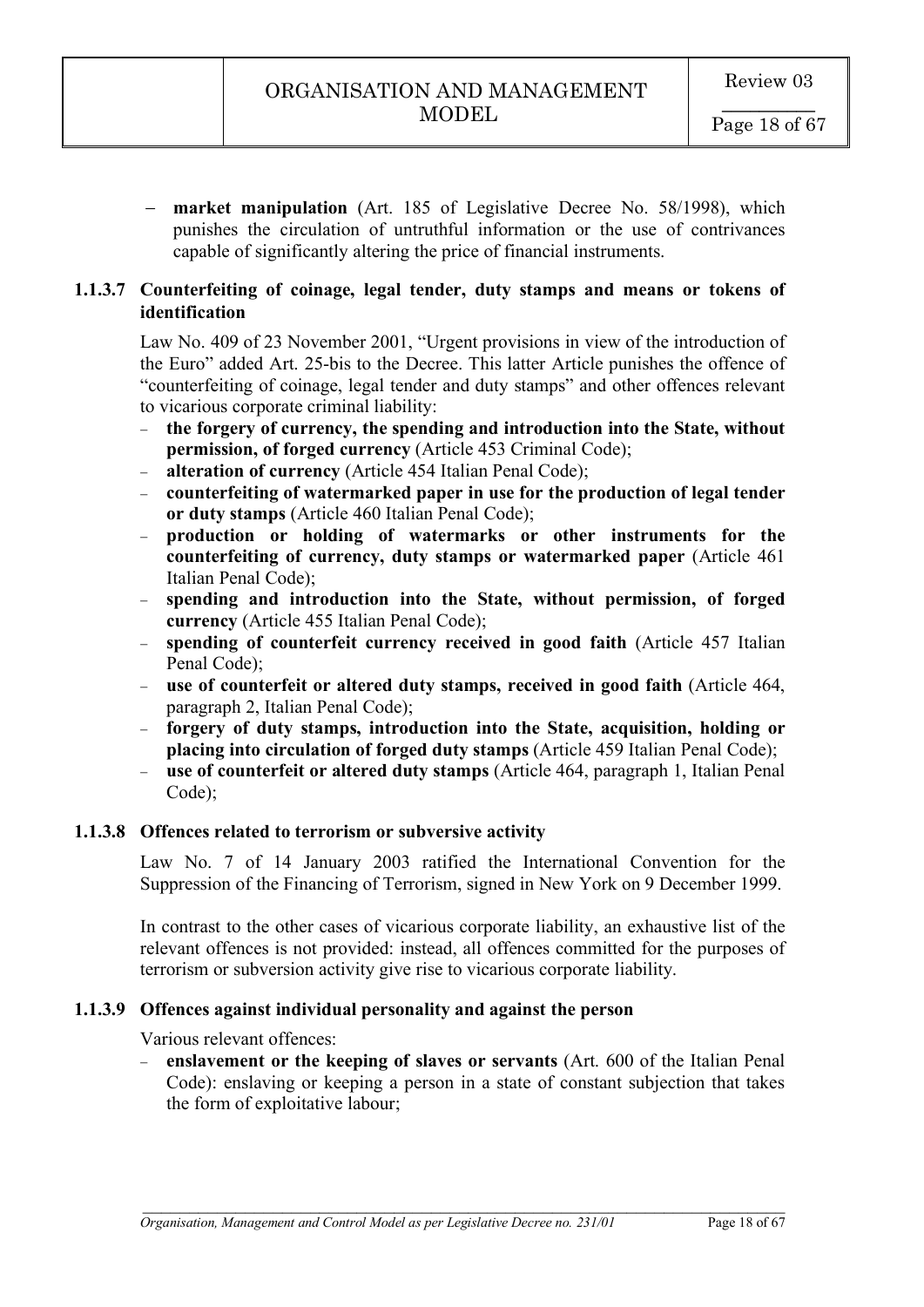- **human-trafficking** (Art. 601 of the Italian Penal Code): trafficking in slaves or persons in conditions analogous to slavery;
- **purchase and sale of slaves** (Art. 602 of the Italian Penal Code): any act that entails the transfer of slaves or persons in conditions analogous to slavery;
- **child prostitution** (Art. 600-bis, paragraphs 1 and 2, of the Italian Penal Code): inducing, facilitating or exploiting child prostitution, or the performance of sex acts with minors in exchange for money or other economic consideration;
- **child pornography** (Art. 600-ter, paragraphs 1, 2, 3 and 4 of the Italian Penal Code): exploitation of minors for the purposes of the production of pornographic exhibitions or materials; trafficking in pornographic materials produced through exploitation; distributing, disseminating, or advertising pornographic materials produced through the exploitation of minors, or of news or information intended to lure or exploit minors;
- **tourist initiatives for the exploitation of child prostitution** (Art. 600-quinquies of the Italian Penal Code): organising or marketing travel for the purposes of consuming child prostitution;
- **possession of child pornography** (Art. 600-quater of the Italian Penal Code): obtaining or merely having access to pornographic materials created through the exploitation of minors;
- **virtual pornography** (Art. 600-quater.1. of the Italian Penal Code): when, in cases of child pornography or possession of child pornography, the pornographic materials consist of virtual images;
- **female genital mutilation** (Art. 583-bis of the Italian Penal Code) in the absence of therapeutic needs;
- **luring of minors** (Art. 609-undecies of the Italian Penal Code);
- unlawful intermediation and exploitation of labour (Art. 603-bis of the Italian Penal Code).

# **1.1.3.10 Transnational offences**

Transnational offences, introduced by Law No. 146 of 16 March 2006, ratifying and implementing the United Nations Convention and Protocols against Organised Crime, are the following offences committed by criminal organisations operating in multiple countries:

- criminal conspiracy: a conspiracy of at least three persons to commit an indeterminate series of offences;
- **mafia-style criminal conspiracy**: a criminal conspiracy that relies on the power to intimidate of the bond between the conspirators, as well as the resulting state of subjection and code of silence;
- **criminal conspiracy to traffic in foreign tobacco products**: a criminal conspiracy aimed at committing the offences of importing, selling, transporting, purchasing or possessing foreign processed tobacco products in Italy;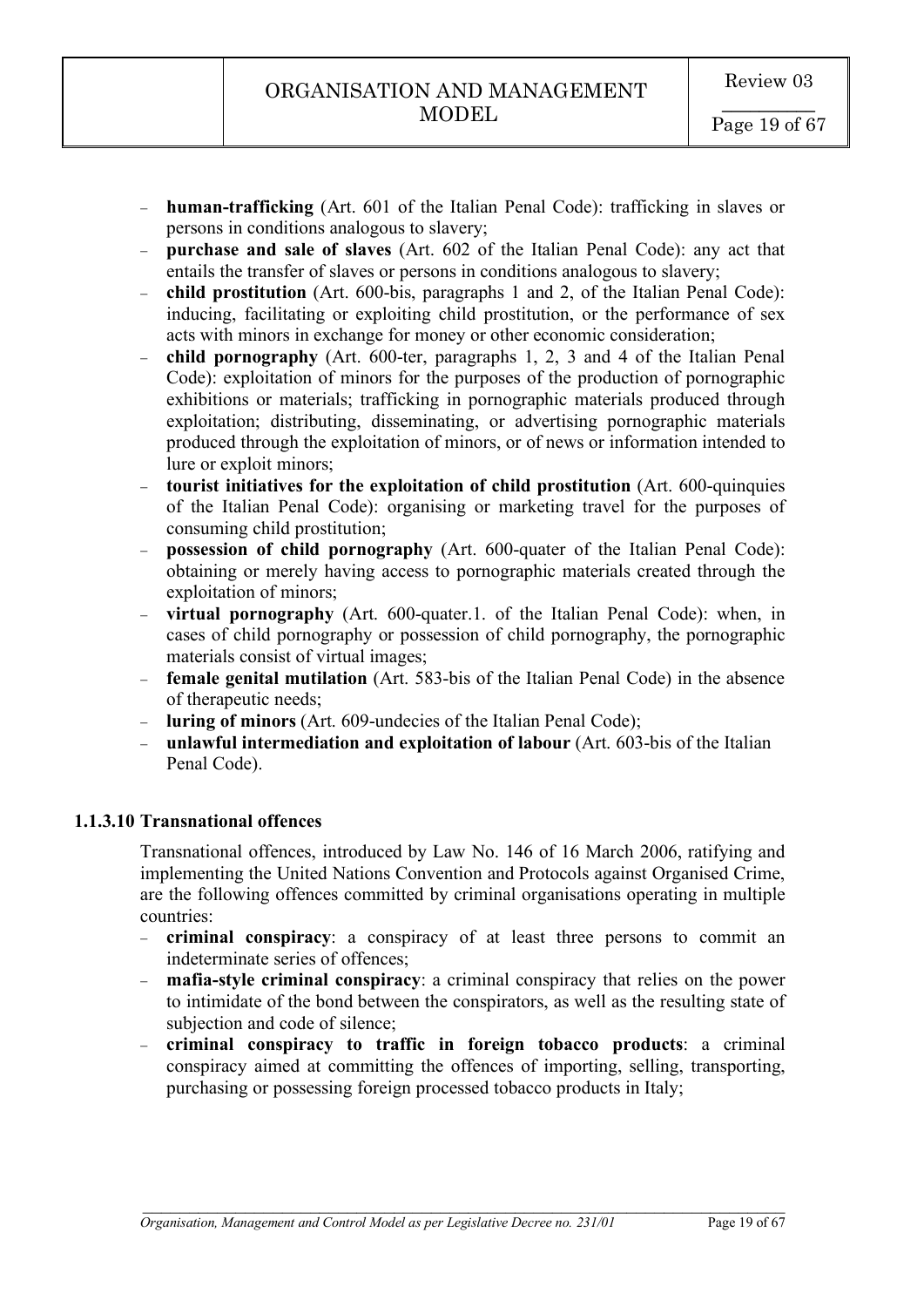- **criminal conspiracy to traffic in illegal narcotics**: a criminal conspiracy aimed at trafficking in illegal narcotics;
- **trafficking in migrants and illegal immigration**: facilitating the entry and continuing presence of illegal immigrants in Italy;
- **money-laundering**: substituting or transferring money, property or other assets of criminal origin, or undertaking transactions aimed at preventing the identification of their criminal origin;
- **use of money, property or assets of unlawful origin**;
- **inducement to withhold testimony**: inducing a person called upon to give testimony before a legal authority to perjure himself or withhold such testimony through threats, violence or the offer of money;
- **aiding and abetting**: offering aid to a person who has committed an offence with the aim of avoiding investigation or evading capture by law enforcement authorities.

# **1.1.3.11 Cybercrimes and illegal data processing**

Legislative Decree No. 48 of 4 April 2008, ratifying and implementing the Budapest Convention on Cybercrime of the Council of Europe, adds the following offences to the scope of application of to the text of Legislative Decree No. 231/01:

- **forgery of a computerised document** (Article 491-bis Italian Penal Code);
- **abusive access to an IT or computerised system** (Article 615-ter Italian Penal Code);
- **holding or abusive circulation of IT or computer system access codes** (Article 615-quater Italian Penal Code);
- **the circulation of equipment, devices or IT programmes to damage or interrupt an IT or computerised system** (Article 615-quinquies Italian Penal Code);
- **illegal interception, impediment or interruption of IT or computerised communications** (Article 617-quater Italian Penal Code);
- **installation of equipment to intercept, impede or interrupt IT or computerised communications** (Article 617-quinquies Italian Penal Code);
- **damage to information, data and IT programmes** (Article 635-bis Italian Penal Code)<sup>-</sup>
- **damaging of information, data and IT programmes utilised by the State or other public entities or however of public utility** (Article 635-ter Italian Penal Code);
- **damaging of IT or computerised systems** (Article 635-quater Italian Penal Code);
- **damaging of IT or computerised systems of public utility** (Article 635 quinquies Italian Penal Code);
- **IT fraud of electronic signature certifying bodies** (Article 640-quinquies Italian Penal Code).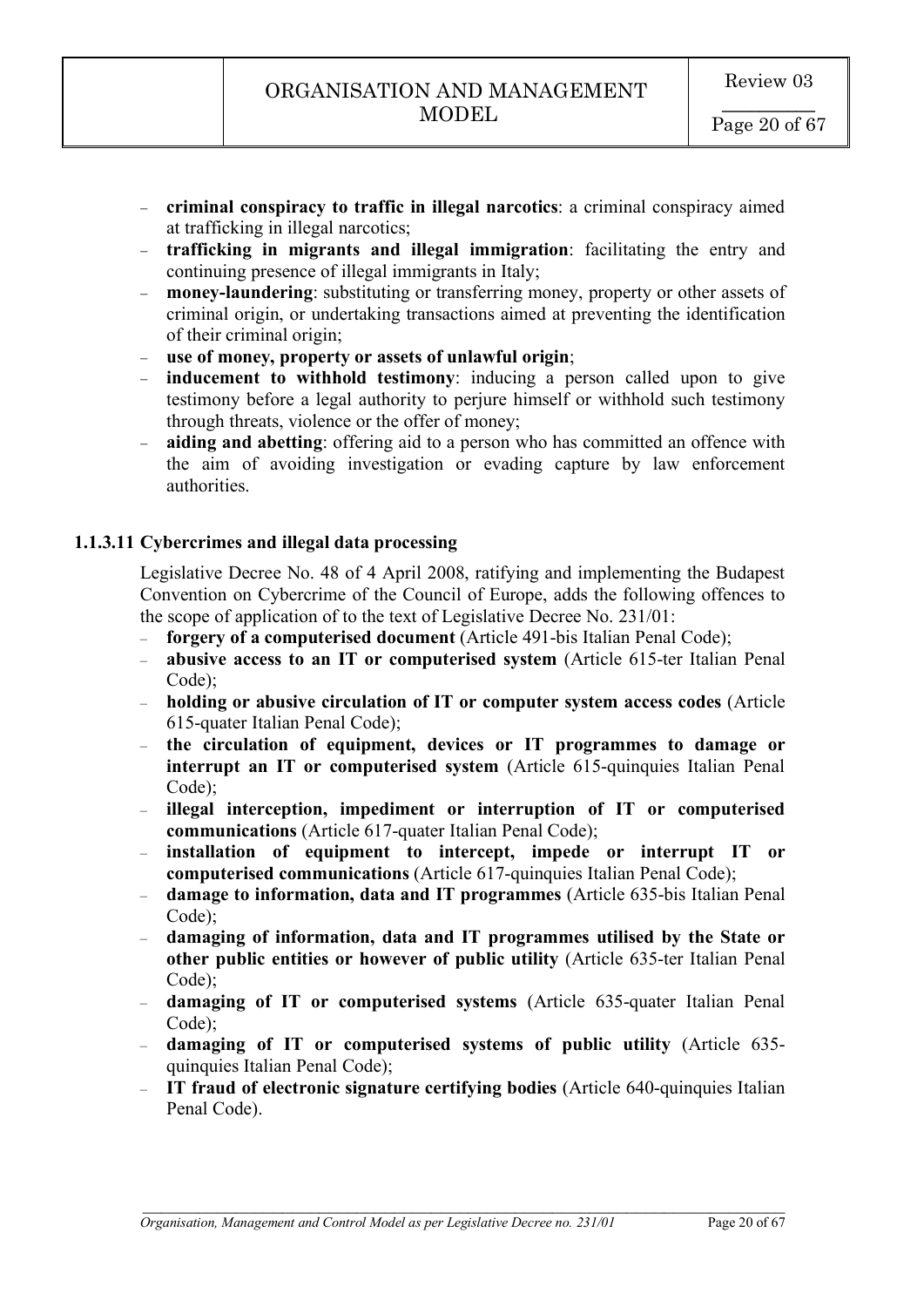The Legislative Decree no. 93 of 14 August 2013, setting out: "Urgent provisions on security and the repression of violence generally, and on civil protection and the appointment of commissioners for provinces" expanded the scope of application of Legislative Decree No. 231/01 to include the offence of IT fraud, committed with the substitution of digital identity damaging one or more parties (Article 640-ter, third paragraph Italian Penal Code).

# **1.1.3.12 Organised crime offences**

Law No. 94 of 15 July 2009, "Provisions on public safety", which entered into force on 8 August 2009, adds Art. 24-ter, "**Organised crime offences**" to the text of Legislative Decree No. 231/2001. This latter Article expands the vicarious liability of Entities to include the following offences:

- criminal association (Article 416 Italian Penal Code);
- mafia-type association (Article 416-bis Italian Penal Code);
- political mafia electrical exchange (Article 416 ter Italian Penal Code);
- kidnapping for robbery or extortion (Article 630 of the Italian Penal Code);
- offences committed availing of the conditions within the afore-mentioned Article 416-bis or in order to assist the activities of association as per the article;
- association for the purpose of the illegal traffic of narcotic or psychotropic substances (Article 74 of Presidential Decree No. 309 of October 9, 1990);
- offences of illegal manufacturing, introduction into the state, placement on sale, disposal, holding and bringing into public spaces, or those open to the public, of weapons of war or war-like weapons or parts of such, of explosives, of illegal arms, in addition to common firearms excluding those within Article 2, paragraph 3, of Law No. 110 of 18 April 1975.

# **1.1.3.13 Offences relating to industry and commerce; Offences relating to copyright infringement**

Law No. 99 of 23 July 2009, "Provisions for the development and internationalisation of enterprises and provisions on energy", which entered into force on 15 August 2009, adds the following offences to the text of Legislative Decree No. 231/01: **Offences relating to industry and commerce; Offences relating to copyright infringement**:

- counterfeiting, tampering with or using distinctive marks or signs, patents, models or designs (Art. 473 of the Italian Penal Code);
- introduction into the State and commercialisation of forged symbols (Article 474 of the Italian Penal Code);
- disruption of the freedom of industry or trade (Article 513 of the Italian Penal Code);
- unlawful competition through threat or violence (Article 513 bis of the Italian Penal Code);

 $\mathcal{L}_\mathcal{L} = \mathcal{L}_\mathcal{L} = \mathcal{L}_\mathcal{L} = \mathcal{L}_\mathcal{L} = \mathcal{L}_\mathcal{L} = \mathcal{L}_\mathcal{L} = \mathcal{L}_\mathcal{L} = \mathcal{L}_\mathcal{L} = \mathcal{L}_\mathcal{L} = \mathcal{L}_\mathcal{L} = \mathcal{L}_\mathcal{L} = \mathcal{L}_\mathcal{L} = \mathcal{L}_\mathcal{L} = \mathcal{L}_\mathcal{L} = \mathcal{L}_\mathcal{L} = \mathcal{L}_\mathcal{L} = \mathcal{L}_\mathcal{L}$ 

- fraud against national industries (Article 514 of the Italian Penal Code);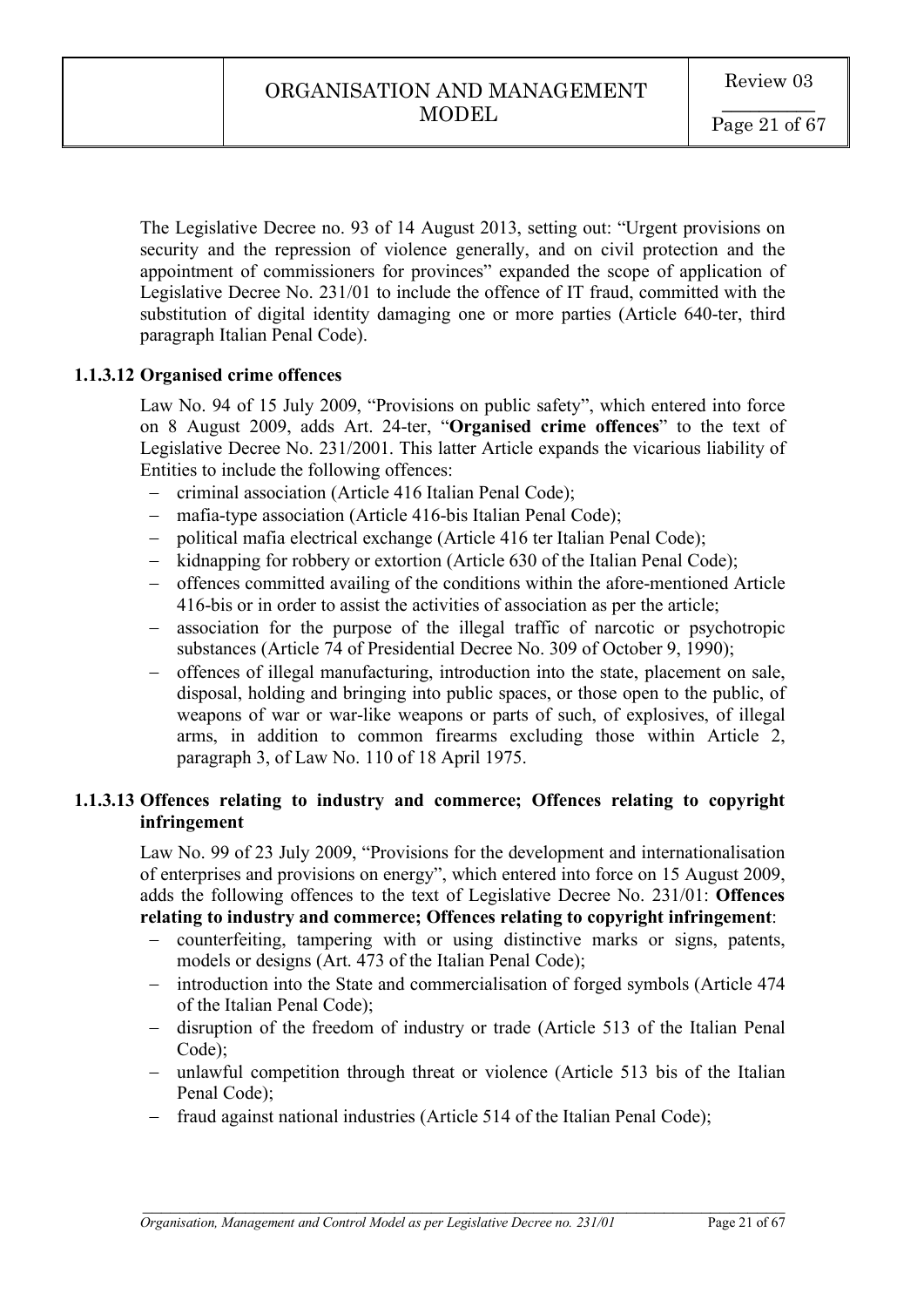- fraud in commerce (Art. 515 of the Italian Penal Code);
- sale of non-genuine food substances as genuine (Article 516 of the Italian Penal Code);
- sale of industrial products with misleading signs (Article 517 of the Italian Penal Code);
- production and sale of goods through usurping property rights (Article 517-ter of the Italian Penal Code);
- counterfeiting of geographical indications or denominations of origin of agrofood products (Article 517-quater of the Italian Penal Code);
- copyright infringement offences (Articles 171, paragraph one, letter a-bis, and paragraph three, 171-bis, 171-ter, 171-septies and 171-octies of Law No. 633 of 22 April 1941).

# **1.1.3.14 Inducement to not provide accounts or to provide false accounts to the authorities**

Law No. 116 of 3 August 2009, "Ratification and implementation of the United Nations Convention against Corruption, adopted by the UN General Assembly on October 31, 2003 by resolution no. 58/4, signed by Italy on December 9, 2003, and domestic transposition and amendments to the Italian Penal Code and Code of Penal Procedure" adds to the list of offences included in the scope of application of Legislative Decree No. 231/01 **inducement to not provide accounts or to provide false accounts to the authorities** (Article 377 bis of the Italian Penal Code);

# **1.1.3.15 Environmental Offences**

Legislative Decree No. 121 of 7 July 2011, which enacts the "implementation of Directive 2008/99/EU on the protection of the environment, as well as Directive 2009/123/EU which modifies Directive 2005/35/EU relating to pollution caused by ships and the introduction of sanctions for violations", introduced, within Legislative Decree 231/01, the "**Environmental offences**", among which:

- killing, destruction, capture, sampling and holding of samples of protected wild animal or vegetable species (Article 727-bis Criminal Code);
- destruction or deterioration of habitats within a protected site (Article 733-bis Criminal Code);
- trafficking in exemplars of the species set out in Annex A, Appendix I, and Annex C, Part, 1, to Regulation (EC) No 338/97 (Art. 1 of Law No. 150 of 7 February 1992);
- trafficking in exemplars of the species set out in Annex A, Appendix I, and Annex C, Part, 2, to Regulation (EC) No 338/97 (Art. 2 of Law No. 150 of 7 February 1992);
- ban on possession of exemplars posing a risk to public health and safety (Art. 6) of Law No. 150 of February 7, 1992);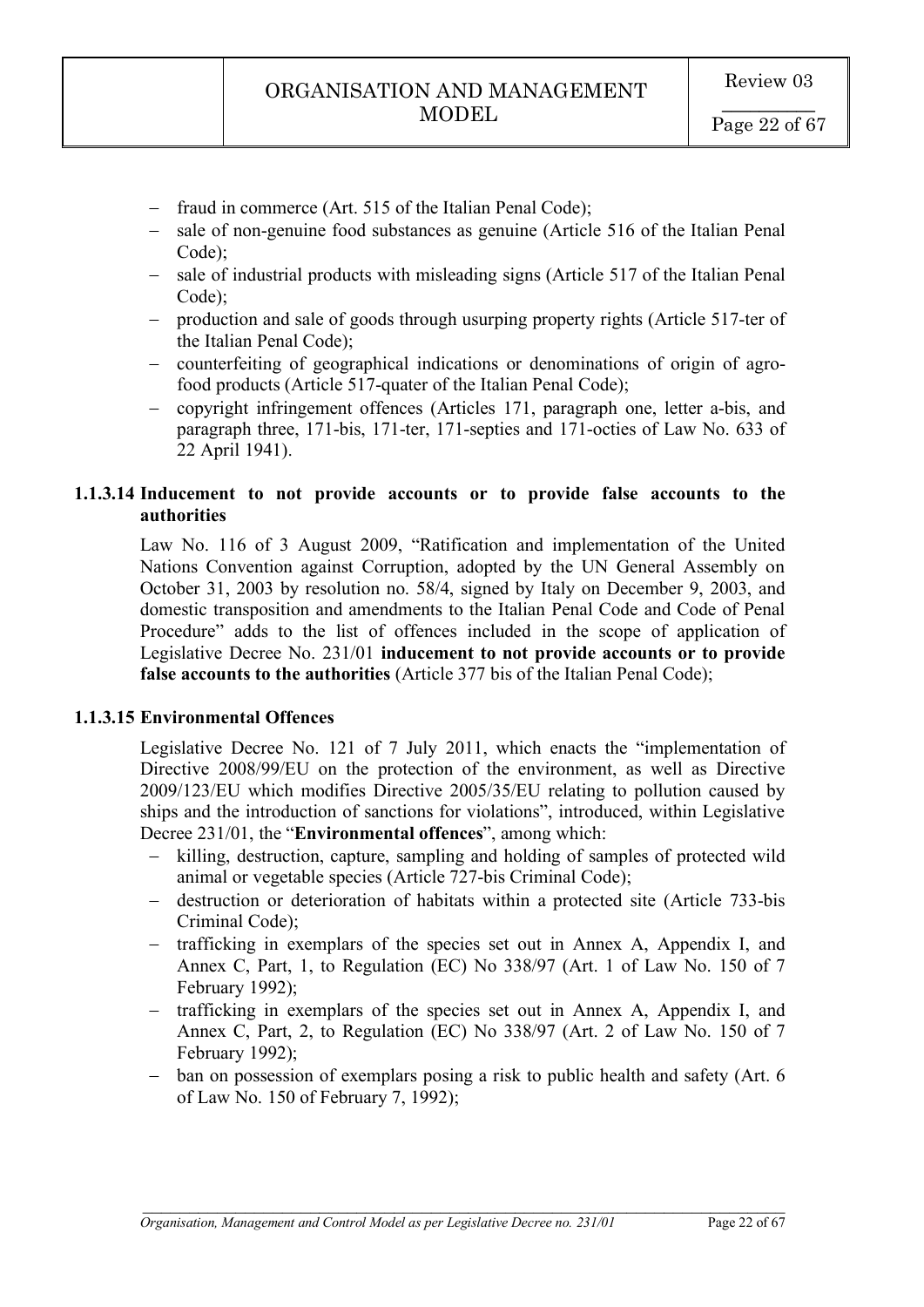- discharge of waste water (Art. 137, paragraphs 2, 3, 5, 11 and 13 of Legislative Decree No. 152 of 3 April 2006);
- discharge into the soil (Art. 103 of *Law no. 152 of 03 April 2006*");
- discharge into the subsoil and groundwater (Art. 104 of *Law no. 152 of 03 April 2006*");
- discharge into sewer networks (Art. 107 of *Law no. 152 of 03 April 2006*");
- discharge of hazardous substances (Art. 108 of *Law no. 152 of 03 April 2006*");
- unauthorised waste management activity (Art. 256, paragraphs 1, 3, 5 and 6 and Articles 208, 209, 210, 211, 212, 214, 215 and 216 of *Law no. 152 of 03 April 2006*");
- abandonment of waste (Art. 192 of *Law no. 152 of 03 April 2006*");
- blending of hazardous waste (Art. 187 of *Law no. 152 of 03 April 2006*");
- electric and electronic waste, health waste, inoperative vehicles and products containing asbestos (Art. 227 of *Law no. 152 of 03 April 2006*");
- site reclamation (Art. 257, paragraphs 1 and 2, of *Law no. 152 of 03 April 2006*");
- breach of obligations to disclosure, the keeping of mandatory registers and forms (Art. 258, par. 4, second period, of *Law no. 152 of 03 April 2006*");
- untruthful statements by a private individual in a public document (Art. 483 of the Italian Penal Code);
- illegal waste trafficking (Art. 259, par. 1, of *Law no. 152 of 03 April 2006*");
- organised illegal waste trafficking (Art. 452-quaterdecies of the Italian Penal Code);
- electronic waste tracking system (Art. 260-bis of *Law no. 152 of 03 April 2006*");
- breach of emission limits (Art. 279, par. 5, of Legislative Decree No. 152/06).
- counterfeiting or tampering by a public official involving certificates or administrative authorisations (Art. 477 of the Italian Penal Code);
- document counterfeiting or tampering by a private individual (Art. 482 of the Italian Penal Code);
- discontinuation and reduction of the use of ozone-depleting substances (Art. 3 of Law No. 549 of December 28, 1993);
- malicious pollution caused by ships (Art. 8 of Legislative Decree No. 202 of 6 November 2007);
- negligent pollution caused by ships (Art. 9 of Legislative Decree No. 202 of 6 November 2007).

Law No. 68 of 22 May 2015 concerning **offences against the environment**, entered into force on 29 May 2015, implementing Legislative Decree 231/01 with the following further environmental offences:

- Environmental pollution (Article 452-bis Italian Penal Code);
- Environmental disaster (Article 452-quater Italian Penal Code);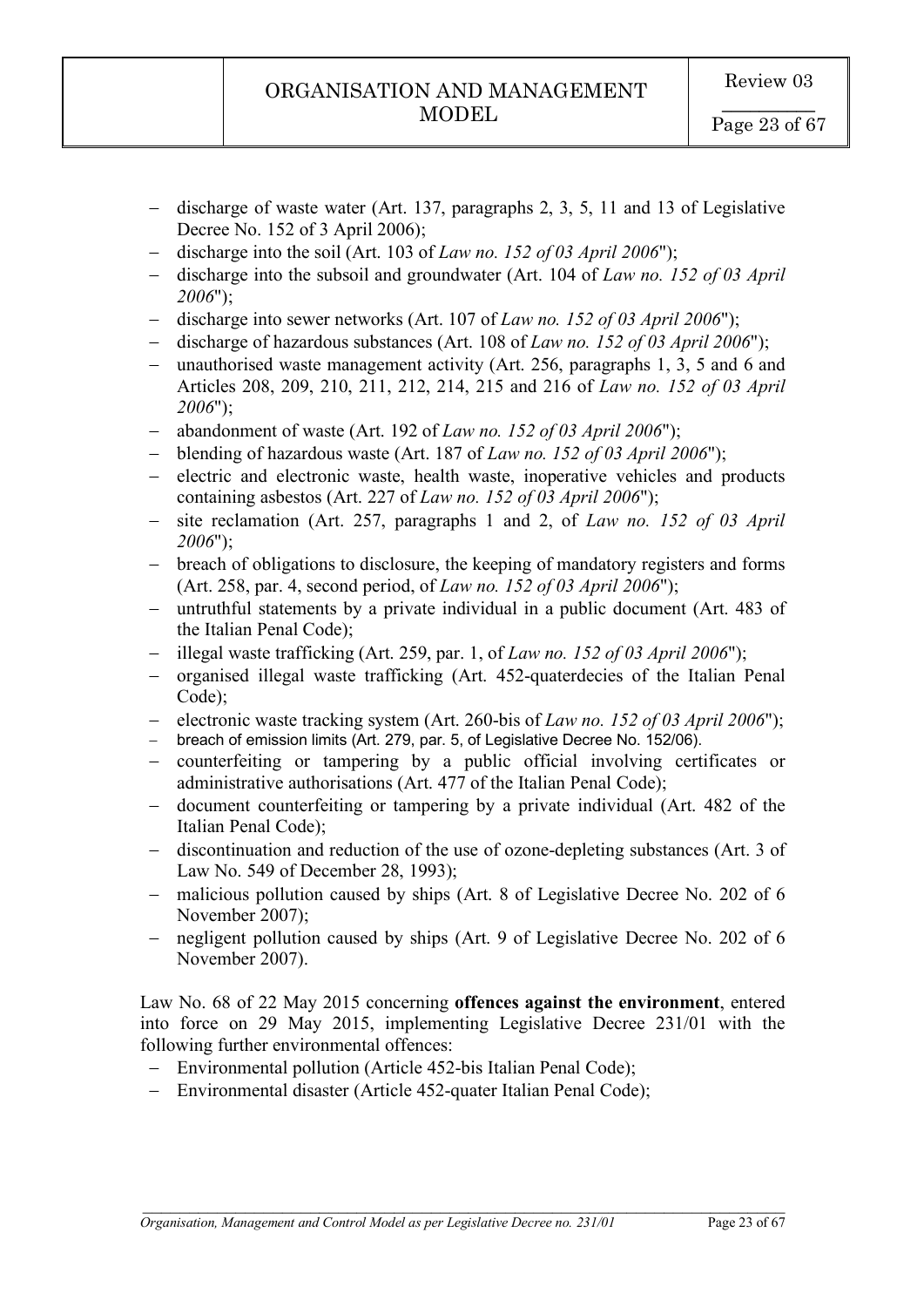- Unintentional offences against the environment (Article 452-quinquies of the Italian Penal Code);
- Aggravated criminal conspiracy (Art. 452-octies of the Italian Penal Code);
- Traffic and abandonment of highly radioactive material (Article 452-sexies of the Italian Penal Code).

# **1.1.3.16 Employment of unauthorised aliens in Italy**

Legislative Decree No. 109/2012: "Implementation of Directive 2009/52/EC, which introduces minimum standards for penalties and measures against employers who employ unauthorised aliens in Italy" cites, in Art. 25-duodecies of Legislative Decree No. 231/01, the offence punished under Art. 22, par. 12-bis, of Legislative Decree No. 286/1998 (**employment of unauthorised third-country nationals in Italy**).

# **1.1.3.17 Offences of granting illegal access and aiding and abetting illegal permanence**

Art. 30, par. 4 of Law no. 161 of 17 October 2017 "Amendments to the code of antimafia laws and intervention measures, as in the Legislative Decree no. 159 of 06 September 2011, the Italian Penal Code and the implementing, coordination and transitional rules of the Code of Criminal Procedure and other provisions. Delegation to the Government for the protection of work in seized and confiscated companies" inserted among the offences set forth in Legislative Decree 231/2001, **the offences of granting illegal access**, referred to in Art. 12, par. 3, 3-bis, 3-ter of the Legislative Decree no. 286 of 25 July 1998, and of **aiding and abetting illegal permanence**, referred to in Art. 12, par. 5 of the Legislative Decree no. 286 of 25 July 1998 on illegal immigration.

### **1.1.3.18 Racism and xenophobia**

Art. 5 of Chapter II of Law no. 167 of 20 November 2017 "Provisions for the fulfilment of the obligations arising from Italy's participation in the European Union – European Law 2017 (EU Law 2017)" inserted in the context of the application of Legislative Decree 231/01, the Art. 25-terdecies related to offences of **racism and xenophobia**.

# **1.1.3.19 Fraud offences in sporting competitions and abusive exercise of gambling activities;**

Law no. 39 of 3 May 2019, that ratified and implemented the Council of Europe Convention on the manipulation of sporting competitions, which entered into force on 17 Ma 2019, inserted in Legislative Decree no. 231/2001, Art. 25-quaterdecies, "**Fraud offences in sporting competitions, abusive exercise of games and gambling activities through banned equipment**".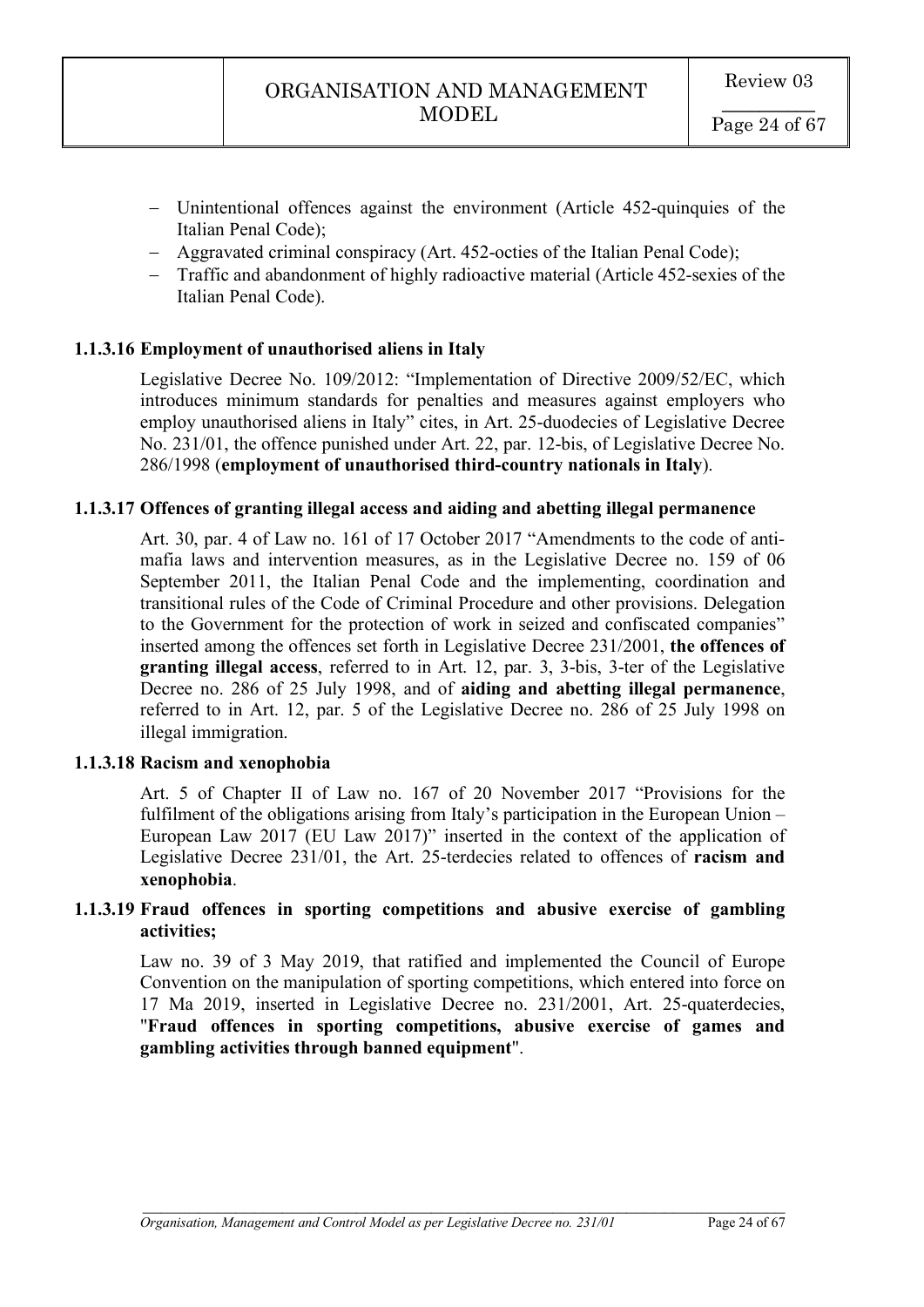### **1.1.3.20 Trafficking offences**

Art. 5, par. 1, letter d) of Legislative Decree no. 75 of 14 July 2020 has transposed Directive 2017/1371/EU concerning the fight against frauds damaging the financial interests of the European Union by way of the penal code, and has inserted in the scope of application of Legislative Decree no. 231/2001, Art. 25-sexiesdecies, concerning the **trafficking offences** set forth in Legislative Decree no. 43 of 23 January 1973.

### **1.1.3.21 Tax offences**

Law no. 157 of 19 December 2019, tat converted and amended Legislative Decree no. 124 of 26 October 2019 "Urgent provisions for fiscal matters and non-deferrable requirements", introduced in the text of the Decree, at Art. 25-quinquiesdecies, the following offences:

- fraudulent declaration by way of invoiced or other documents for non-existing transactions (Art. 2 of Legislative Decree 74/2000): the conduct of who, in order to avoid taxes on income or on the added value, by making use of invoices or other documents for non-existing transactions, includes in one of the relevant declarations for said taxes fake taxable elements, constitutes a criminal offence. The deed shall be considered done by making use of invoices or other documents for non-existing transactions, when said invoices or documents are filed in the compulsory accounting records, or when they are held against the financial administration as proof of evidence.
- fraudulent declaration by way of other artifices (Art. 3 of Legislative Decree 74/2000): the conduct of who, in order to avoid taxes on income or on the added value, by completing objectively or subjectively simulated transactions, or by making use of fake documents or other fraudulent means useful for hindering the assessment and misleading the financial administration, reports in one of the relevant declarations an income for a lower taxable amount than the actual one, or fake liabilities, credits and withholdings, is subject to criminal sanctions, when, jointly: a) the tax thus evaded is greater, with regard to each single invoice, than  $\epsilon$ 30,000.00; b) the overall amount of income subtracted to taxation, also through the indication of fake liabilities, is more than 5% of the overall amount of income declared or, in any case, is greater than  $\epsilon$  1,500,000.00, or in the event that the overall amount of fake credits and withholdings aimed at reducing taxation is greater than 5% of the same tax, or any way greater than  $\epsilon$  30,000,00 The deed shall be considered done by making use of fake documents, when said documents are filed in the compulsory accounting records, or when they are held against the financial administration as proof of evidence.
- false declaration in the event of serious cross-border VAT frauds (Art. 4 of Legislative Decree 74/2000): the conduct of who, in order to avoid the VAT for a total amount no smaller than  $\epsilon$  10 million, within the context of fraudulent crossborder systems, by carrying out objectively or subjectively simulated transactions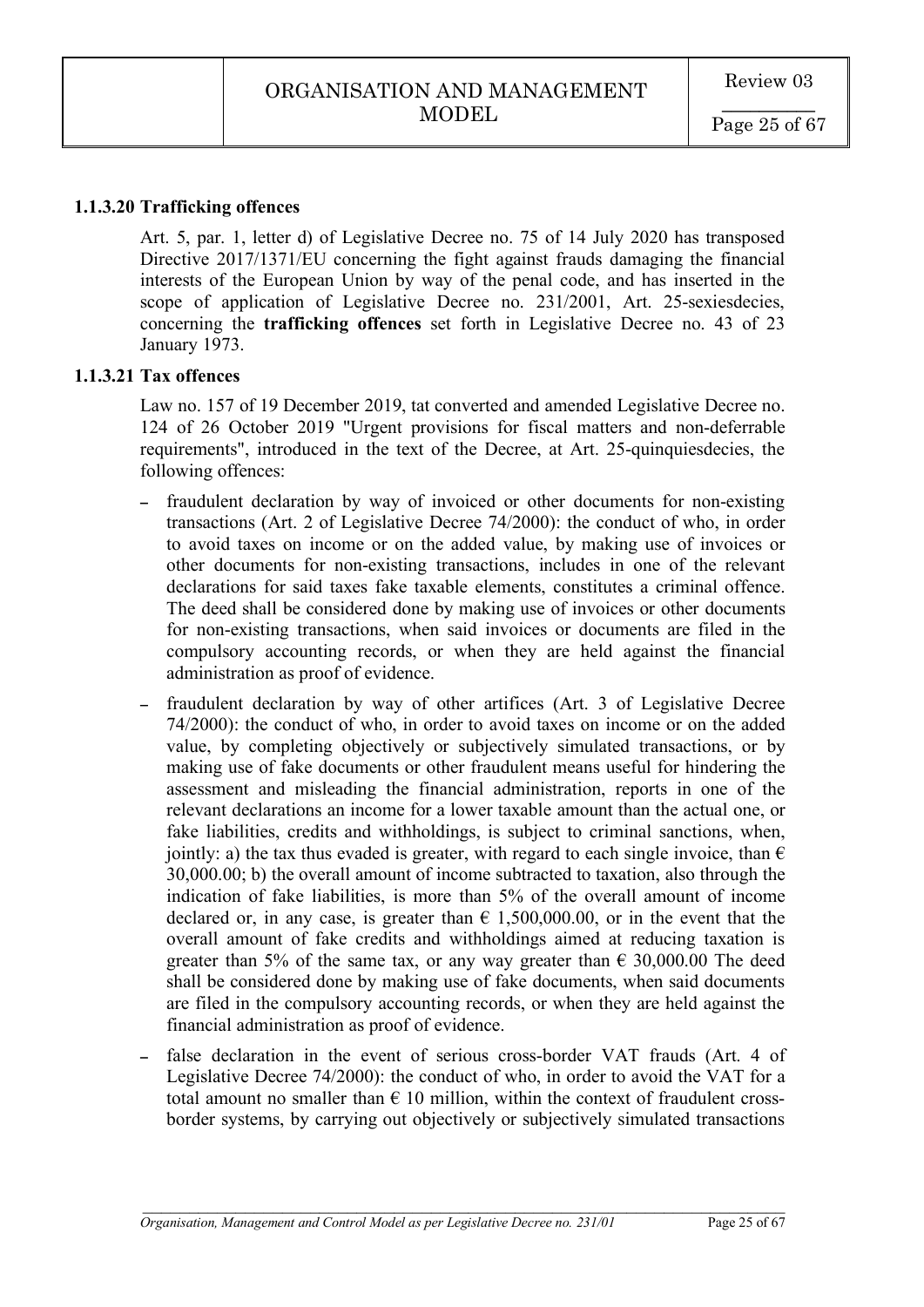or by making use of false documents or other fraudulent means useful for hindering the assessment and to mislead the financial administration, reports a smaller income in the VAT declaration if compared to the actual one, or fake liabilities, credits and withholdings, is subject to criminal sanctions.

- non-declaration in the event of serious cross-border VAT frauds (Art. 5 of Legislative Decree no. 74/2000): the conduct of who, within the context of fraudulent cross-border system, in order to avoid the VAT for a total amount no smaller than  $\epsilon$  10 million, omits to file the annual VAT declaration, is subject to criminal sanctions.
- issue of invoices or other documents for non-existing transactions (Art. 8 of Legislative Decree 74/2000): the conduct of who, while issuing or releasing invoices or other documents for non-existing transactions, is allowing third parties to avoid taxation on their income or added value, is subject to criminal sanctions.
- concealment or destruction of accounting documents (Art. 10 of Legislative Decree 74/2000): the conduct of who, while concealing or destroying, completely or in part, the accounting documents or those documents that must be preserved, aims at hindering the reconstruction of his/her incomes or turnovers or those of third parties so as to avoid taxation on his/her income or added value, or on that of third parties, is subject to criminal sanctions.
- unlawful compensation in the event of serious cross-border VAT frauds (Art. 10 quater of Legislative Decree 74/2000): the conduct of who, within the context of fraudulent cross-border systems, does not pay the sums due using, by way of compensation, non-existing or non-vested receivables, in order to avoid the VAT for a total amount of no less than  $\epsilon$  10 million, is subject to criminal sanctions.
- fraudulent avoidance of taxation on income (Art. 11 of Legislative Decree 74/2000): the following conducts are subject to criminal sanctions: (i) to simultaneously alienate or commit fraudulent acts on own assets or on those of others so as to render ineffective, completely or in part, the forcible collection procedure, in order to avoid paying taxes on income or added value, but also on interests or administrative sanctions related to the same income for a total amount of more than  $\epsilon$  50,000.00; (ii) to report in the documents required for the fiscal transaction a smaller income than the actual one, or fake liabilities for a total amount of more than  $\epsilon$  50,000.00, in order to obtain a partial taxation on assets for him/herself or for others.

# **1.1.4 Offences committed abroad**

Liability under the above Decree is also incurred when offences are committed abroad, in the circumstances set out in Articles 7, 8, 9 and 10 of the Italian Penal Code, provided that the government of the jurisdiction in which the offence is committed does not pursue prosecution.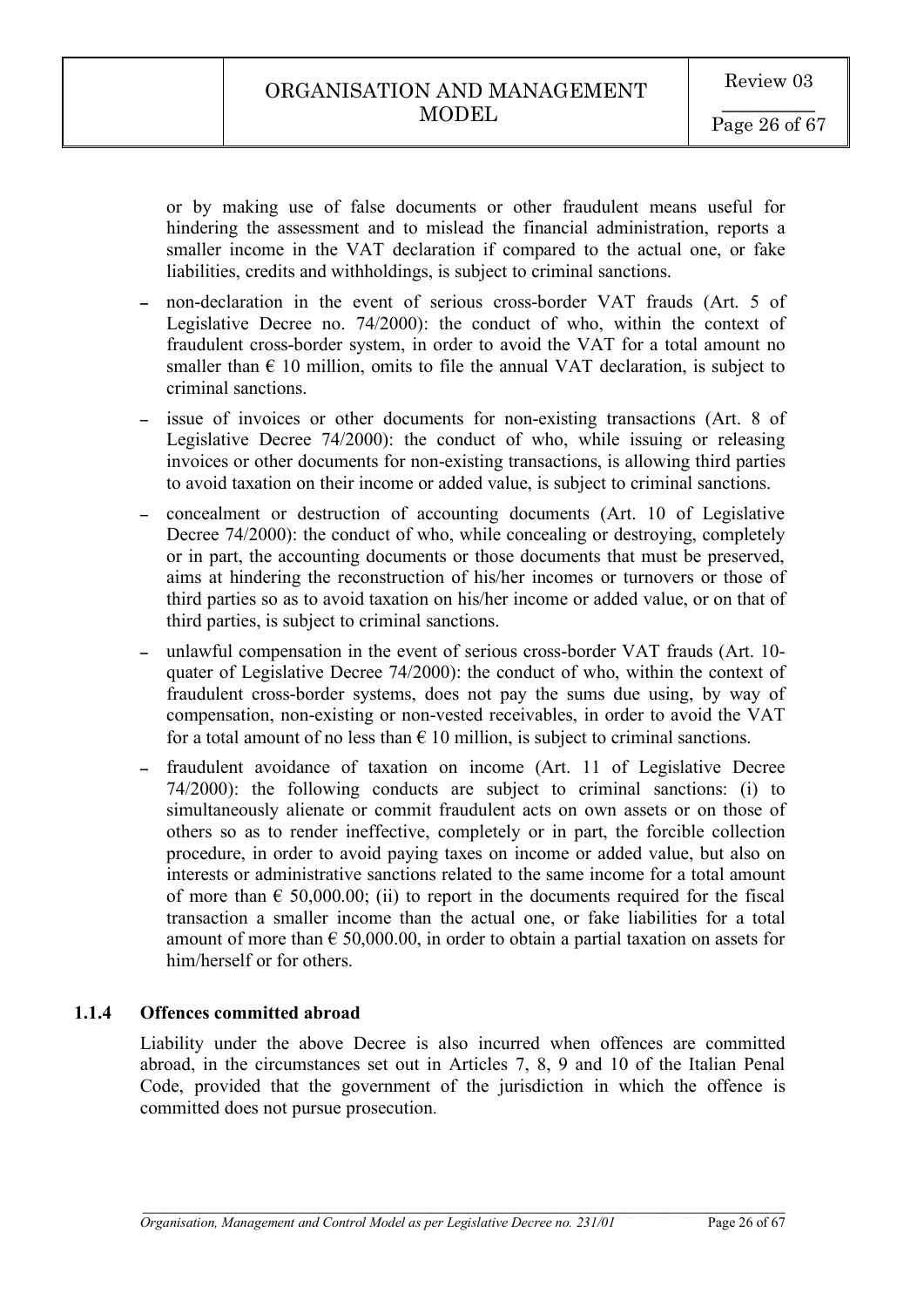# **1.2 Adoption of the "Organisation and Management Model" by the company as a mandatory means to prevent the commission of the offences included in the Decree, insofar as possible**

Article 6 of the Decree introduces a particular form of exemption from liability where an Entity is able to demonstrate that:

- a) it has adopted and efficiently implemented through its management boards, before the offence was committed, organisational and management models that are suitable to prevent offences of the nature of those that occurred;
- b) it has charged an internal body endowed with autonomous powers of initiative and control with supervising the functioning of and compliance with the models and updating the said models;
- c) the persons committing the offences have acted through fraudulently circumventing the above organisation and management models;
- d) there was not a lack of or insufficient surveillance by the body at letter b) above.

The Decree establishes, in addition, that - in relation to the extent of the powers delegated and to the risk of the committal of offences - the organisation models as per letter a) should respond to the following needs:

- 1. identify the areas at risk of commission of the offences included in the Decree;
- 2. establish specific protocols in order to plan for the formation and implementation of the decisions of the Entity in relation to the offences to be prevented;
- 3. devise methods of identifying and managing the company financial resources suited to preventing the commission of the offences;
- 4. establish disclosure obligations upon the supervisory board on the functioning and observance of the model;
- 5. introduce an internal disciplinary system which penalises non-compliance with the measures indicated in the model.

The Decree establishes that the organisation and management models may be adopted, ensuring the above requirements, on the basis of conduct codes (also called Guidelines) prepared by the trade associations, communicated to the Ministry for Justice which, together with the competent Ministries, formulate within 30 days observations on the suitability of the Models to prevent the offences.

# **1.3 The Confindustria guidelines**

On 23 July 2014 Confindustria updated its "Guidelines for Preparing Organisation, Management and Control Models pursuant to Legislative Decree No. 231/2001" of 7 March 2002, the fundamental points of which may be summarised as follows: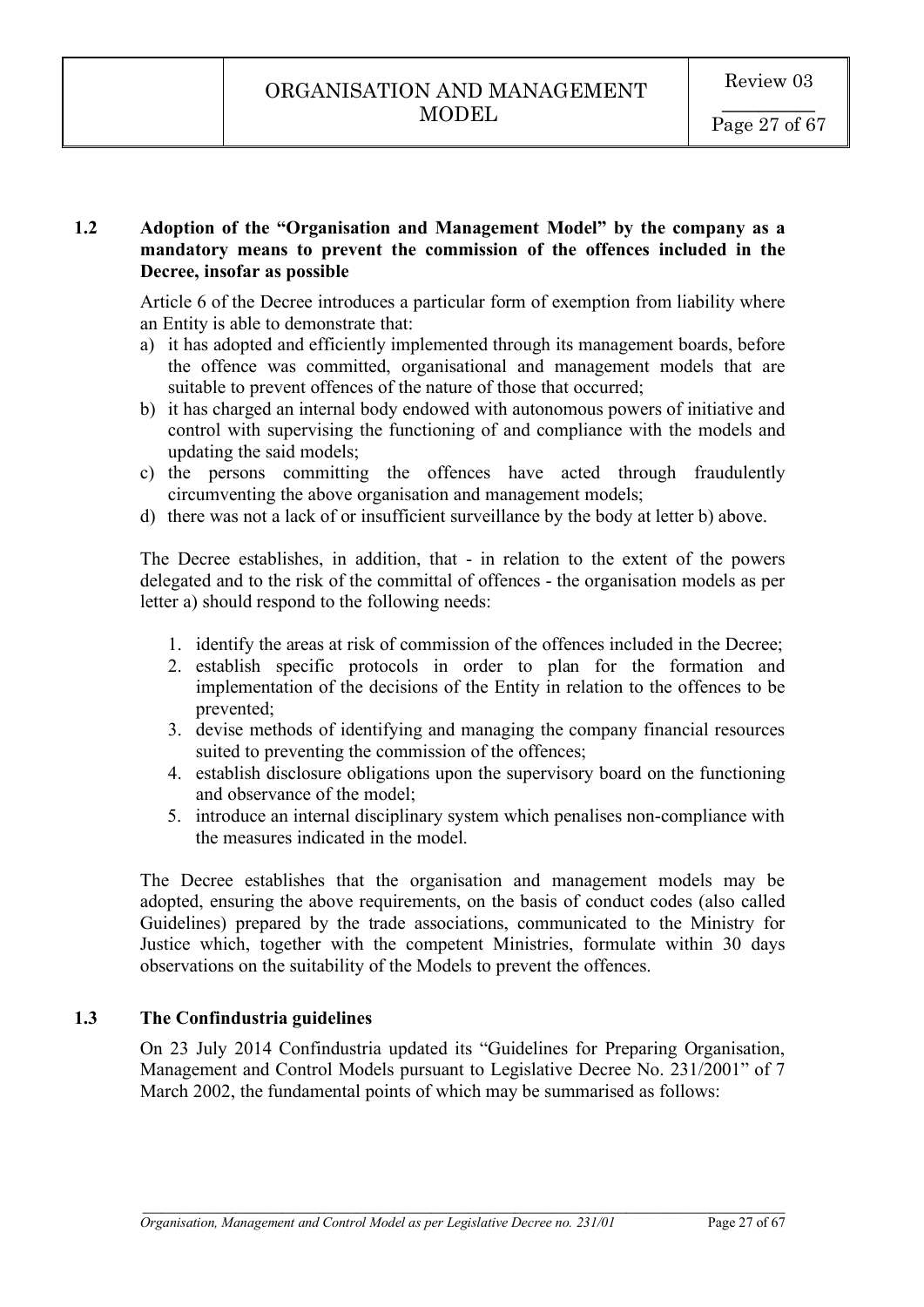- identifying areas at risk with the aim of verifying in which areas or sectors of the company the offences identified in the Decree may be committed;
- preparing a control system capable of preventing the risks of the commission of the foregoing offences through the adoption of specific protocols.

The main components of the control system designed by Confindustria are the:

- o ethics code;
- o organisational system;
- o manual and IT procedures;
- o authority and signatory powers;
- o control and management systems;
- o communication and personnel training.

The components of the control system are based on the following principles:

- o verifiability, documentation, consistency and appropriateness of each operation;
- o application of the principle of the separation of functions (no one may manage an entire process independently);
- o documentation of the controls;
- o implementation of an adequate system of penalties for breaches of the procedures established by the model;
- $\circ$  identification of the requirements for the supervisory committee, which may be summarised as follows:
	- autonomy and independence;
	- professionalism;
	- continuity of action:
- o reporting obligations of the Supervisory Committee.

Confindustria has also issued Circular No. 18237 of 12 January 2005, supplementing the Guidelines with regard to the identification of the Supervisory Committee.

It should be emphasised that failure to conform to specific points of the Confindustria Guidelines does not itself undermine the validity of the Model. Since each Model must be based on the actual circumstances of the company to which it refers, it is entirely appropriate for it to diverge from the Guidelines (which are general in nature) in order to safeguard the needs protected by the Decree more effectively.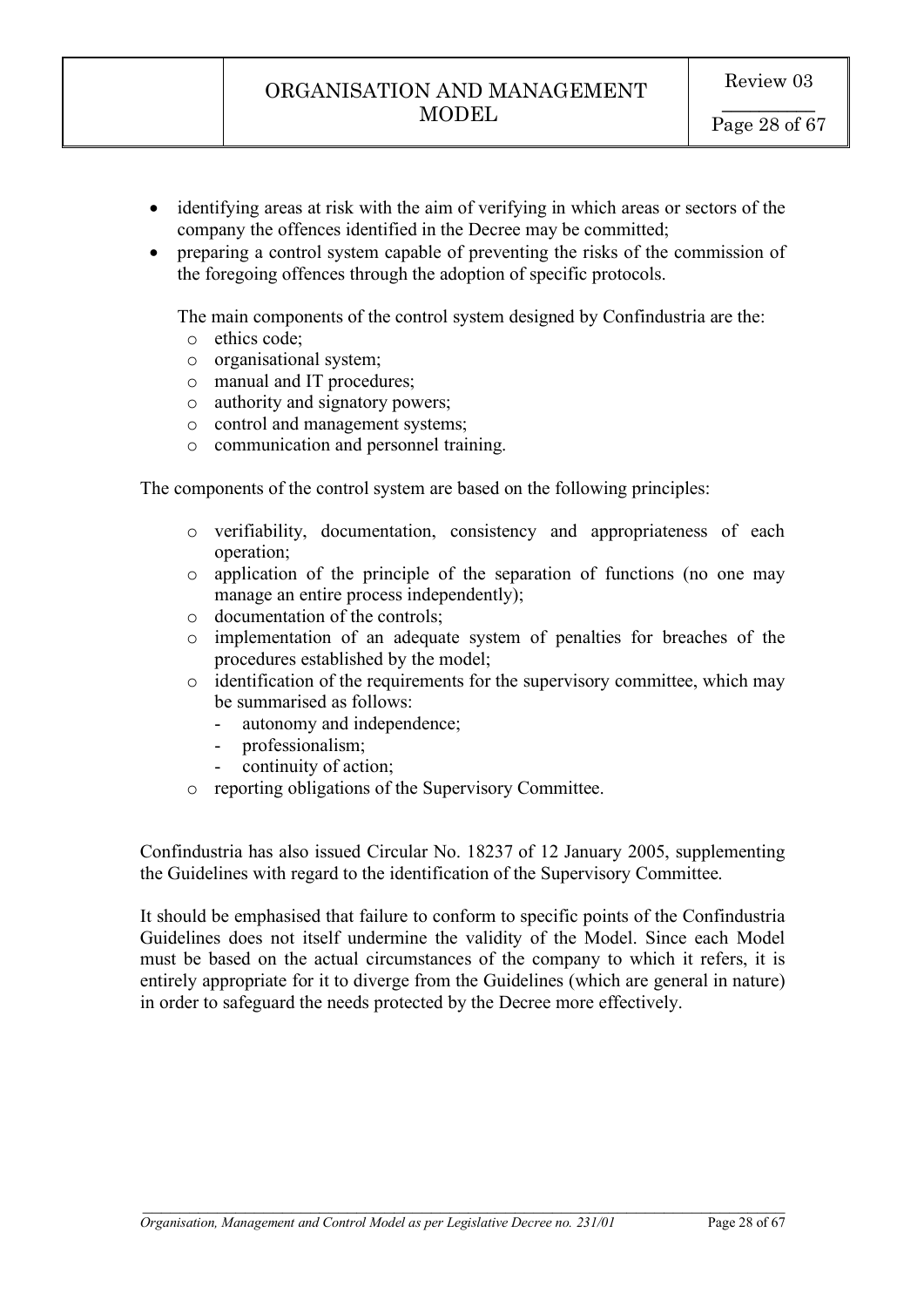### **CHAPTER 2 DESCRIPTION OF THE BUSINESS – ELEMENTS OF THE GOVERNANCE MODEL**

### **2.1 Company Operations**

Business activities In accordance with its By-Laws, GIGLIO GROUP S.p.A. (hereinafter "GIGLIO GROUP" or the "Company") may engage in the following activities:

A) the commerce as well as the provision of commercial services related to clothing and accessory products, housewares and products for personal use, products related to spare time, design, leisure, hobby, cosmetics as well as food products in the widest sense. The aforementioned commercial services include the creation, commercialisation, location, sale and representation with or without deposits, also on behalf of third parties, of advertising and promotional spaces of any kind, in the context of websites, as well as the import and export of these products.

The commercial activities laid out in this paragraph include the following:

1. the commerce via internet, also on behalf of third parties, also called "ecommerce" and the provision of services related to it, such as: editorial activities, transport activities, storage and logistics, customer service activities, promotion and advertisement of the products sold or of the clients managed, translation activities, marketing and digital marketing activities, photography and photo-shooting activities, activities related to the management and positioning on social channels, creativity, graphics and design activities as well as any other service that might be useful for the operation of an e-commerce website;

2. the creation, promotion and management of e-commerce websites, also on behalf of third parties, websites and advertisement services via internet or other media;

3. the creation, promotion and management of mini websites and/or accounts, also on behalf of third parties, on marketplace platforms in the widest sense, for online sales services;

4. the design, creation, commercialisation, distribution, purchase and sale of products, systems and hardware/software services functional or related to the e-commerce activity, including the design, creation, configuration and commercialisation of websites, network services, electrical network systems and telecommunication products and services, as well as the management and maintenance of the same, the provision of graphic and 3D-graphic services and design, with or without the aid of information technology;

5. the creation of electronic publishing services and products connected or related to e-commerce activities.

 $\mathcal{L}_\mathcal{L} = \mathcal{L}_\mathcal{L} = \mathcal{L}_\mathcal{L} = \mathcal{L}_\mathcal{L} = \mathcal{L}_\mathcal{L} = \mathcal{L}_\mathcal{L} = \mathcal{L}_\mathcal{L} = \mathcal{L}_\mathcal{L} = \mathcal{L}_\mathcal{L} = \mathcal{L}_\mathcal{L} = \mathcal{L}_\mathcal{L} = \mathcal{L}_\mathcal{L} = \mathcal{L}_\mathcal{L} = \mathcal{L}_\mathcal{L} = \mathcal{L}_\mathcal{L} = \mathcal{L}_\mathcal{L} = \mathcal{L}_\mathcal{L}$ 

B) Furthermore, the Company can also carry out the following activities: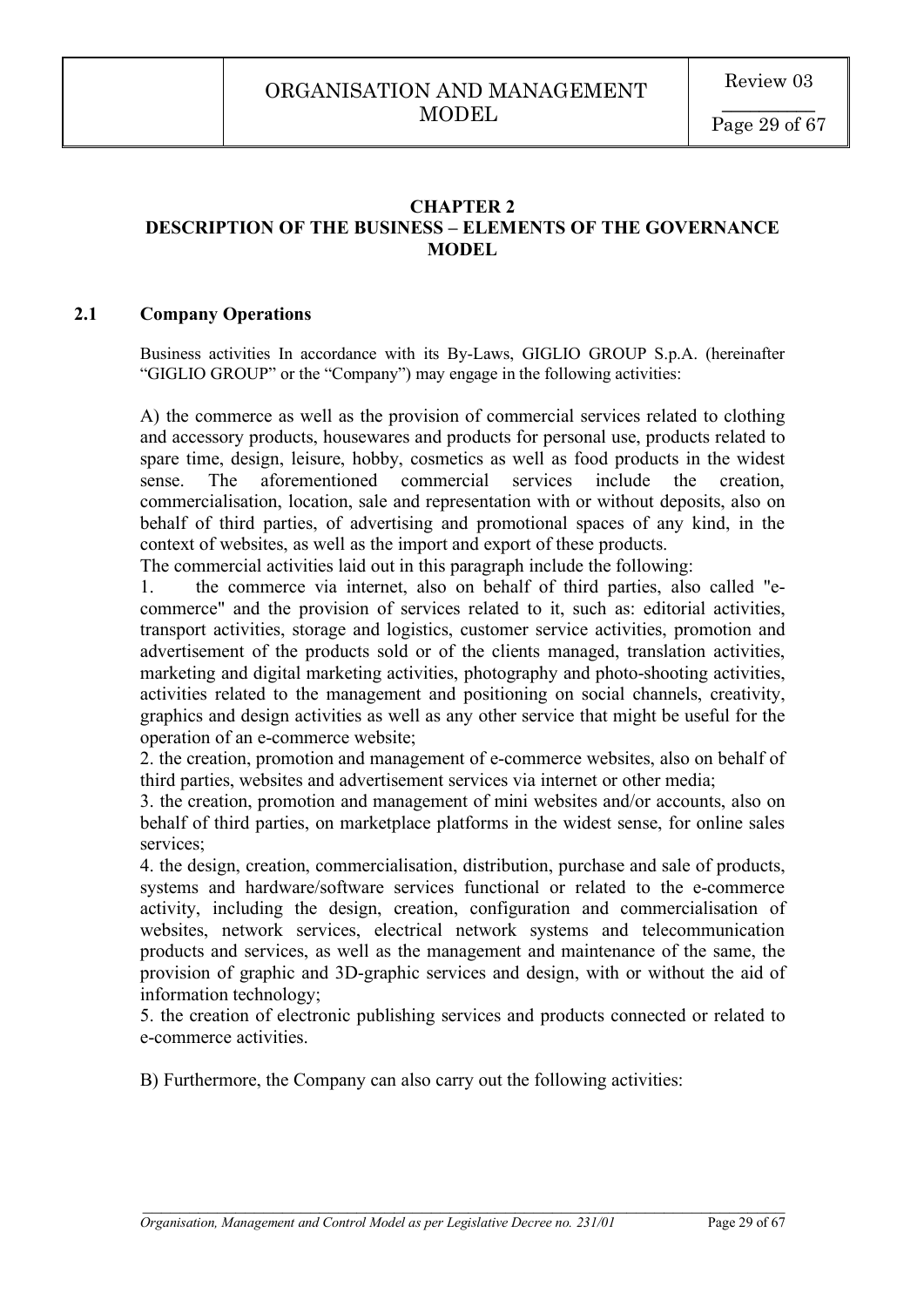1. publishing activities in general (with the exception of all those activities reserved for others under the provisions of Law), the creation and/or print of publications also on behalf of thirds, including audiovisual and TV editions;

2. the import, export and retail/wholesale commerce of wearing apparel, accessories, furniture and design products, travel items of any material, carpets, watches and jewellery, photography, cinematography and optical items, food and beverage products, also alcoholic beverages and spirits;

3. the organisation of warehouse services, on its own account and on account of third parties;

4. the support activities for distribution, promotion and sale of the aforementioned products, also on behalf of third parties;

5. the independent or third-party activity of production, setting and organisation of shows of any kind, as well as all necessary activities for the purpose of producing, setting and organising shows of any kind;

6. the independent or third-party activity of production, post-production, supply and acquisition of radio, TV and cinematographic programmes, as well as all necessary activities for the purpose of producing, post-producing, supplying and acquiring radio, TV and cinematographic programmes;

7. the Company can carry out all the necessary activities for the purpose of executing the activities laid out in paragraphs 5 and 6, by way of example and not limited to: edit and deposit artistic products, sign publishing, record and cinematographic coediting and co-production agreements, print and sell audiovisual products.

8. install, operate and manage, on its own account and/or on account of third parties, in Italy and abroad, radio and television receiving and broadcasting stations used to send, receive and broadcast, using any means, sound and/or images, in accordance with applicable legislation;

9. create, import, export, produce and market in Italy and abroad, directly or indirectly, audiophonic, TV, audiovisual, cinematographic or similar media productions;

10. newspaper publishing is excluded;

11. the provision of services in the field of telecommunications and technologies relating to the transmission of data and information;

12. the marketing, in all forms and ways, in Italy and abroad, of telecommunications networks and services and/or systems, satellite-based;

13. the design, construction, installation, management, maintenance and development of telecommunications networks and/or systems, as well as terrestrial, fixed, mobile and satellite stations, and/or cable and/or over-the-air telecommunications, teleinformatics and/or electronics services, as well as internal and external information technology and/or telematic networks, including connection and interconnection in a network and/or with other devices or means of access or communication with Italian and international operators in information technology, advertising, television and/or radio and/or telecommunications;

14. the direct operation of terrestrial, fixed and mobile and satellite stations and cable and over the-air telecommunications services;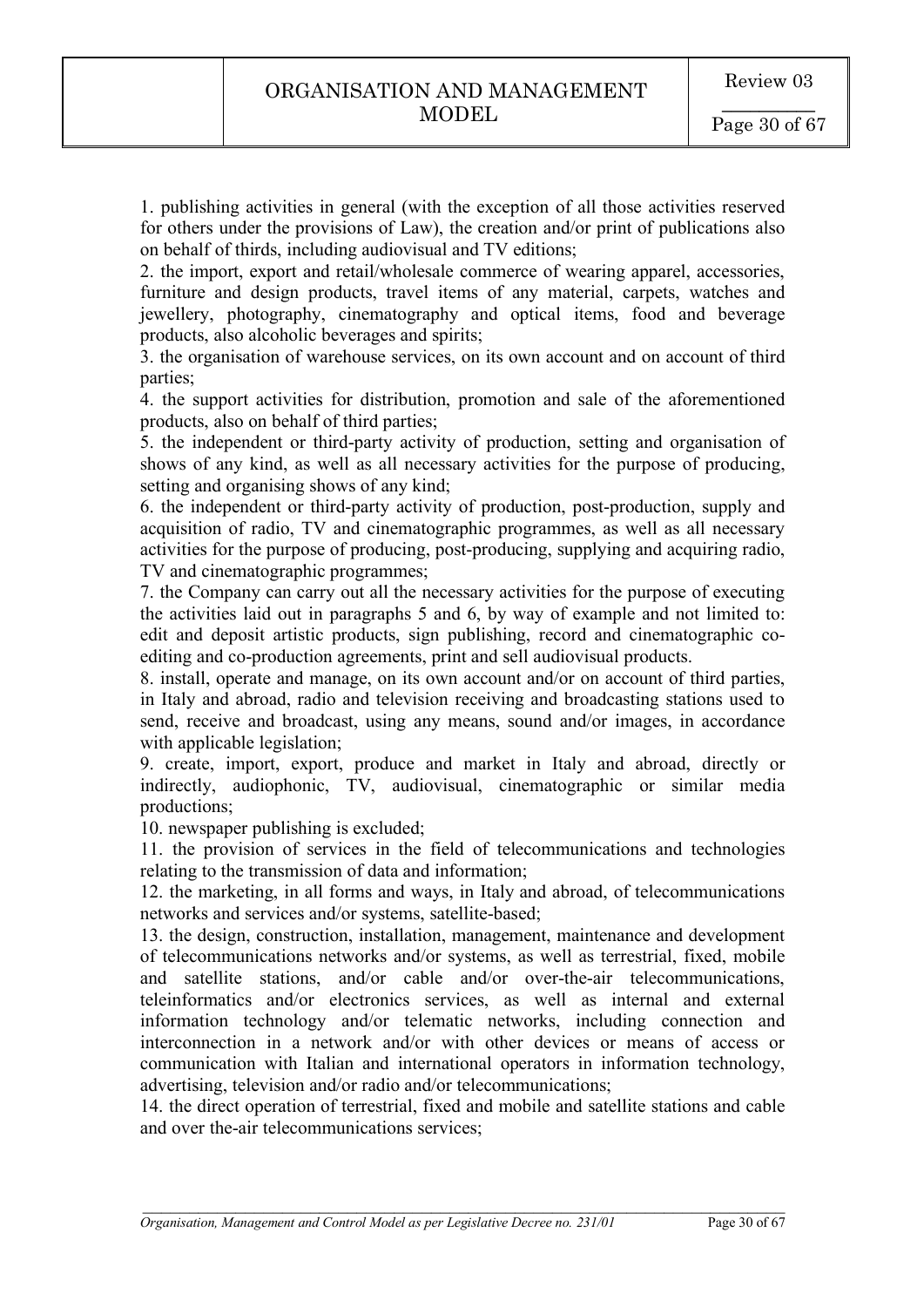15. the conduct of radio, television and telecommunications activity, in Italy and abroad, directly and/or indirectly, on own account and/or on account of third parties, using all methods and media and/or vehicles and/or means of broadcasting or transmission of images and/or sounds, whether currently known or to be discovered, including, without limitation, terrestrial, cable and satellite broadcasting systems, whether analogue or digital, the Internet and all virtual circuits;

16. the creation, management, marketing and distribution, in Italy and abroad, directly and/or indirectly, on own account and/or on account of third parties, of software products and programmes, World Wide Web pages and virtual interactive cyber-sites (Internet sites), inclusive of texts, images, sounds and information;

17. the performance of technical engineering activities and the development and marketing of software for applications in the telecommunications, multimedia and aerospace sectors;

18. the conduct of all initiatives and activities aimed at securing the issuance and/or renewal by the competent authorities of permits, authorisations and/or concessions useful and/or merely necessary to achieving the Company's object of operating as content supplier, service provider, manager and/or network operator; the design, creation, production, assembly, importation, exportation, purchase, distribution, licensing, leasing (non-finance),

19. marketing in all forms and manners, of electronic products, hardware systems and devices relating to sectors of information technology, telematics, fixed and mobile telephony, telecommunications, data processing programmes (software) and all secondary and derivative products, as well as the management, support, maintenance, installation, completion and repair thereof and all activities involving the study and creation of integrated information technology and telematic systems, for companies and individuals, in Italy and abroad;

20. the execution of agency and concession agreements for the provision and supply of telecommunications services, including by satellite, as well as representation for the marketing of telecommunications equipment, in Italy and abroad;

C) The Company can carry out research, consultancy and assistance activities in economic, organisational and management matters within the telecommunication and/or media and/or e-commerce sectors, as well as providing business management services, management or professional training and the arrangement of organisational structures and information systems within enterprises, entities and businesses in Italy and abroad.

D) The Company may also undertake all commercial, industrial, moveable and immoveable property transactions deemed necessary or useful to achieving the company object, as well as make or receive interest-bearing or interest-free loans, enter into and promote cash-pooling agreements. Such activities may not be conducted in respect of the public, but only in respect of companies or legal entities that qualify as parent companies, associates, subsidiaries, sister companies, related parties or other members of the same corporate group.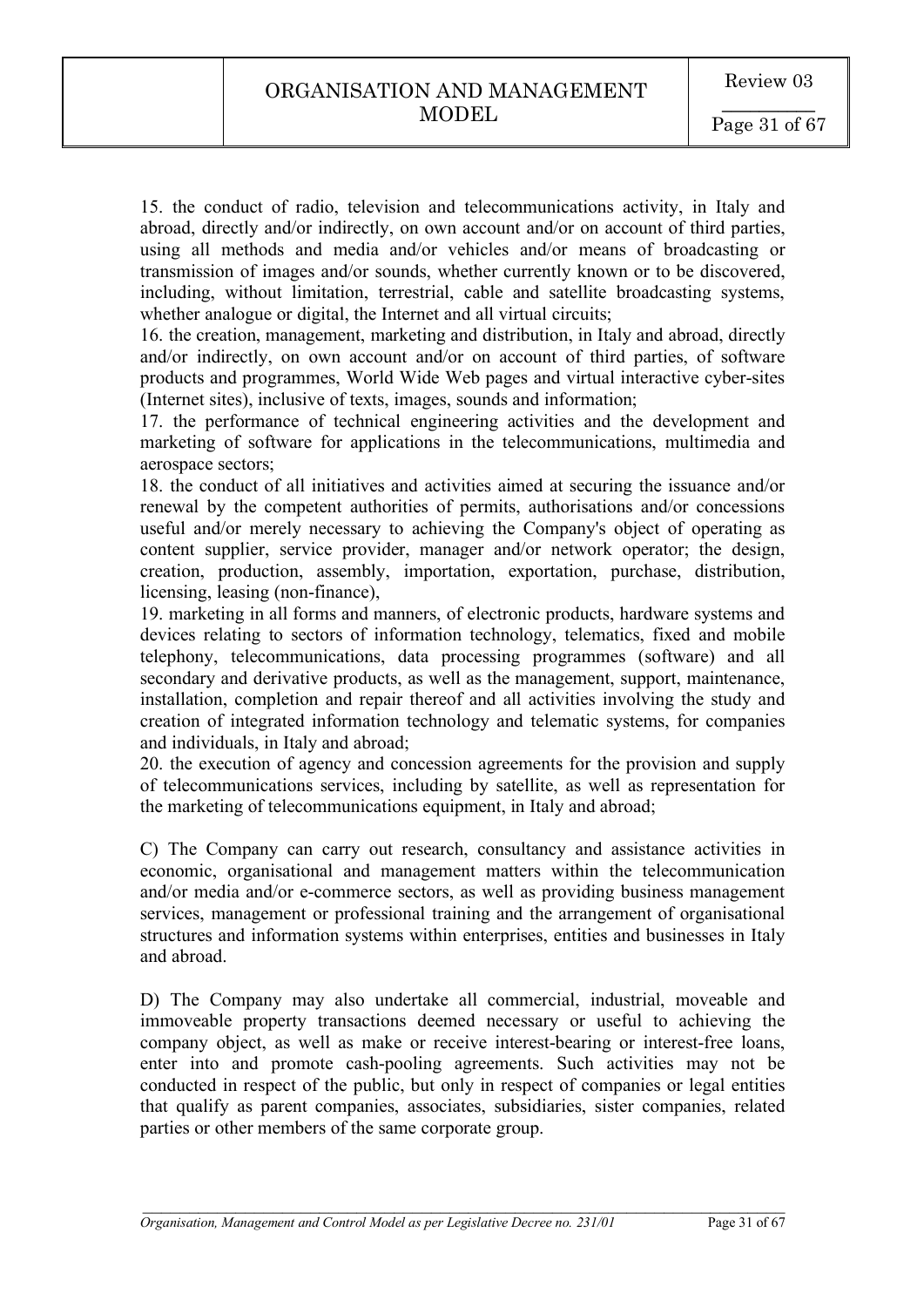E) In furtherance of its company object, the Company may also undertake financing transactions and provide sureties, endorsements and all other forms of guarantee generally, including both secured and non-secured guarantees, for the benefit of third parties.

F) Finally, the Company may acquire shareholdings in other enterprises, companies or entities, within the limits set forth in Art. 2361 of the Civil Code.

G) The activities reserved for others under the provisions of Legislative Decree 385/1993 and of Legislative Decree 58/98 are still expressly excluded.

In detail, following the transfer of the whole Media Area business to a listed Spanish company, the Company mainly engages in the following:

- Distribution Activities:

Activities mainly attributable to the B2B commerce of products belonging to the Fashion sector in the following Countries: Europe, Eastern Countries, Switzerland, China, North America, South Korea and Russia. These activities are partially carried out through the subsidiary Giglio USA.

Moreover, the distribution activities of the Healthcare sector are carried out limitedly to the trade of PPEs (i.e., medical masks, gloves) in order to face the current state of emergency connected to the COVID-19 pandemic.

- E-Commerce Activities:

Activities mainly attributable to the supply of commercial, administrative and legal services to the subsidiaries of the Company that operate in the e-commerce sector and in the supply of e-commerce services in the Fashion, Design, Large-scale Distribution and, marginally, Food sectors.

The Company is engaged in the aforementioned activities from its offices in Milan and Rome, using also local units and representation offices in Rho and Genoa.

The Company is listed in the MTA market of the Italian Stock Exchange, on the STAR segment, and is the parent company of the group with the same name, with controlling equity interests in IBOX SA, Giglio USA, Giglio Shanghai and e-Commerce Outsourcing S.r.l., where it provides administrative services.

# **2.2 Overview of company structure**

# **2.2.1 Organisational structure**

The Company's standard organisational structure is functional in nature, as shown in the appended organisation chart (Appendix 1), and is divided into general first-tier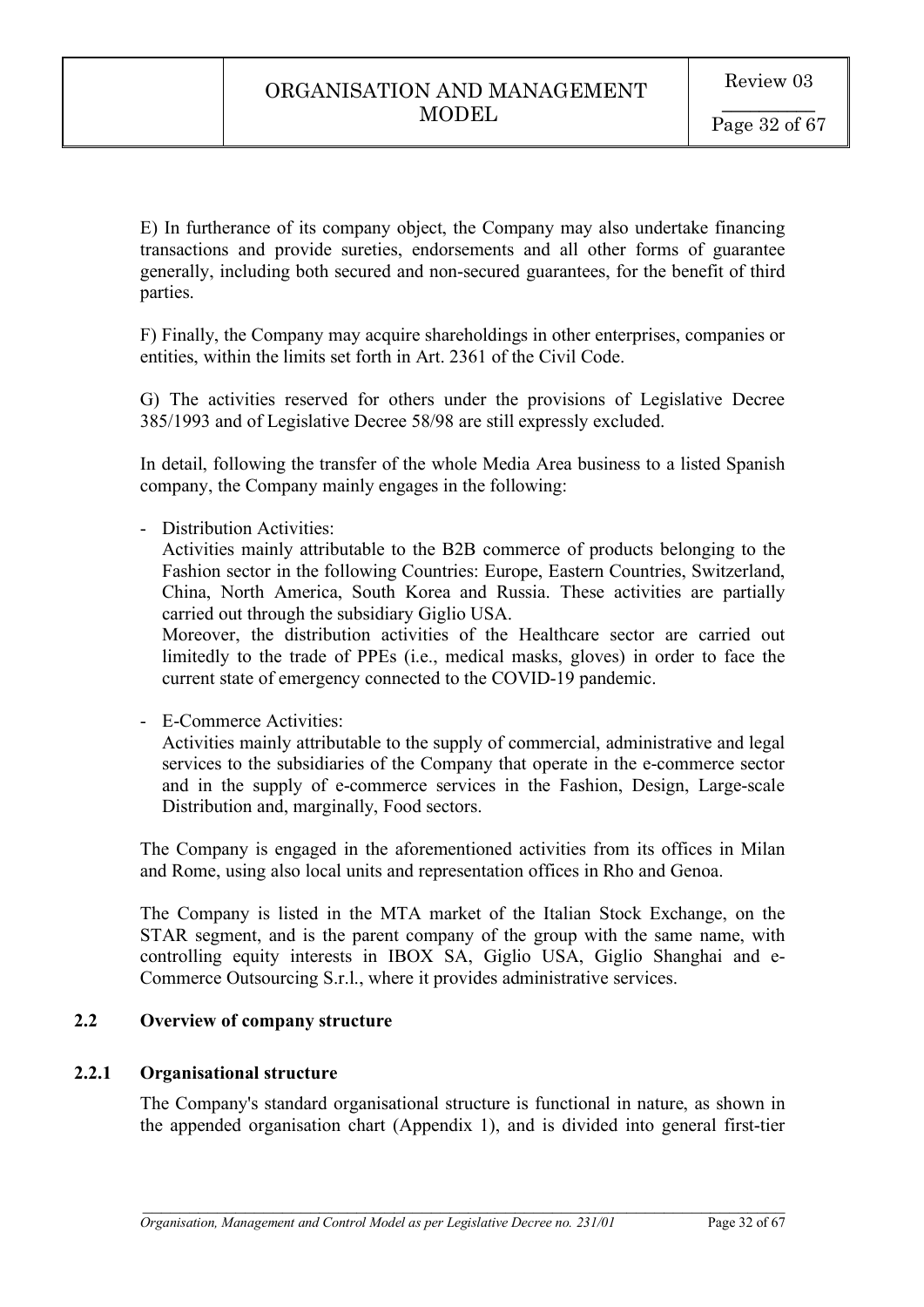managers (the Chairman and Chief Executive Officer), transversal support functions, operations functions and business-oriented functions.

The following is a brief description of each area's roles and functions, regarding the first line.

### Board of Directors

The Company's strategic guidelines are set by the Board of Directors, which approves the annual budgets and business plans and verifies their implementation.

### Chairman

The Chairman is the legal representative of the Company and defines, within the Board, the strategic and development directives of the Company.

#### Chief Executive Officer

The Chief Executive Officer represents the highest level of responsibility within the Company. In fact, he has been tasked by the Board of Directors with representing the Company and granted specific powers to manage the Company's operations and organisation. In detail, he coordinates business-oriented and commercial activities. He acts as Managing Director for the B2C Digital Division and for the B2B Distribution Division.

Manager in charge (Executive Officer for Financial Reporting) pursuant to Art. 154 bis of Legislative Decree no. 58/1998

The Manager in charge shall cover the tasks set forth in Art. 154-bis of Legislative Decree no. 58/1998.

More specifically, the Manager in charge shall:

- draw up a written declaration certifying that the data in the supporting documents, accounting records and other documents are consistent with the Company's action, together with (i) filings ascribable to interim accounting disclosures, attributable to quarterly, half-yearly and annual reports; (ii) communications, meaning the price-sensitive communications set forth in Art. 114 of the Consolidated Finance Act, ascribable to interim accounting disclosures;
- draw up adequate administrative and accounting procedure for the creation of the Annual Financial Statement, the Consolidated Annual Financial Statement and any other financial communication;
- attest with appropriate reports to the financial statements, half-year reports and consolidated financial statements: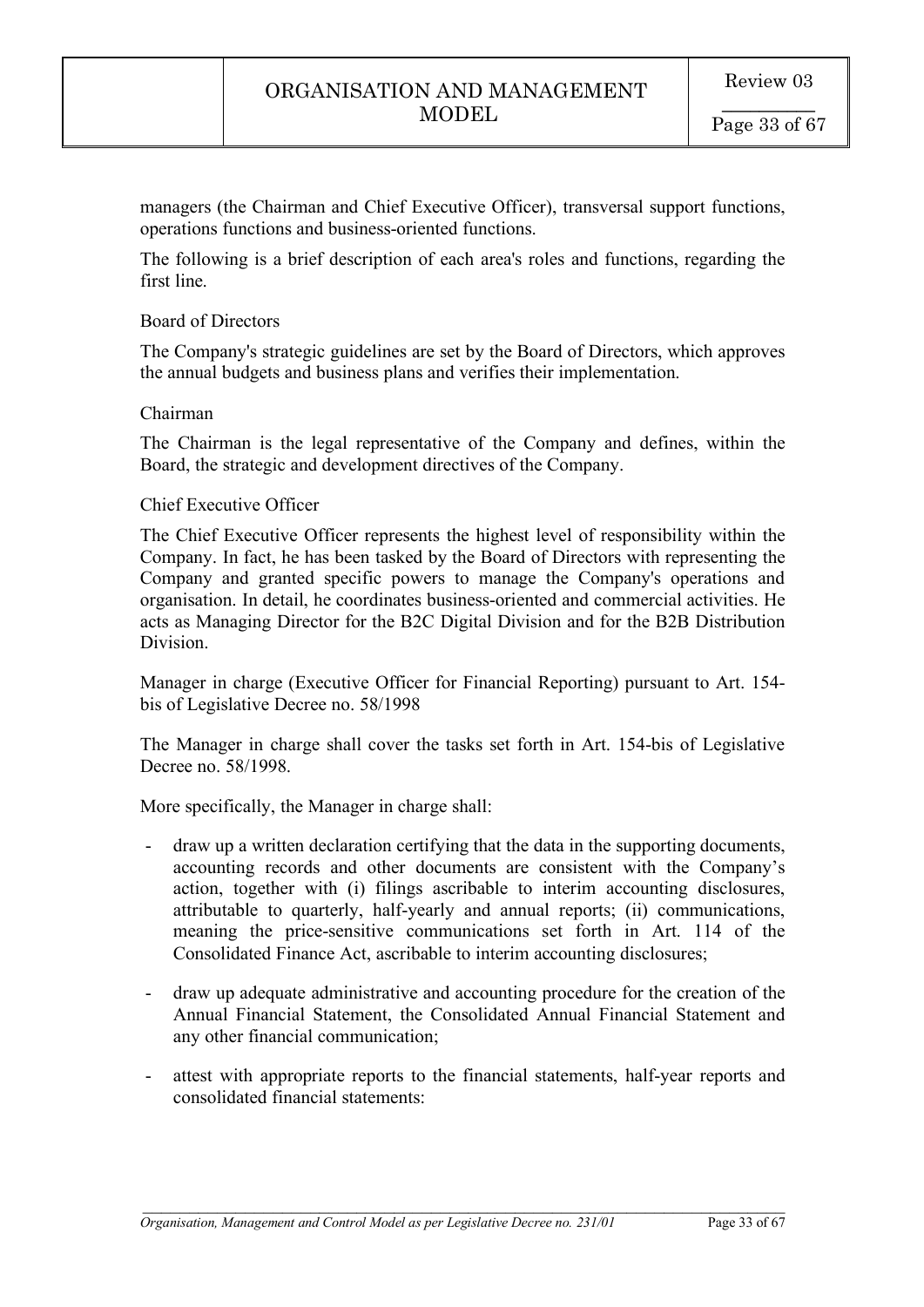a) the adequacy and actual application of the aforementioned procedures during the period covered by the documents;

b) that the documents were drawn up pursuant to applicable international accounting principles recognised by the European Community in accordance with EC Regulation no. 1606/2002 of the European Parliament and the Council of 19 July 2002;

c) that supporting documents, accounting records and other documents are consistent with the Company's action;

d) document suitability to provide a truthful and correct representation of the financial position and economic situation of the issuer and of the group of companies included in the consolidation;

e) for the financial statement and the consolidated financial statement, that the report on operations represents a reliable analysis of operations and operating results, as well as of the situation of the issuer and of the group of companies included in the consolidation, together with the description of main risks and uncertainties to which they are exposed;

f) for the interim consolidated report, that the interim management report represents a reliable analysis of information pursuant to Art- 154-ter, par. 4.

### HR

This function is responsible for managing human resources and remuneration policies.

### Chief Financial Officer

The Finance Area, which falls within the purview of the Chief Financial Officer (CFO) is responsible for:

- (i) ensuring that the Company's financial performance and financial position are properly represented, discharging the related accounting and supervisory obligations;
- (ii) ensuring the management of the planning and budgeting process, the analysis of management indicators and the monitoring of financial performance, financial position and commercial results;
- (iii) supervising the process of management control and preparation of the periodic reports mandated by law;
- (iv) optimising financial resources and sources of financing and managing the Company's liquidity and contractual relationships.

 $\mathcal{L}_\text{max}$  , and the contribution of the contribution of the contribution of the contribution of the contribution of the contribution of the contribution of the contribution of the contribution of the contribution of t

Legal Affairs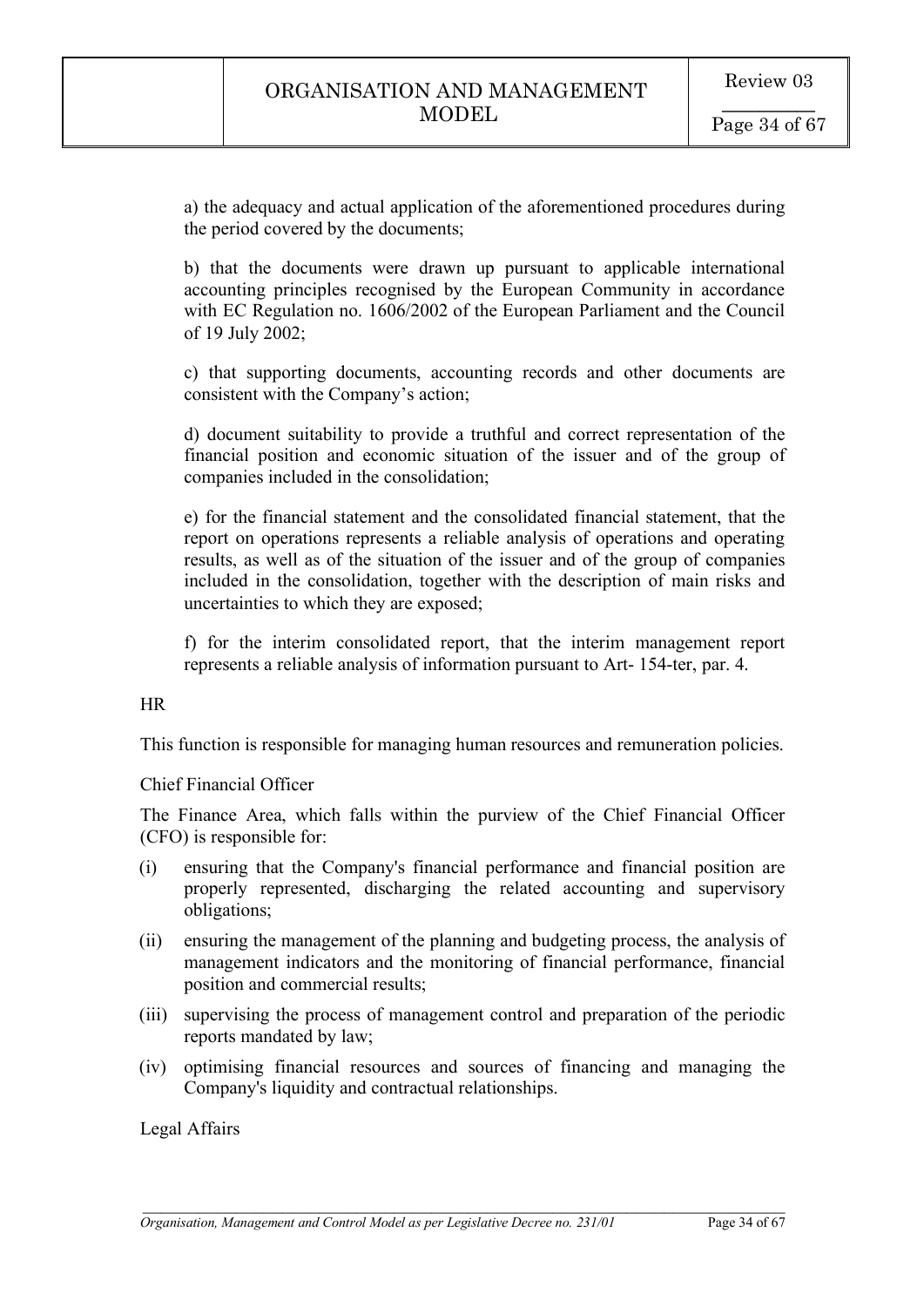The Legal & Corporate Affairs function is responsible for:

- (i) overseeing activities relating to company boards and providing their members with assistance in carrying out their duties;
- (ii) overseeing formalities and activities relating to shareholders' meetings;
- (iii) submitting reports and discharging legal obligations in respect of company boards;
- (iv) assisting shareholders by providing them with access to the company documentation subject to mandatory filing in accordance with applicable laws and regulations;
- (v) checking that internal rules and procedures comply with applicable legislation.

#### Investor Relations

The Investor Relations department:

- (i) provides advice and legal counsel to all company departments;
- (ii) manages communications with market counterparts, with a particular focus on investors and financial analysts, with the aim of uniformly disseminating information and news regarding the company's activities, results, strategies and growth prospects;
- (iii) coordinates and monitors media relations services outsourcer.

#### Business Executive Advisor

The Business Executive Advisor supports the Board of Directors and, in particular, the CEO in the process of defining and implementing the operational strategies, the market choices and the growth opportunities.

#### Corporate Executive Advisor

The outsourced role supports the Company in developing improved and performing procedures and suggestions regarding rules and regulations, economic issues and contractual relationships in order to manage the main criticalities that may arise in the various business units and corporate functions. More specifically, the Corporate Executive Advisor is tasked with establishing constant relationships with the Administration, as well as with the Corporate and Business functions, in order to reduce the risks in all of the relevant activities and in the daily management of the relationships with all of its stakeholders.

#### Internal Audit

Through a specialised company, the Internal Audit function – which is fully outsourced: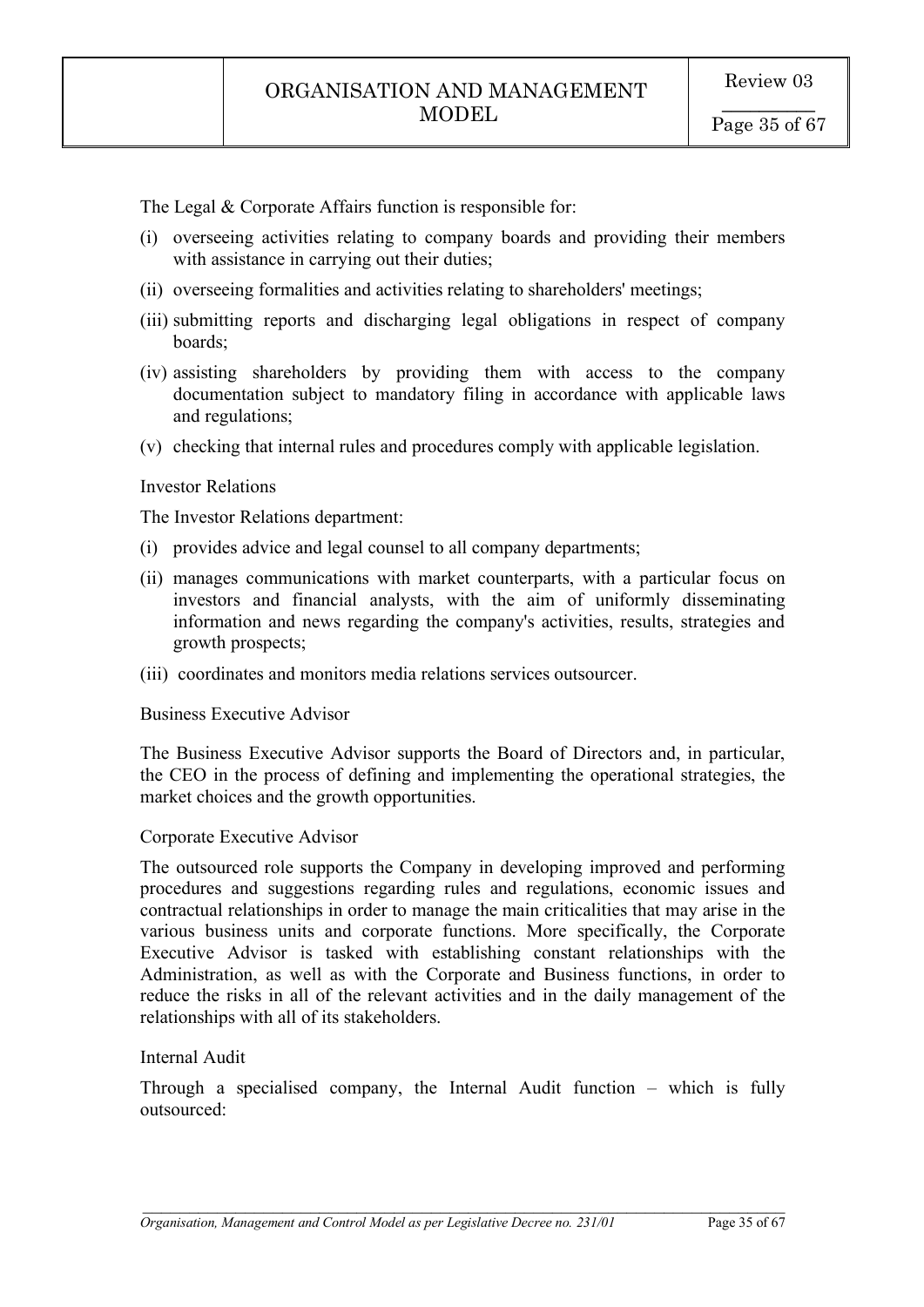- (i) conducts audits to assess the efficacy and efficiency of operating processes, compliance with internal rules, laws and regulations, the reliability of the operating structure and delegation of authority mechanisms, with free and independent access to functions, data and documents, based on the use of appropriate tools and methods;
- (ii) ensures that senior management is promptly and systematically informed of the status of the control system and the findings of the activities performed;
- (iii) maintains an organic flow of information to and from the Board of Statutory Auditors with regard to the planning of the auditing process and the findings of the audits performed;
- (iv) conducts investigations and enquiries to reconstruct facts or events deemed particularly relevant, with the aim, inter alia, of ascertain employee responsibility.

### ERP Special Projects Manager

This function is responsible for the streamlining and integration of all software and management systems for the business process (e.g., sales, purchases, stock management, finance and accounting).

#### Logistics

This function caters for the management of all shipments, as well as for the record of all documents for the warehouse and for the shipment to the final client. Moreover, it manages the shipments' administrative implications with Customs.

#### Procurement & Facilities

This function carries out activities relating to the Company's purchases with regard to small operating needs, in collaboration with the relevant administrations and the most important suppliers, assessing and selecting the most performing suppliers for the Company. Moreover, this function is committed in maintaining the offices and in satisfying the employees' needs functional to the execution of their activities.

#### Public Relations/Communication

The PR Manager manages the relationship between the Company and the massmedia, the press, clients and the institutions.

### Director of Business Strategy & CTO

This function is responsible for the technology and IT team related to the production of services for the clients. The main activity of this function is the selection, assessment and eventual suggestion to the Board of Directors and to the CEO of better technologies to be applied.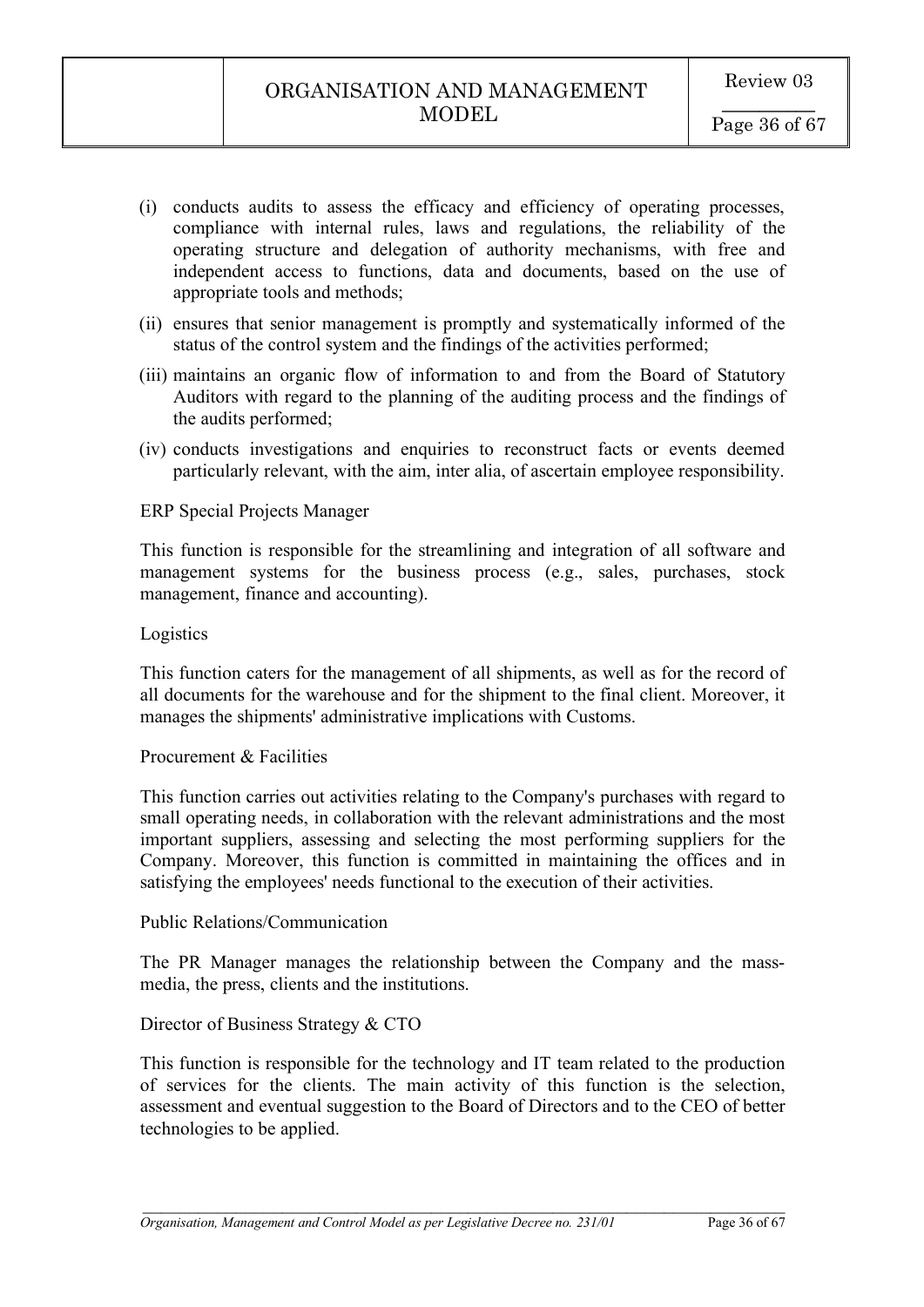#### Head of E-Commerce

This function is responsible for the design and management of all of the B2C business, as well as for the commercial offer in the digital transformation sector. Moreover, it manages and directs all of the technical aspects of the e-commerce activities and of the specialised personnel.

### Head of Incentive

This function is responsible, on behalf of the clients, for the planning process, and it carries out promotional, consortium and special offers' activities. Moreover, it develops, implements and manages the strategies needed for ensuring corporate meetings and incentives.

#### Head M.A. & Engagement

This function is responsible for the technologies applied to the streamlining of sales performances and it manages marketing automation, in-bound marketing, traffic analysis and new leads' generation. It is engaged in AI, big data, basic customer loyalty's techniques.

Head of Distribution Market Places

This function is responsible for the management of all of the B2B business, as well as for the worldwide commercial offer in the de-stocking sector. Moreover, it manages and directs all of the relationships with marketplaces and their specialised personnel.

#### Head of Travel Retail

This function is responsible for the specific management of all of the travel B2B business, such as cruise ships, airports and duty-frees on a global scale. Moreover, it manages and directs all of the relationships with clients, brands and their specialised personnel.

### **COMMITTEES**

### Appointments and Remuneration Committee

The Appointments and Remuneration Committee, which plays an advisory and propositional role, is charged with formulating proposals regarding the remuneration of directors and senior executives and monitoring executive directors' replacement process.

 $\mathcal{L}_\text{max}$  , and the contribution of the contribution of the contribution of the contribution of the contribution of the contribution of the contribution of the contribution of the contribution of the contribution of t

Internal Control, Risk and Related-Parties Committee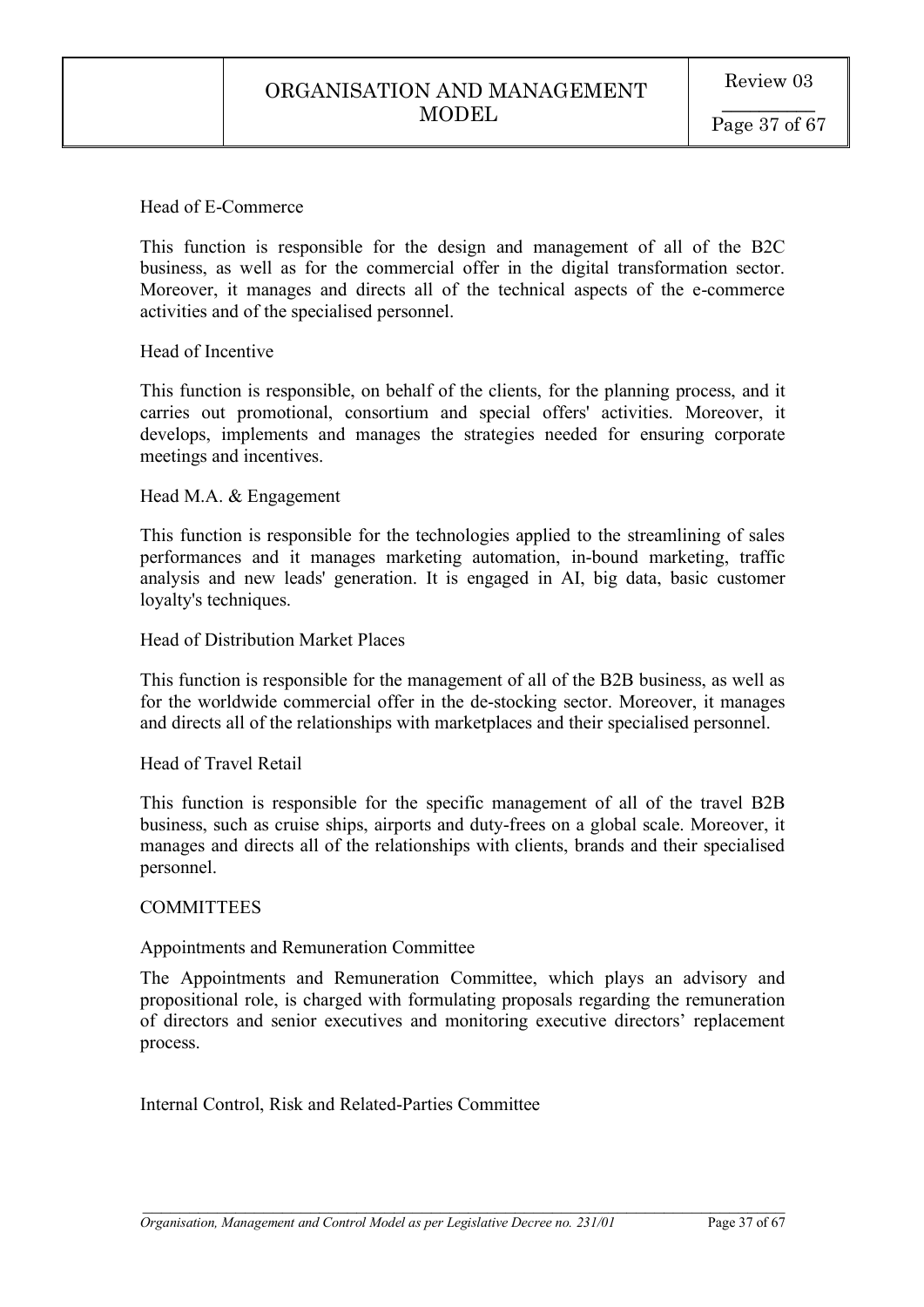The Internal Control, Risk and Related-Parties Committee undertakes all the activities attributed by the Self-Governance Code to the Control and Risks Committee and in particular, the following duties:

(i) assist and support the Board of Directors in the following matters: define the internal control system's guidelines; vest an executive director (as a rule, one of the managing directors) with the powers to supervise the function of the internal control system; assess, at least once a year, the adequacy, efficacy and effectiveness of the internal control system; describe, in the corporate governance report, the essential elements of the internal control system;

(ii) assess, together with the manager in charge of the drafting of the company's accounting documents and the auditors, the correct application of the accounting principles and their homogeneity for the purpose of drafting the consolidated financial statement; upon request from the executive director in charge, to express its opinion with regard to the specific matters related to identifying main company risks as well as planning, creating and managing the internal control system; assess the work plan drafted by the individuals responsible for the internal control, as well as the periodic reports drafted by them; assess the proposals formulated by the audit firm for obtaining the appointment of the task, as well as the work plan prepared for the audit and the results exposed in the report and in any eventual letter of suggestions; monitor the effectiveness of the financial audit process; carry out any further task assigned by the Board of Directors; report to the Board, at least once a year, on the occasion of the approval of the financial statement and of the half-year report, on the activities carried out as well as on the adequacy of the internal control system. The Committee shall provide consultation and make proposals to the Board of Directors on the matters set forth in the Corporate Governance Code and in the Borsa Regulation, such as: define the internal control systems' guidelines and assess its adequacy and effective operation; assess the work plan drafted by the individuals responsible for the internal control, as well as the periodic reports drafted by them; assess , with the manager in charge of the drafting of the company's accounting documents and the auditors, the correct application of the accounting principles and their homogeneity for the purpose of drafting the consolidated financial statement; assess the proposals formulated by the audit firm for obtaining the appointment of the task, as well as the work plan prepared for the audit and the results exposed in the report and in any eventual letter of suggestions.

(iii) verify the compliance with the procedure for transactions with related parties.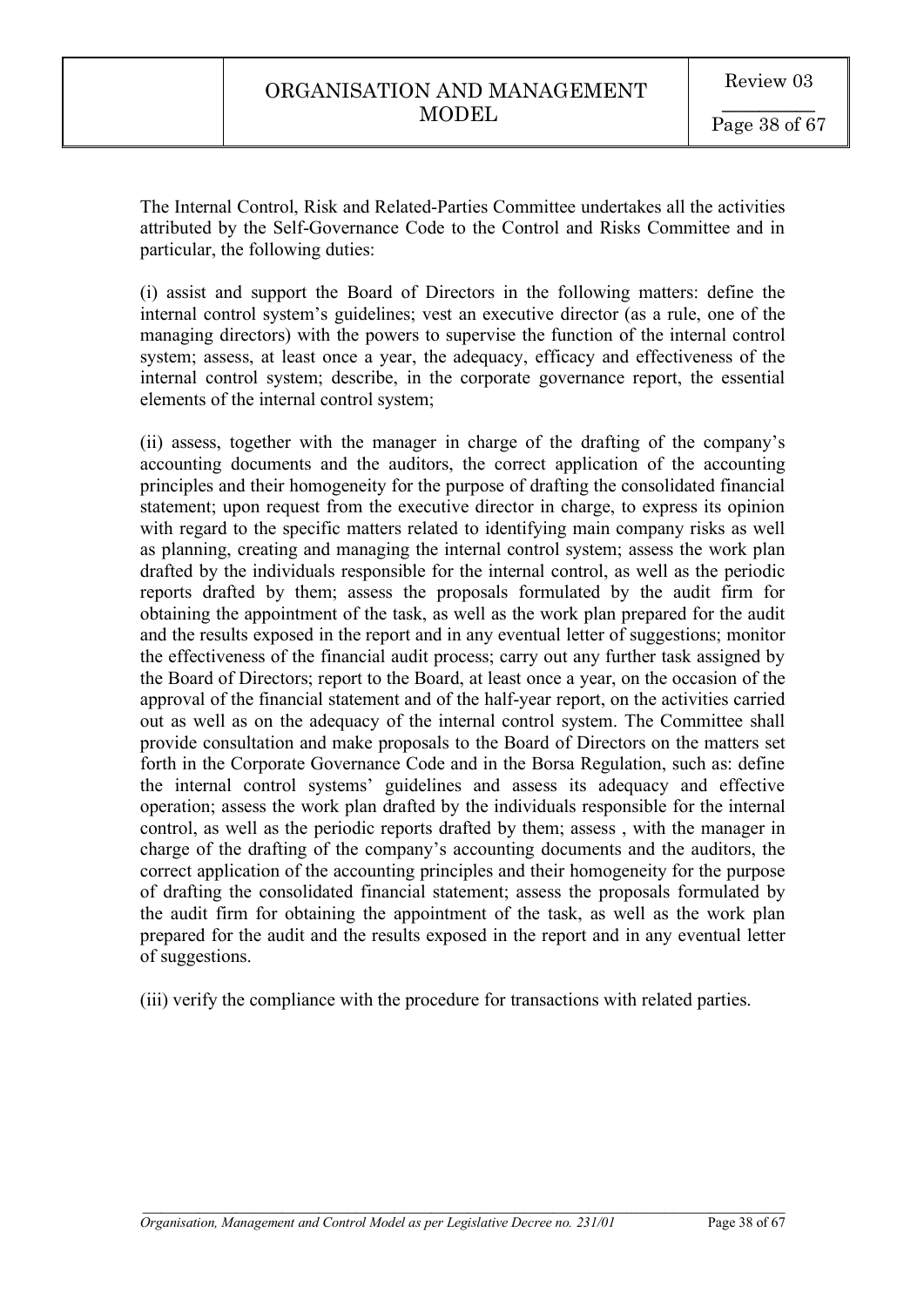### **CHAPTER 3 ORGANIZATION, MANAGEMENT AND CONTROL MODEL AND METHODOLOGY FOR ITS PREPARATION**

#### **3.1 Method**

The adoption of an Organisation, Management and Control Model pursuant to the Decree (hereinafter the "Model"), alongside a Code of Ethics (Appendix 2), in addition to exempting the Company from liability for the commission of certain types of offences, is an act of corporate responsibility by the GIGLIO GROUP, yielding benefits for all stakeholders: the shareholder, users, employees, creditors and all other persons whose interests are tied to the Company's fate.

By improving the Group's already high standards of behaviour, the act of introducing an additional system for the control of entrepreneurial activity, as well as instituting and circulating ethical standards, increases the trust and excellent reputation that the GIGLIO GROUP enjoys in respect of third parties (increasingly valuable assets for the company), while also performing a legal function. These structures contribute to informing the behaviour and decisions of those who each day are called upon to act on behalf or for the benefit of the Company in accordance with the above ethical principles and standards of conduct.

In the light of the above, GIGLIO GROUP has decided to undertake a series of activities aimed at updating the Model (hereinafter the "Project"), in order to take into account the new business of the Company, as well as the additional offences that have been inserted over the years no. 231/2001.

The chosen method of executing the Project, from the standpoint of organisation, definition of modus operandi, the step-based structure and assignment of responsibilities to the various company functions, was designed to ensure that the results are authoritative and of high quality.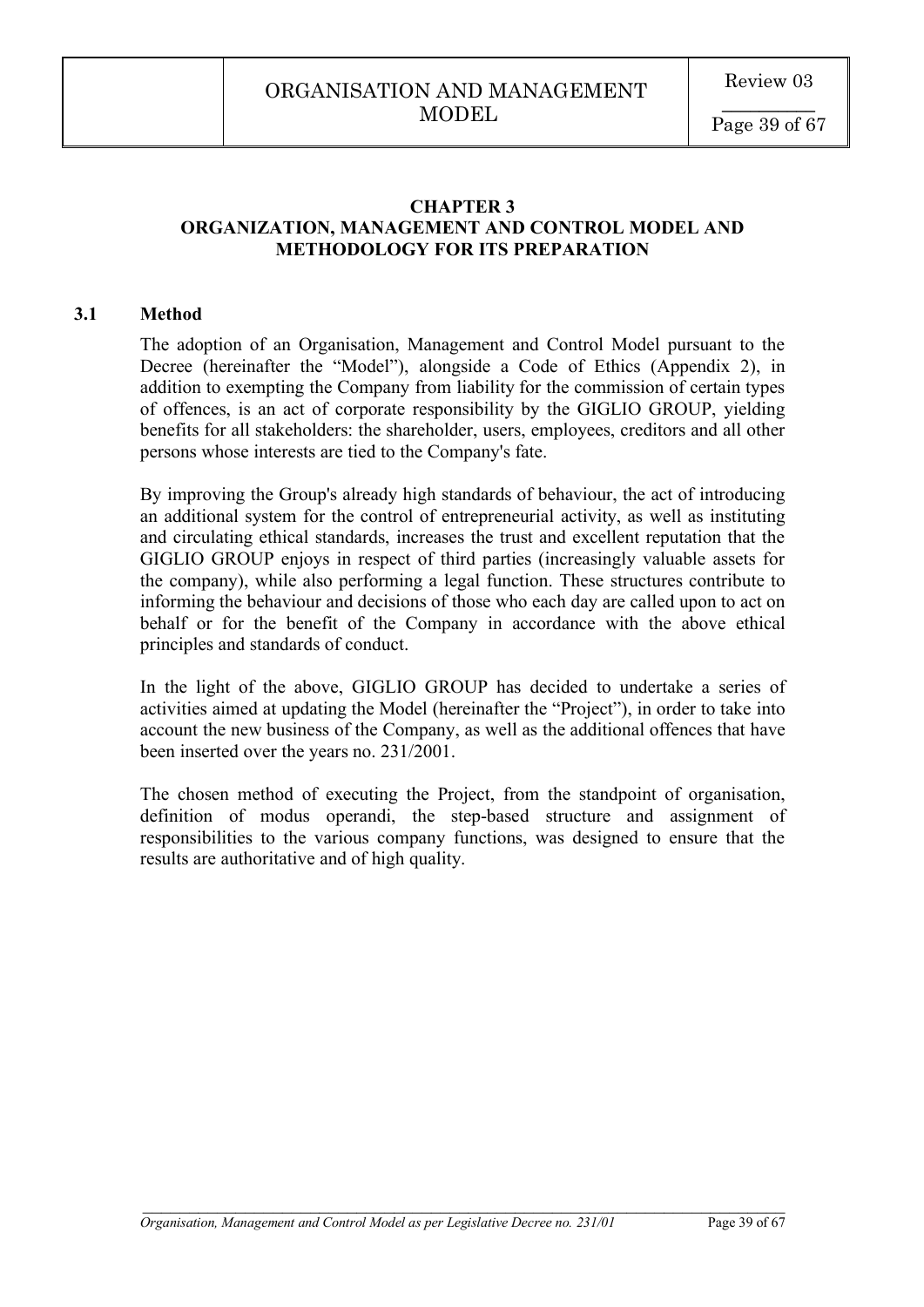The Project is divided into five phases, as summarised in the following table.

| Phases                  | <b>Assets</b>                                                                                                                                                                                                                                                                                                                                                                                                                                           |
|-------------------------|---------------------------------------------------------------------------------------------------------------------------------------------------------------------------------------------------------------------------------------------------------------------------------------------------------------------------------------------------------------------------------------------------------------------------------------------------------|
| Phase                   | Launch of the Project and identification of processes and activities within<br>the framework of which the offences cited in Legislative Decree No.<br>231/2001 may be committed<br>Collection and analysis of documentation and preliminary<br>identification of processes/activities within the framework of<br>which the offences cited in Legislative Decree No. 231/2001<br>("sensitive" processes/activities) may in the abstract be<br>committed. |
| Phase<br>2              | Identification of key officers<br>Identification of key officers, i.e. people within the Company who, on the<br>basis of their duties and responsibilities, have in-depth knowledge of<br>sensitive areas/activities and of the currently existing control mechanisms,<br>for the purposes of determining areas of intervention and a detailed<br>interview plan.                                                                                       |
| Phase<br>3              | Analysis of sensitive processes and activities<br>Identification and analysis of sensitive processes and activities and existing<br>control mechanisms, with a particular focus on preventive controls and<br>other compliance elements/activities.                                                                                                                                                                                                     |
| Phase<br>$\overline{4}$ | Identification of control protocols<br>Identification of organisational requirements characteristic of<br>an<br>appropriate organisation, management and control model pursuant to<br>Legislative Decree No. 231/2001 and control protocols with the aim of<br>preventing criminal acts, taking account of the procedures already in place<br>within the GIGLIO GROUP.                                                                                  |
| Phase<br>5              | Definition of the organisation, management and control model<br>Definition of the organisation, management and control model pursuant to<br>Legislative Decree No. 231/2001, divided into all of its components and<br>operating rules.                                                                                                                                                                                                                 |

# **3.2 Purpose and structure of the Model: General Section and Special Sections for the various offences**

The Model is intended as a structured, organic system of procedures and control activities aimed at preventing, insofar as possible, behaviour that could constitute the offences set out in the Decree.

The purpose of identifying sensitive activities and thus creating the resulting procedures is, on the one hand, to ensure that all those who act on behalf of the GIGLIO GROUP are fully aware of the possibility of committing a punishable offence (the Company stridently opposes the commission of such offences as always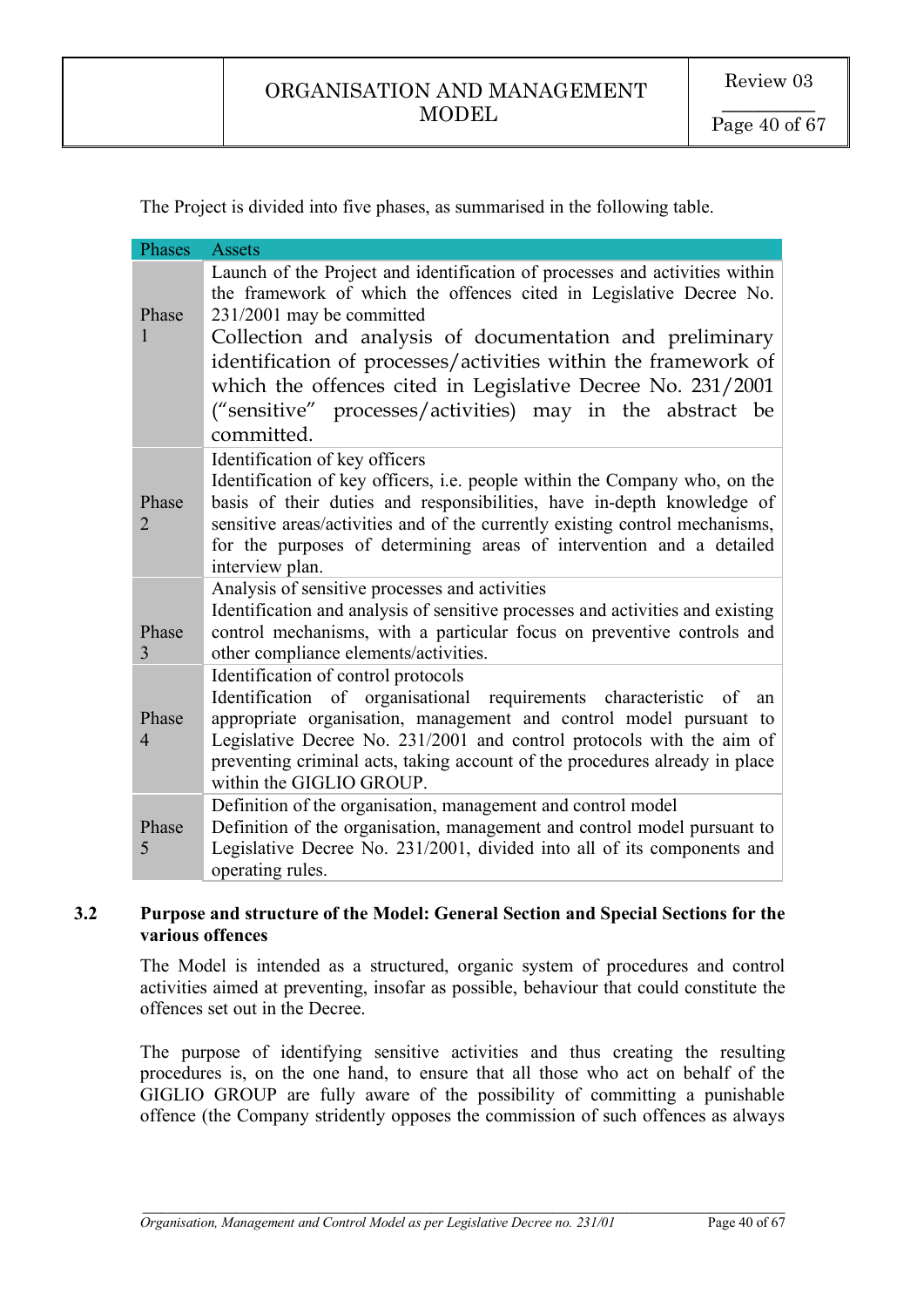in conflict with its interests, even where apparently conveying an immediate economic benefit), while, on the other, to permit the GIGLIO GROUP, through constant monitoring of its activity, to take timely action to prevent and combat the commission of such offences.

The Model is divided into this General Section, which contains a part that describes the Company's activity and defines the structure required for the implementation of the Model, such as the functioning of the Supervisory Committee and penalty system, and the Special Sections, which identify the Company's activities potentially at risk of the commission of the offences set out in the Decree and specify the appropriate control protocols.

In particular, the division of the Model into Special Sections makes it possible to update the Model promptly by adding any appropriate new sections if lawmakers should include additional predicate offences.

Each of the general areas considered contains a description of the sensitive activities, followed by the control activities to be carried out for preventive purposes.

These provisions are binding on the persons covered by the Model, as defined hereunder, and may be divided into affirmative obligations (compliance with procedures and reports to supervisory bodies) and negative obligations (compliance with restrictions), of which an express account is given.

Discharging these obligations has specific legal force. Indeed, where such obligations are breached, the GIGLIO GROUP will respond by applying the disciplinary and penalty system set out in Chapter 7.

The Special Sections should also be viewed in connection with the standards of conduct set out in the company procedures and Code of Ethics, which inform the behaviour of covered persons in the various operating areas, with the aim of preventing behaviour that is improper or inconsistent with the GIGLIO GROUP's directives.

The special sections, presented in order of decreasing risk, are as follows:

- $\triangleright$  Special Section A Offences in relations with the Public Administration;
- $\triangleright$  Special Section B Corporate offences;
- $\triangleright$  Special Section C Market Abuse offences;
- $\triangleright$  Special Section D Offences of money-laundering, the use of money, property or assets of criminal origin and self-laundering;
- $\triangleright$  Special Section E Negligent violations of workplace health and safety legislation;

 $\mathcal{L}_\text{max}$  , and the contribution of the contribution of the contribution of the contribution of the contribution of the contribution of the contribution of the contribution of the contribution of the contribution of t

 $\triangleright$  Special Section F – Environmental offences;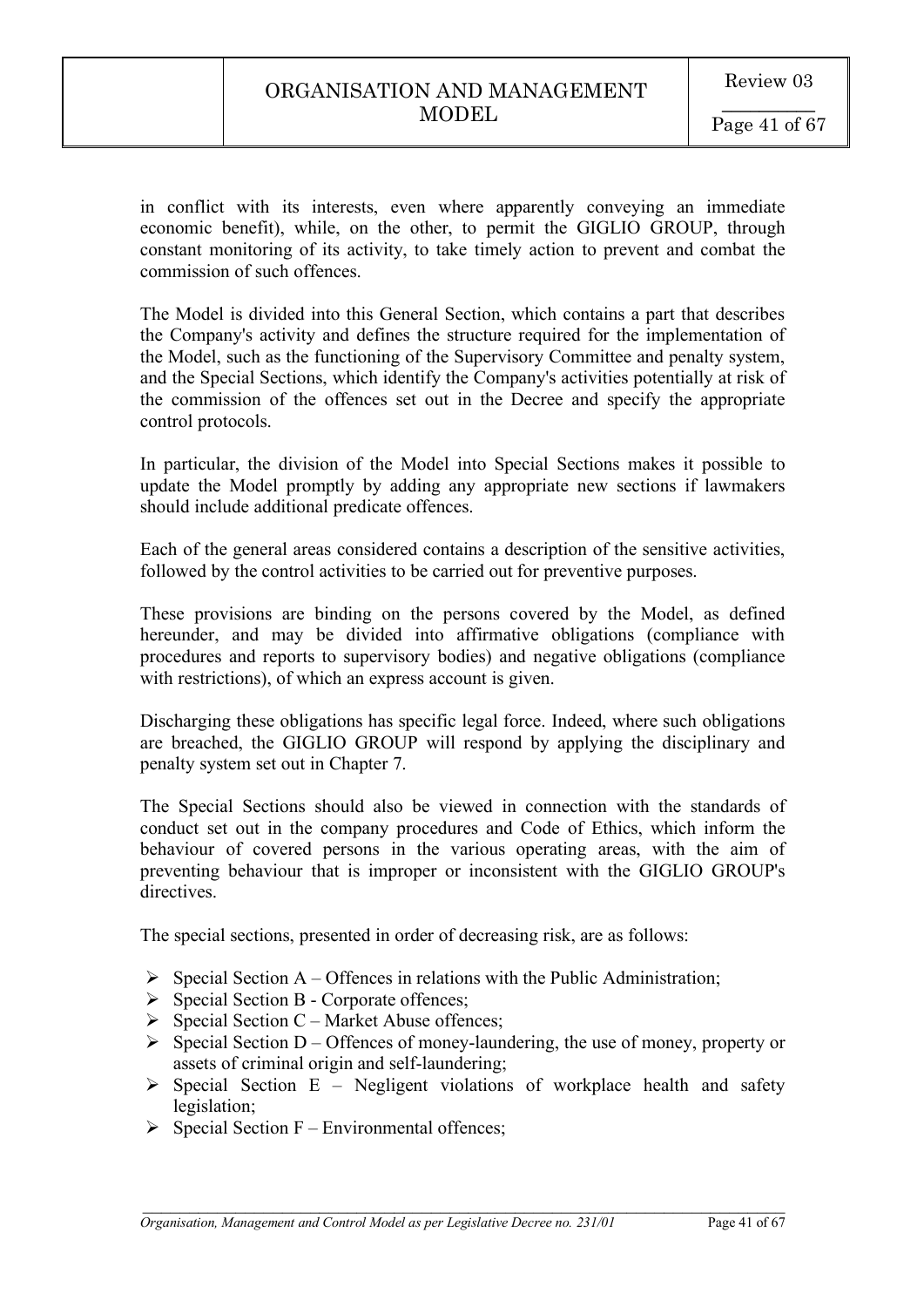- $\triangleright$  Special Section G Cybercrimes and illegal data processing;
- $\triangleright$  Special Section H Copyright offences;
- $\triangleright$  Special Section I Incitement to withhold testimony or to commit perjury;
- $\triangleright$  Special Section J Offences against industry and commerce and counterfeiting;
- $\triangleright$  Special Section K Tax offences;
- $\triangleright$  Special Section L Smuggling offences;

It should be noted that no sensitive activities have been identified in respect of the other "predicate offences" for vicarious criminal liability listed in the Decree – such as currency counterfeiting, offences against individual personality (slavery and child pornography), offences relating to terrorism or subversion of the democratic order, cross-border offences, association offences, organised crime offences, offences against industry and commerce, and employment of illegal immigrants, where it constitutes a criminal offence, the offences of granting illegal access and aiding and abetting illegal permanence, the offences of racism and xenophobia – despite the consideration given to such offences during the preliminary analysis phase, subsequent analyses, the remarks and interviews of key officers, inasmuch as the risk of the actual commission of these offences is believed to be negligible. Accordingly, no specific, dedicated rules and/or procedures have been established, without prejudice, in any event, to the reference in the principles laid down in the Code of Ethics to conduct in accordance with the law.

If it becomes necessary to issue additional special sections regarding new offences relevant to the company's business that in future are included within the scope of application of the Decree, the GIGLIO GROUP's Board of Directors will have the power to amend this Model by specific resolution.

# **3.3 Covered Persons of the Model**

The Model, its General Section and Special Sections cover the GIGLIO GROUP's directors, executives and employees (hereinafter "Company Persons") engaging in sensitive activities, as well as external personnel and partners (all of whom are referred to hereinafter as "Covered Persons").

In particular, the purpose of the Special Sections is to ensure that all Covered Persons, as identified above, adopt rules of conduct consistent with the provisions of each Special Section, with the aim of preventing the commission of the offences set out in the Decree.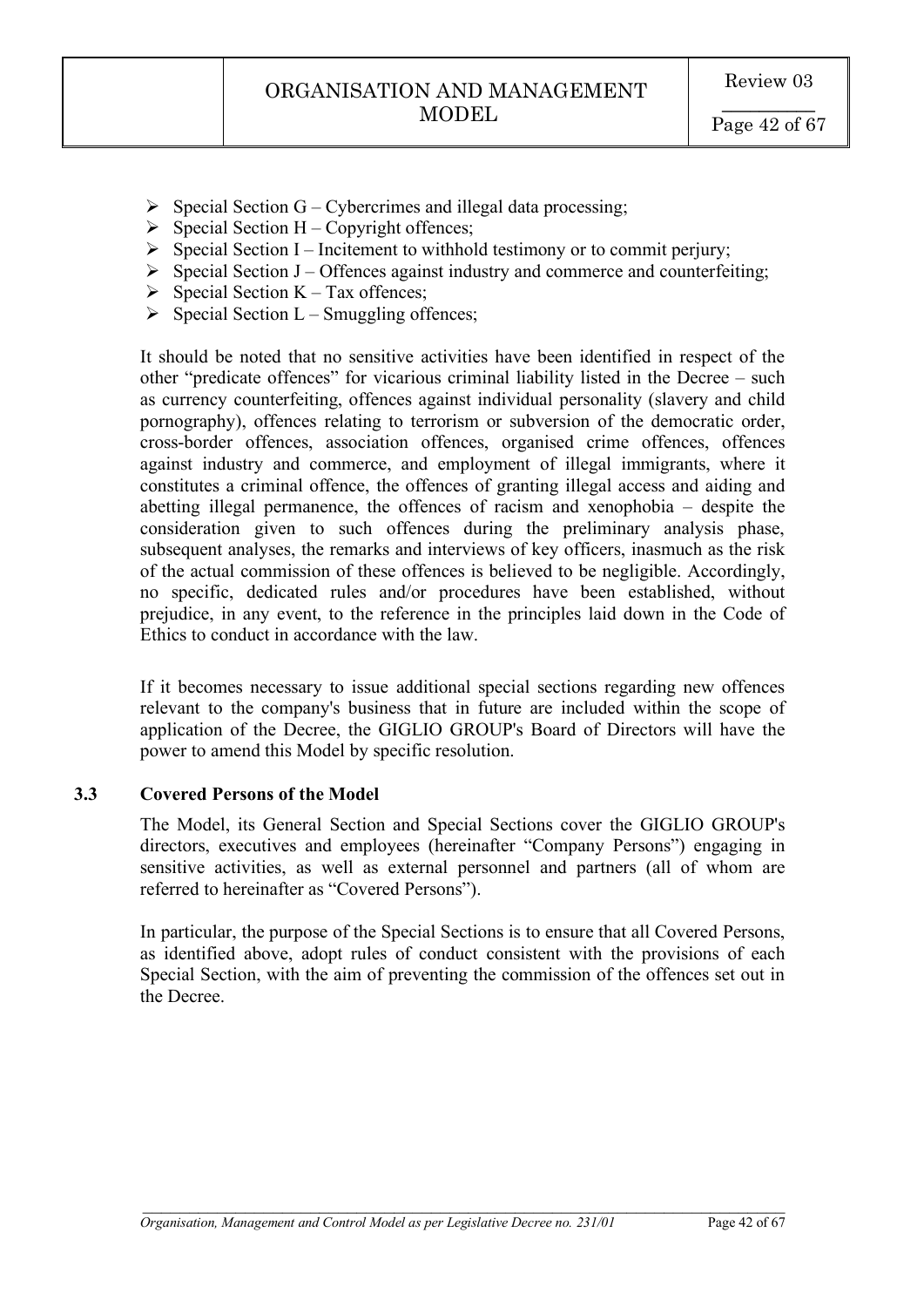# **CHAPTER 4 SUPERVISORY COMMITTEE IN ACCORDANCE WITH LEGISLATIVE DECREE NO. 231/2001**

# **4.1 Identification of the Supervisory Committee**

Pursuant to Legislative Decree No.  $231/2001 - Art. 6(1)(a)$  and (b) – an entity may be released from liability for the commission of offences by qualified parties pursuant to Art. 5 of Legislative Decree No. 231/2001 if its executive body has, inter alia:

- adopted and effectively implemented organisation, management and control models suited to preventing the offences considered;
- has appointed the supervision role on the functioning and observation of the models, as well as maintaining this updated, to a public entity organisation equipped with autonomous and control powers.

This body, instituted internally by the GIGLIO GROUP, is tasked with constantly supervising the widespread, effective implementation of the Model and compliance with the Model by the Covered Persons, and with proposing updates to it with the aim of improving the efficiency of the prevention of offences and infractions.

Accordingly, the assignment of the above tasks to a body with autonomous powers of initiative and control, and the proper, effective performance of such tasks, constitute essential requirements for exemption from liability pursuant to Legislative Decree No. 231/2001.

The Confindustria Guidelines suggest that it be a body meeting the following requirements:

autonomy and independence;

assessed in respect to the body as a whole and not its individual members, on the basis of:

- $\triangleright$  absence of actual or potential conflicts of interest with the GIGLIO GROUP;
- $\triangleright$  has autonomous powers of initiative and control;
- $\triangleright$  lack of operating duties within the GIGLIO GROUP;
- $\triangleright$  direct line of reporting to the Board of Directors;
- professionalism understood as:
- $\triangleright$  possession of adequate specialised skills;
- $\triangleright$  access to specialised tools and techniques to conduct its activity, possibly with consultancy from external advisors.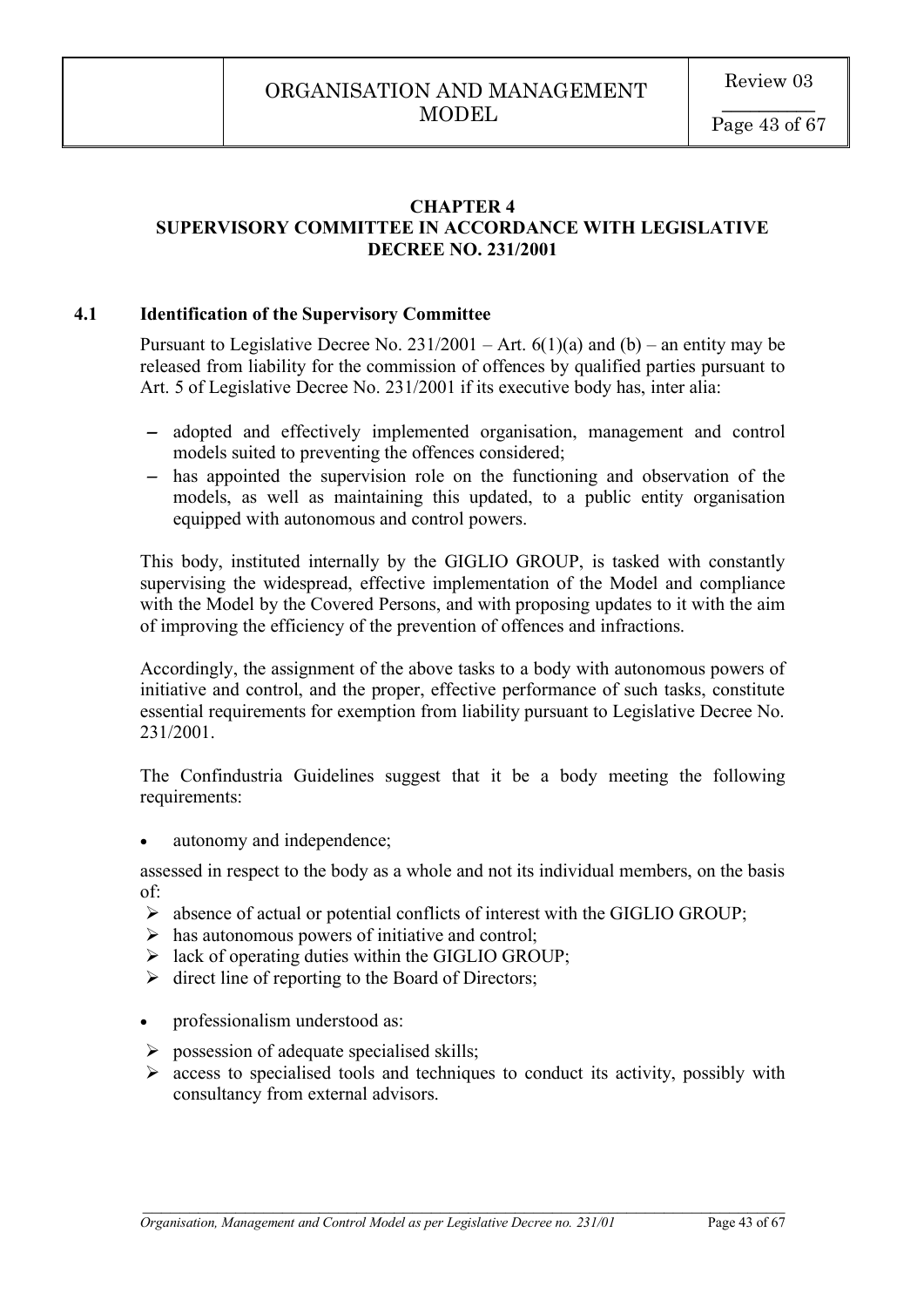- continuity of action understood as:
- $\triangleright$  length of term, irrespective of the terms of the other company bodies;
- $\triangleright$  frequency of controls.

In order to satisfy the above requirements, the Supervisory Committee is collegial.

### **4.2 Institution, appointment and replacement of the Supervisory Committee**

The GIGLIO GROUP's Supervisory Committee (hereinafter also the "**SC**") is instituted by resolution of the Board of Directors and remains in office for the period established upon its appointment.

The Supervisory Committee ends its term of office on the date established when it is appointed, while continuing to discharge its duties in the interim until a new committee is appointed.

Appointment as a member of the Supervisory Committee is contingent on satisfying the personal requirements of honourability, integrity and respectability and on the absence of grounds for incompatibility, such as kinship relations with members of other company bodies and senior management and potential conflicts of interest with the role and duties to be performed.

In particular, when appointed, all persons designated to serve as members of the Supervisory Committee must declare that they are not in any situations of incompatibility, including, but not limited to:

- actual or potential conflicts of interest with the Company such as to jeopardise the independence required by the Supervisory Committee's role and duties;
- direct or indirect ownership of equity interests sufficient to permit the exercise of a significant influence over the Company;
- administrative duties  $-$  during the three years prior to their appointment as members of the Supervisory Committee – at companies placed in bankruptcy, compulsory administrative liquidation or other insolvency proceedings;
- a judgement of conviction, including a judgement that has not become res judicata, or a judgement pursuant to a plea bargain arrangement, in Italy or abroad, for the offences cited in the Decree or offences of the same nature;
- conviction, also at first level, for one of the offences covered by the Decree, even temporarily, from public offices, or temporary prohibition from the directorship of legal persons or enterprises.

The above rules also apply in the event of the appointment of a member of the Supervisory Committee in replacement of another member of the body.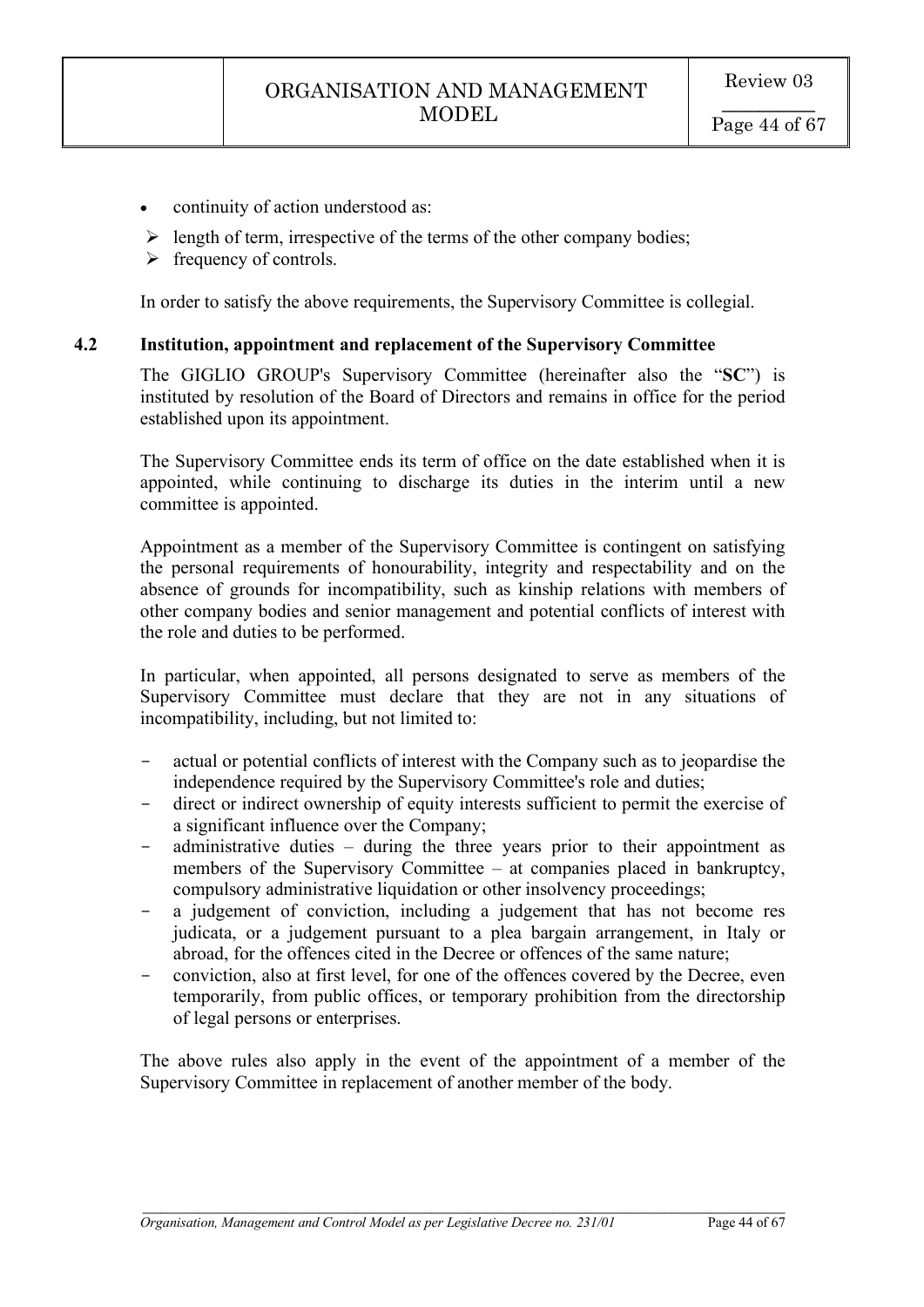In discharging its duties, the Supervisory Committee may, under its direct supervision and responsibility, benefit from the collaboration of all the Company's departments and offices, as well as of external consultants, enjoying access to their expertise and profession skills (made possible by the allocation of adequate financial resources to the Supervisory Committee – see section 4.3 of the Model). This will enable the Supervisory Committee to ensure a high level of professionalism and the necessary continuity of action.

In order to ensure the necessary stability of the function performed by the Supervisory Committee, the methods whereby the powers associated with appointment to this body may be revoked are set out below.

Such powers may only be revoked and assigned to other parties as a result of the end of the natural term of office or for cause, including in respect of the organisational restructuring of the Company, by virtue of a specific resolution passed by the Board of Directors in consultation with the Board of Statutory Auditors.

In this regard, "cause" for revocation of the powers associated with appointment to the Supervisory Committee includes, without limitation:

- gross negligence in discharging the duties of office, such as failure to prepare half-yearly reports or annual report on its activity required of the Committee; failure to prepare a supervisory plan;
- a complete lack of or insufficient supervision by the Supervisory Committee, in accordance with Art. 6(1)(d) of Legislative Decree No. 231/2001, established by a judgement of conviction, including a judgement that has not become res judicata, rendered against GIGLIO GROUP pursuant to Legislative Decree No. 231/2001, or by a judgement pursuant to a plea bargain arrangement;
- in cases of internal members, the assignment of operating functions and responsibilities within the company organisation incompatible with the requirements of "autonomy and independence" and "continuity of action" applicable to the Supervisory Committee In any event, any order of an organisational nature regarding it (e.g., termination of employment, reassignment to other duties, dismissal, disciplinary measures or appointment of a new manager) must be acknowledged by the Board of Directors;
- in the case of an external member, gross, established grounds for incompatibility inconsistent with independence and autonomy;
- failure to continue to meet one or more of the eligibility requirements.

All decisions regarding individual members or the entire Supervisory Committee regarding revocation or replacement fall within the sole purview of the Board of Directors.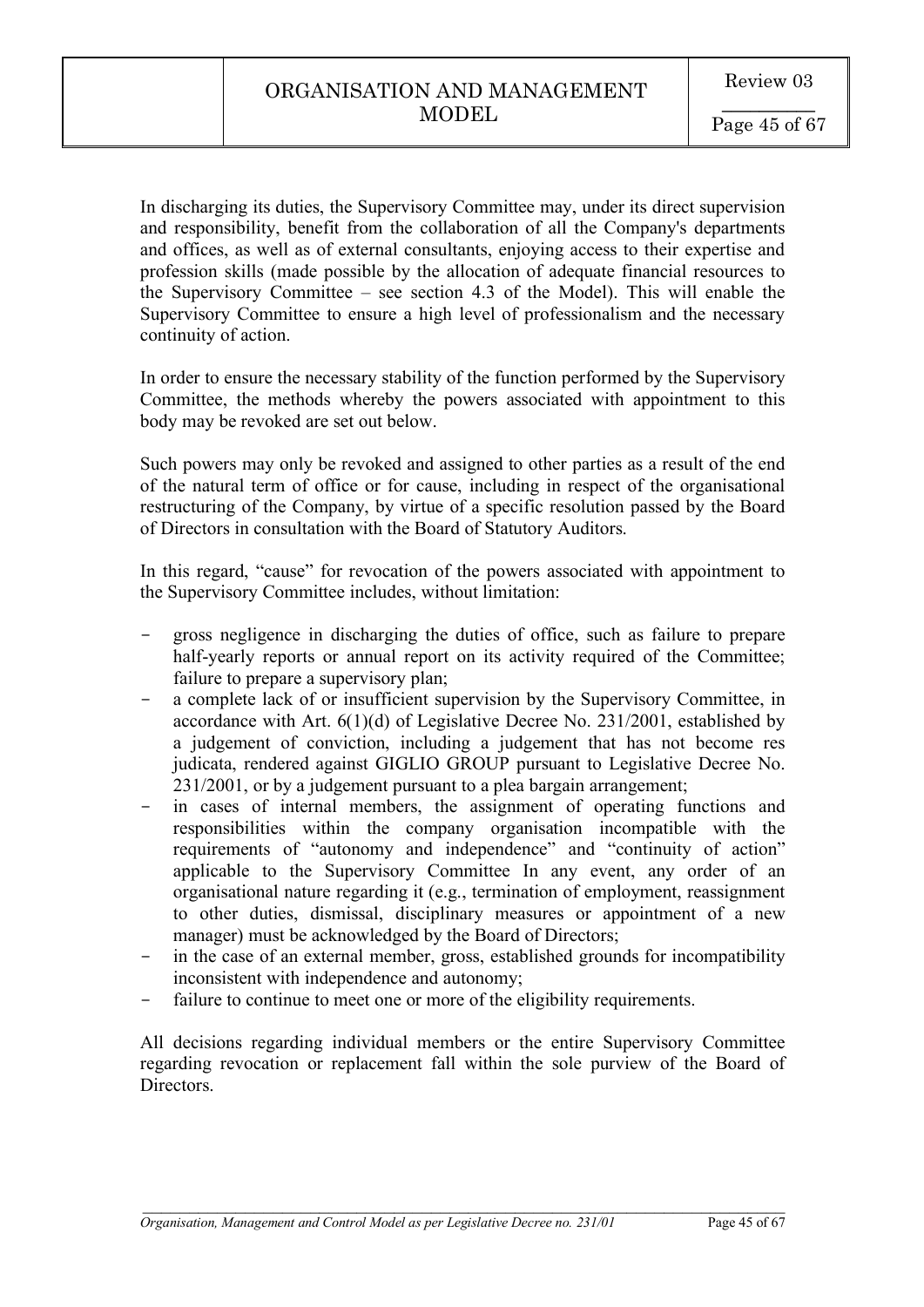# **4.3 Economic resources allocated to the Supervisory Committee**

Each year, the Board of Directors sets a budget for the SC on the basis of its needs.

The allocation of the budget allows the SC to operate autonomously, with the appropriate means of effectively carrying out the duties assigned to it by this Model, in accordance with the Decree.

### **4.4 Duties and powers of the Supervisory Committee**

The Supervisory Committee discharges its duties and exercises its powers in accordance with the rules and policies drafted by the Supervisory Committee itself.

These rules and policies ensure the continuity of the Supervisory Committee's action with regard to both supervisory and reporting activity, establishing, for example, the minimum number of meetings of the Supervisory Committee and the number of inspections within the framework of sensitive areas.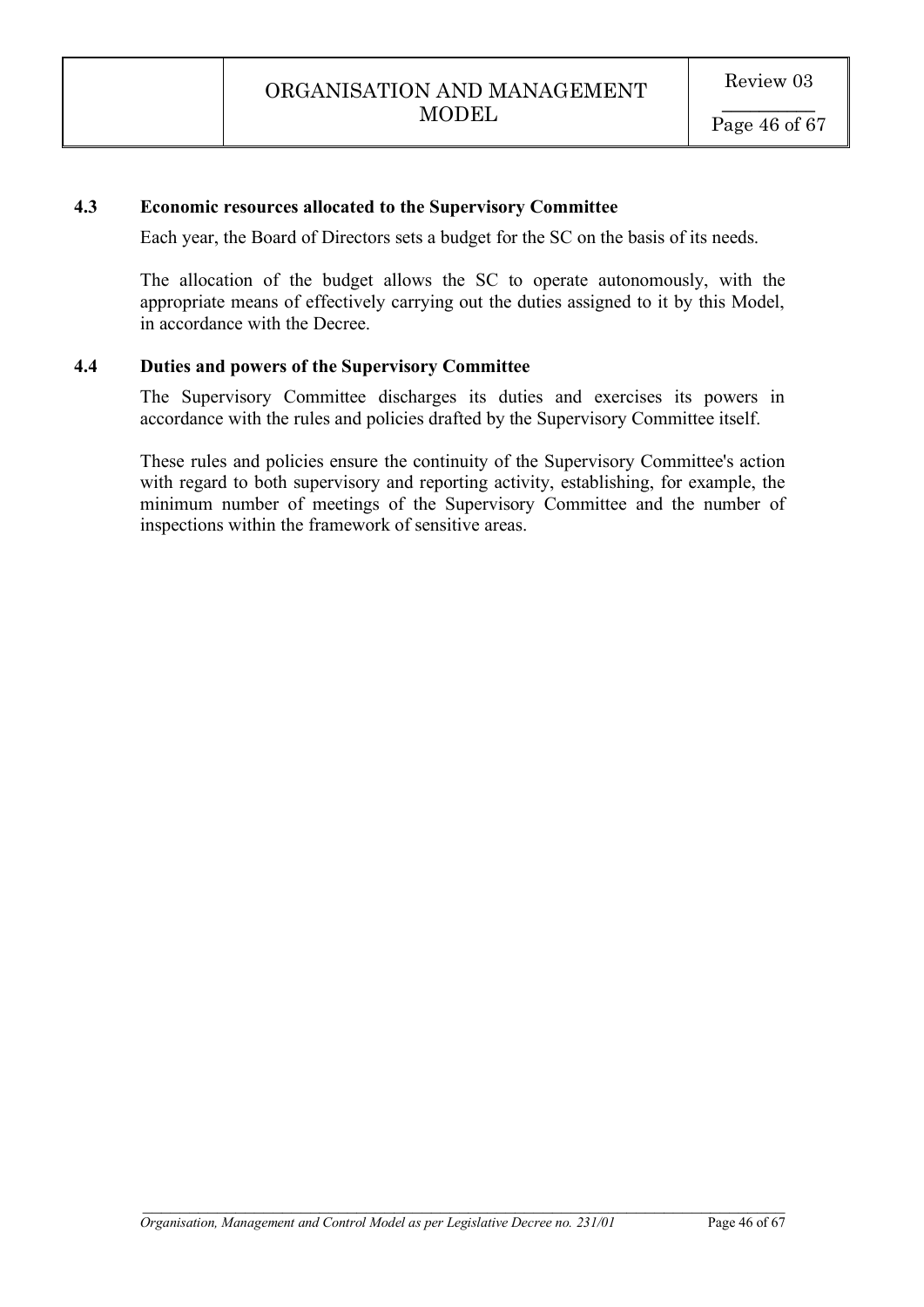The Supervisory Committee is tasked with supervising:

- 1. compliance with the provisions of the Model with regard to the various types of offences envisaged in the Decree and subsequent laws extending its scope of application:
- 2. the efficacy of the Model in respect of the company structure and the actual ability to prevent the commission of the offences;
- 3. the appropriateness of updating the Model, where there is found to be a need to adjust it in response to changed company and/or legal conditions.

The Committee has autonomous powers of initiative, intervention and control, extending to all the GIGLIO GROUP's areas and departments – powers that must be exercised in order to perform the duties set out in the Model and implementing rules effectively and promptly.

In particular, the Supervisory Committee is assigned the following tasks and powers in discharging its duties:

- supervising the Model's ability to prevent the commission of the offences cited in Legislative Decree No. 231/2001 and with regard to the ability to bring to light any illegal behaviour;
- conducting periodic, ongoing inspections and controls, according to the predetermined frequency and methods indicated in the supervisory plan, in addition to surprise audits, in consideration of the various areas of intervention or types of activity and their critical points in respect of verifying the efficiency and efficacy of the Model;
- freely accessing all departments and units of GIGLIO GROUP without the need for any prior consent – to request and obtain the information, documentation and data deemed necessary to carrying out the tasks provided for in Legislative Decree No. 231/2001, from all employees and executives. In the event of a reasoned denial of access to records, where the Supervisory Committee does not concur with the rationale given, it drafts a report for the Board of Directors;
- requesting relevant information or access to documents, including in electronic form, relating to activities at risk, Directors, control bodies, the independent auditors, contractors, consultants and all persons required to comply with the Model generally. An obligation for such persons to comply with requests from the Supervisory Committee must be included in their individual contracts;
- seeing to, developing and promoting the constant updating of the Model, formulating proposals, where necessary, to the executive body for any updates and adjustments to be implemented by means of amendments and/or additions that should prove necessary as a consequence of: i) significant infractions of the Model; ii) significant changes to the GIGLIO GROUP's internal structure and/or how it conducts its business; and iii) amendments to the law;
- verifying compliance with the procedures set out in the Model and identifying any discrepancies in behaviour that should arise from the analysis of information streams and reports that the heads of the various departments are required to prepare and act in accordance with the Model's provisions;
- ensuring periodic updates to the system for identifying sensitive areas and mapping and classifying sensitive activities;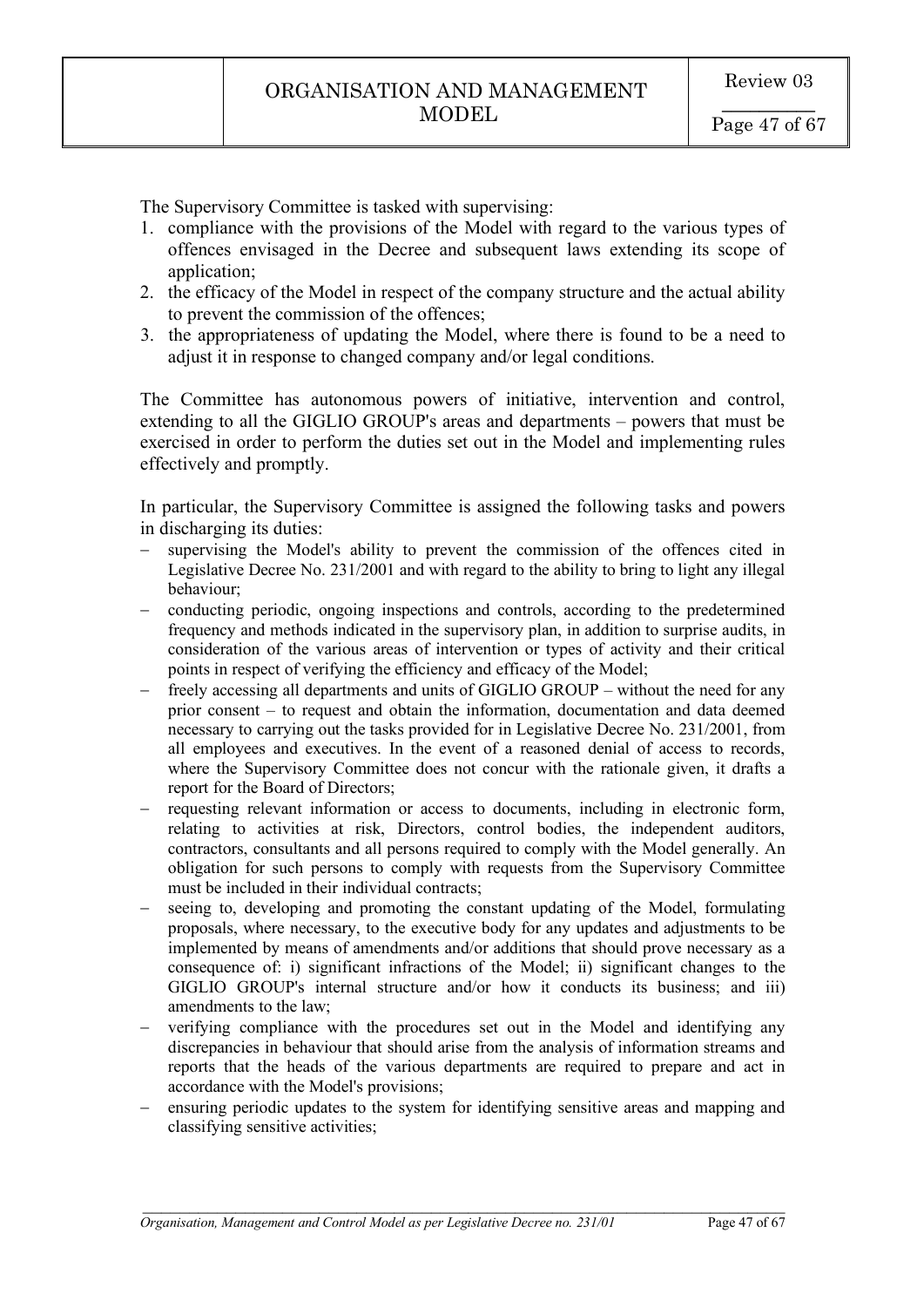- maintaining relations with the independent auditors and with the other consultants and contractors involved in effective implementation of the Model;
- tending to relations with and ensuring the appropriate streams of information for the Board of Directors and Board of Statutory Auditors;
- promoting efforts to communicate and provide training regarding the contents of Legislative Decree No. 231/2001 and the Model, the impacts of the law on the company's business and rules of conduct, while also establishing controls on frequency. In this respect, planning must be differentiated, with a particular focus on those operating in the various sensitive areas;
- verifying the preparation of an effective internal communication system to permit the transmission of relevant information for the purposes of Legislative Decree No. 231/2001, while protecting and ensuring the confidentiality of the person submitting the report;
- ensuring awareness of the behaviour to be reported and how reports are to be submitted;
- providing clarification regarding the meaning and application of the Model's provisions;
- drafting and submitting for the executive body's approval a budget of the expenditures required for the proper performance of the assigned tasks in a fully independent manner. This budget must ensure full, proper performance of its activity and must be approved by the Board of Directors. The Committee may independently commit resources in excess of its spending authority, if the use of such resources is necessary in response to exceptional, urgent situations. In such cases, the Committee must inform the Board of Directors at its next meeting;
- promptly reporting identified violations of the Model that may give rise to liability for the GIGLIO GROUP to the executive body, so that the appropriate measures can be taken;
- promoting the commencement of any disciplinary proceedings and proposing any penalties pursuant to Chapter 7 of this Model;
- verifying and assessing the appropriateness of the disciplinary system pursuant to Legislative Decree No. 231/2001.

In going about its activity, the Committee may avail itself of the various departments of the GIGLIO GROUP, according to their respective areas of expertise, as well as of any external resources.

### **4.5 Duties of the SC: Reporting to company bodies**

The Supervisory Committee reports on the implementation of the Model, any critical aspects brought to light and the need for amendments. There are various lines of reporting by the Supervisory Committee:

- on an ongoing basis, it reports to the Board of Directors, in the person of the Chairman and/or CEO;
- it periodically reports to the Board of Directors and Board of Statutory Auditors.

Meetings with the bodies of the GIGLIO GROUP to which the Supervisory Committee reports must be documented by specific minutes. The Supervisory Committee is responsible for keeping the related documentation.

 $\mathcal{L}_\text{max}$  , and the contribution of the contribution of the contribution of the contribution of the contribution of the contribution of the contribution of the contribution of the contribution of the contribution of t

The Supervisory Committee prepares: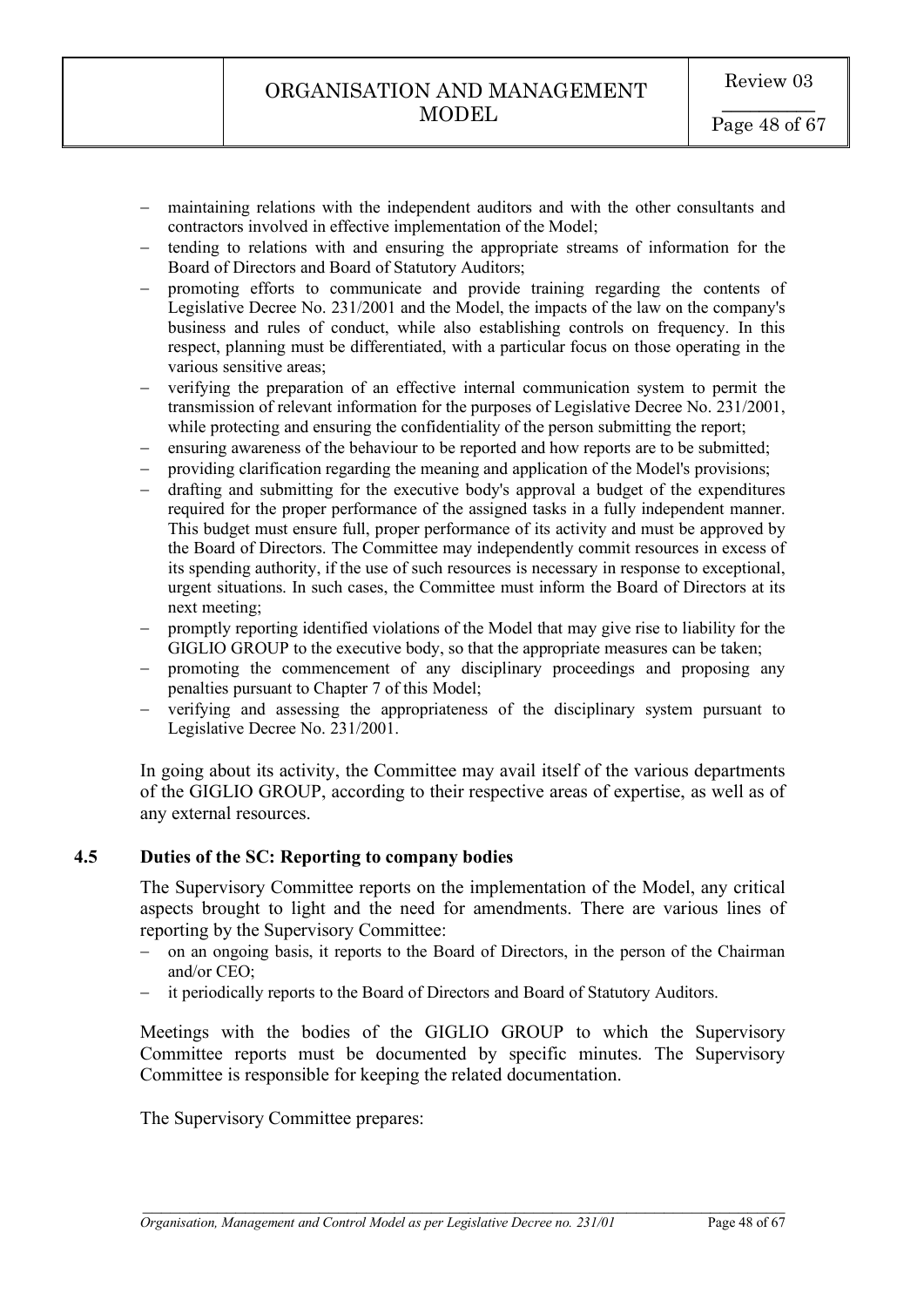- i) an annual report summarising its activity during the year and a plan of activity for the following year, to be submitted to the Board of Directors and the Board of Statutory Auditors;
- ii) notices regarding the occurrence of extraordinary situations (for example, significant infractions of the principles set out in the Model, changes to the law governing vicarious criminal liability, significant changes to the organisational structure of the GIGLIO GROUP, etc.) and, in the event of urgent reports, notices to be submitted to the Chief Executive Officer and Chairman of the Board of Directors.

The periodic reports drafted by the Committee are also intended to allow the Board of Directors to conduct the necessary assessments to make any updates to the Model and must contain, at minimum:

- any problems that have come to light with regard to the methods of implementation of the procedures set out in the Model or adopted in implementation or in light of the Model;
- an account of the reports regarding the Model received from internal and external sources;
- the disciplinary procedures and any penalties applied by the GIGLIO GROUP, with regard to activities at risk only;
- an overall assessment of the Model's functioning, with any instructions for additions, corrections or amendments.

The Board of Directors and the Board of Statutory Auditors may call meetings of the SC at any time.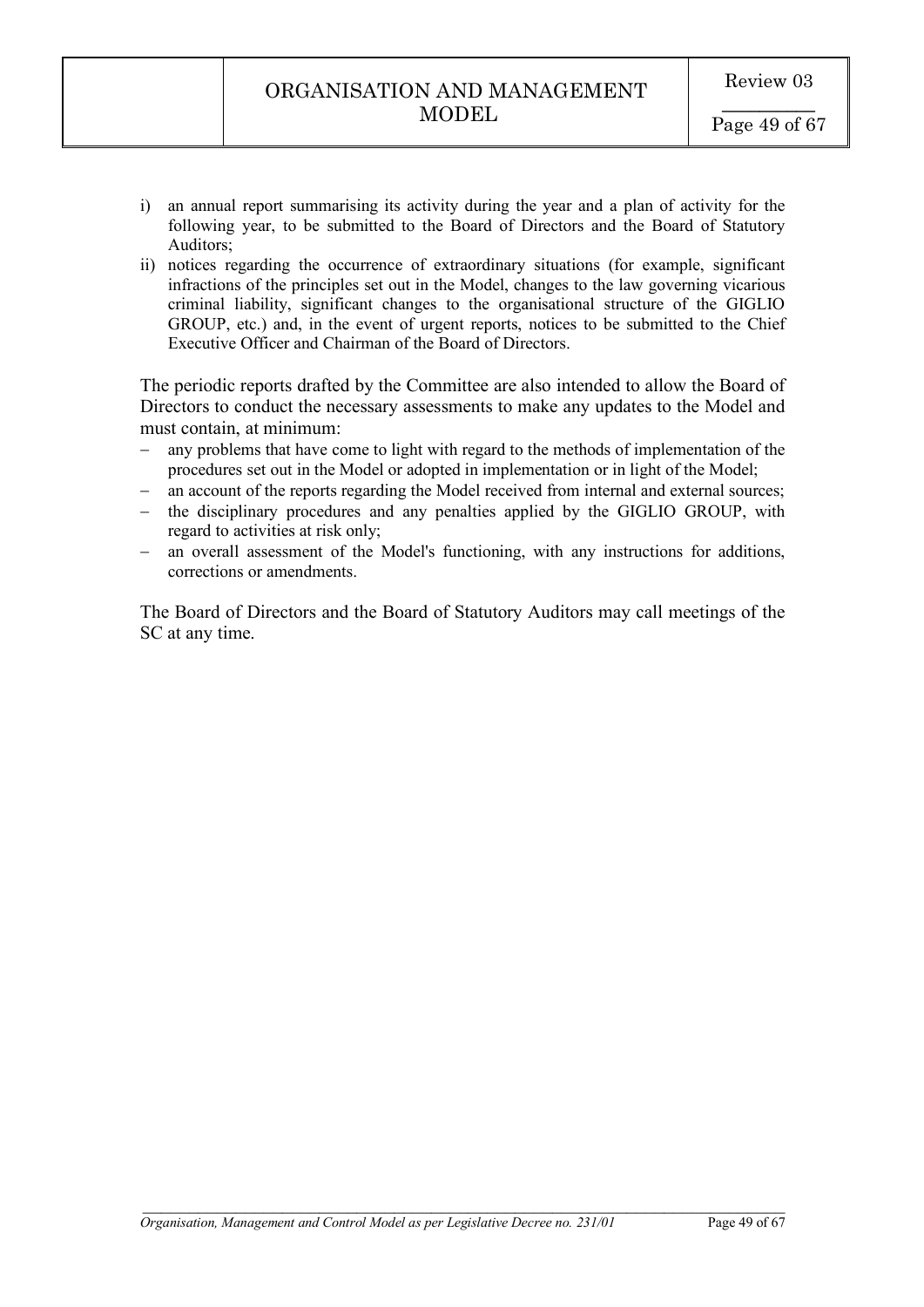### **CHAPTER 5 FLOWS OF INFORMATION TO THE SUPERVISORY COMMITTEE**

### **5.1 Obligations to report to the Supervisory Committee**

The obligations to report to the Supervisory Committee refer to:

- information, data, news, documents allowing the SC to carry out its control activity in an informed manner;
- reports regarding events that might generate responsibility for the Company, pursuant to the Legislative Decree.

All the Addressed of this Model are subject to these obligations.

### **5.2 Flows of information**

The Supervisory Committee, through the definition of a procedure, can establish the types of information that individuals responsible in the management of sensitive activities shall report together with the procedure and deadlines for such report to the SC.

Company departments involved in sensitive activities must send the Supervisory Committee information regarding:

- the periodic findings of the control activity performed in implementation of the Model, including by request (reports summarising activity performed, etc.);
- any anomalies or atypical aspects of the available information.

Information may concern, without limitation:

- transactions within the framework of sensitive activities (for example, periodic reports on agreements with public entities, information regarding newly engaged personnel or the use of financial resources for the purchase of goods or services or other investment activities, etc.);
- provisions and/or information from legal authorities, or any other authority, requiring the carrying out of investigations, also with regards to unknown persons, for offences as per Leg. Decree No. 231/2001 and which may involve GIGLIO GROUP;
- requests for legal assistance by employees in the event of legal proceedings against employees and in respect of the offences set out in Legislative Decree No. 231/2001, except where expressly prohibited by the judicial authority;
- reports prepared by managers of other company departments within their control activities and from which facts, documents, events or omissions with critical implications concerning the observation of the Model's rules may emerge;
- information concerning sanction procedures and any measures issued (such as provisions against employees) or archiving provisions of these procedures with the relative motivations;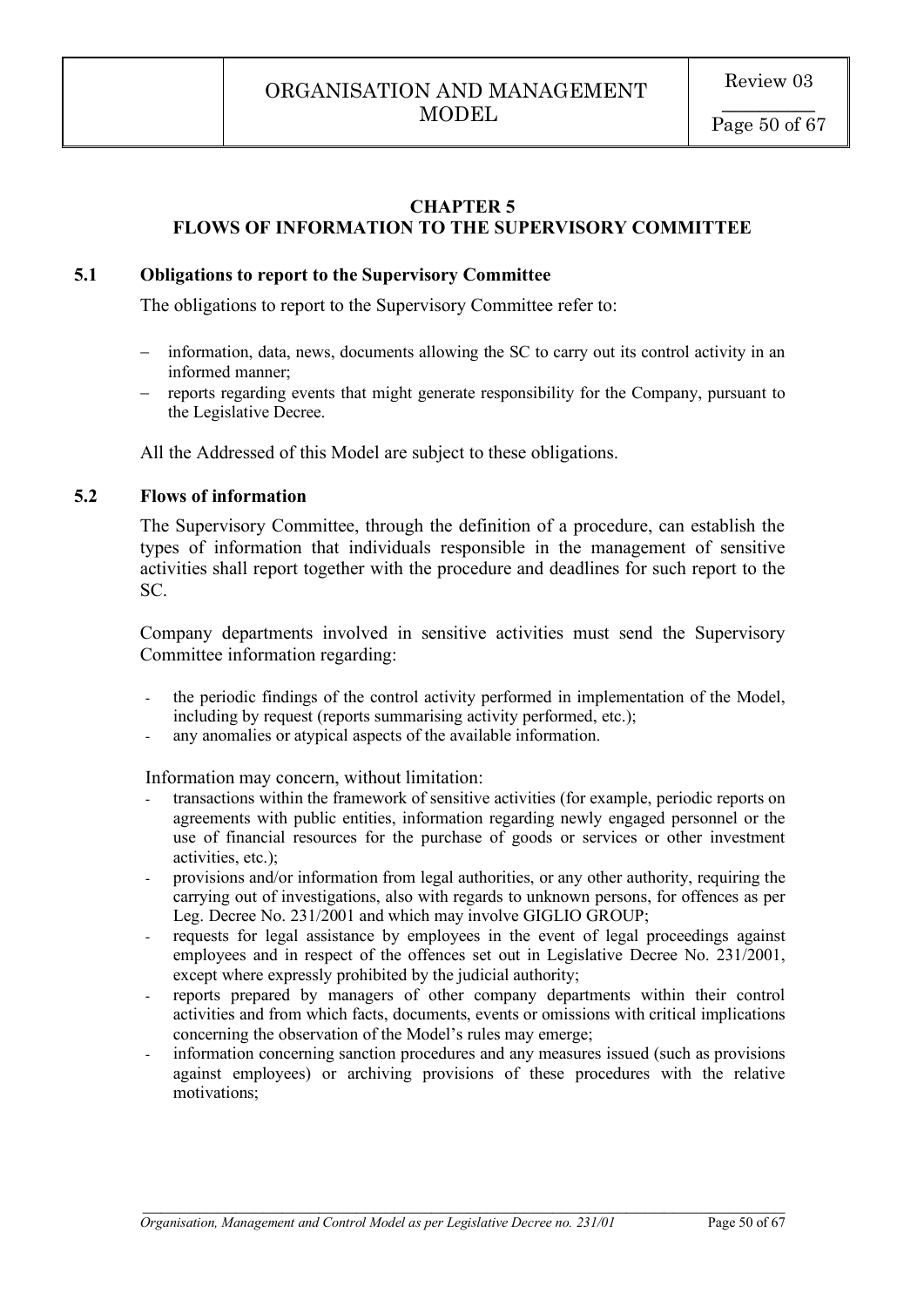- all other information that, despite not being included in the above list, is relevant to the proper, complete supervision and updating of the Model.

In any event, the SC drafts and circulates a detailed plan of the reporting streams intended for it.

The flows of information shall be sent to the SC via the dedicated e-mail.

#### **5.3 Reports – Whistleblowing**

The obligation to report on any behaviour contrary to the provisions of this Model fall into the greater duty of diligence and the loyalty obligation of the workman. As far as external consultants and collaborators are concerned, the immediate disclosure obligation in the event that an employee/representative of GIGLIO GROUP, directly or indirectly, requests of them behaviours that might determine a violation of the Model is contemplated in the contract.

Therefore, all company's employees, both top managers and subordinates, as well as the external subjects addressed by this document, are obliged to communicate directly to the Supervisory Body and report the committing of offences, illicit behaviours contemplated by the Decree and founded on precise and consistent factual elements, any violation to the Model, as well as any deviation from the principles set forth in the Model and in the Code of Ethics, they became aware of during the performance of their office, via channels of communication most appropriate to ensure, with electronic methods, the confidentiality of the reporter's identity pursuant to Art. 6, par. 2-bis, letter b) of the Decree.

#### Reports contents

For the aforementioned purposes, the reporter shall provide all elements in his/her possession, useful to check, after due verifications, the reported facts. More specifically, the report must include all the following essential elements:

Subject: the reported facts shall be clearly described, specifying (if known) the time and place in which the facts were committed/omitted.

Reported: the report shall specify the personal details of the reported or any other element (e.g. function/company role) that shall allow for a quick identification of the alleged author of the illicit behaviour.

Furthermore, the reporter shall communicate the following elements: (i) his/her personal details, if he/she shall waive his/her right to confidentiality; (ii) the personal details of any other individual who may report on the facts narrated; (iii) any document that may confirm the validity of the facts.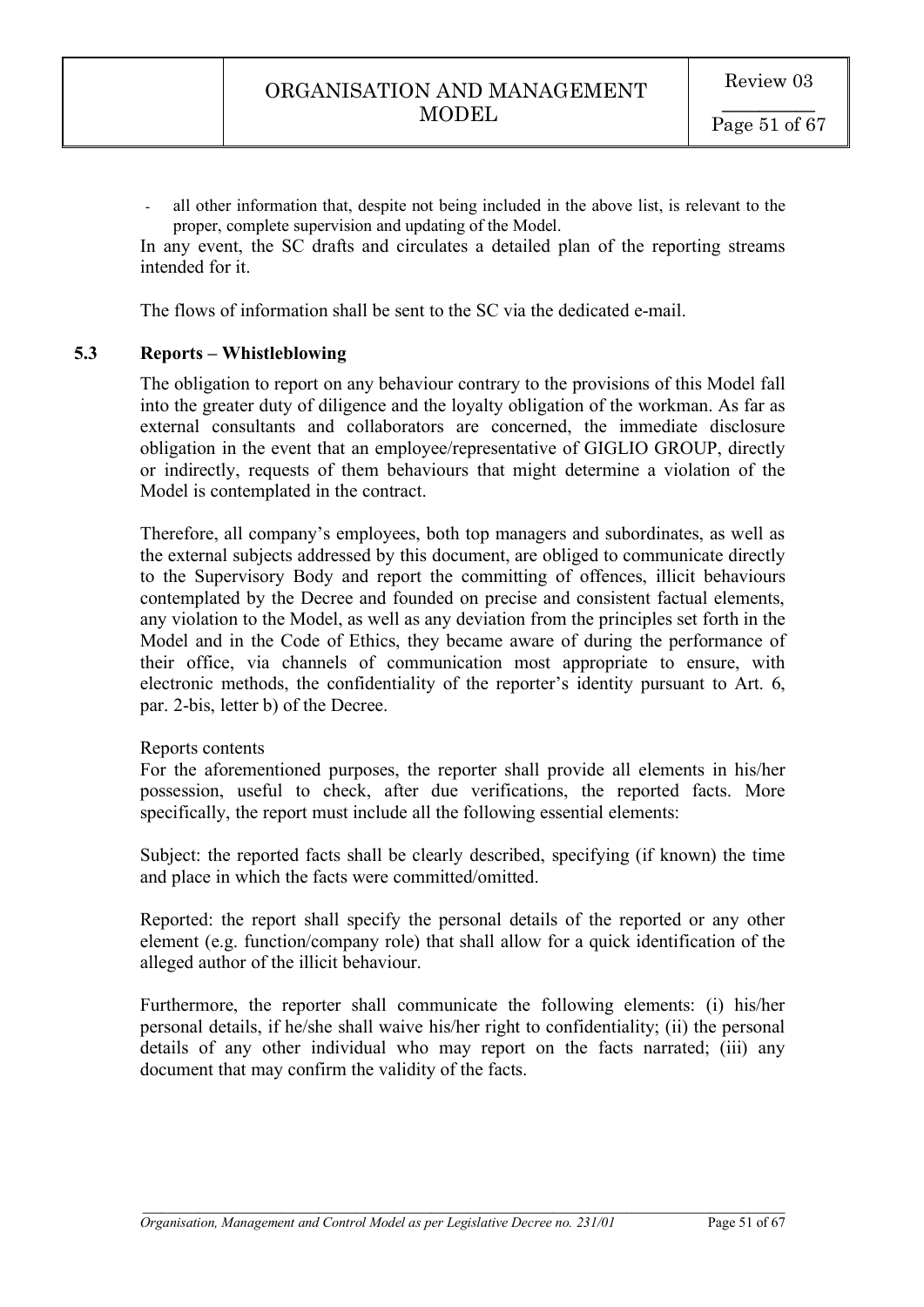Reports, also when anonymous, shall always have a content compliant with the Decree. Anonymity cannot in any way represent a tool to give vent to disagreements or contrasts between employees. Its is likewise forbidden:

- to use insulting expression:
- to submit defamatory and libellous reports;
- to submit reports concerning private life aspects, without any direct or indirect connection to the company activity. Such reports shall be deemed even more serious if referring to religious, sexual, political and philosophical habits and orientations.

In extreme summary, every reports must have as sole scope the protection of the integrity of the Company or the prevention and/or repression of illicit behaviours as set forth in the Model

#### Channels of communication

The following channels of communication with the SC, pursuant to the legislation regarding whistleblowing, ensure the confidentiality and protection of the reporter from any retaliation. Moreover, the SC shall monitor that career developments of any reporter shall not be the object of discriminatory treatments, penalising on a disciplinary level and based on the gravity of the facts, and always in light of the criteria set forth in Chapter 7 of this Model, the reporters who, with intent or gross negligence, shall report unfounded facts.

Reports can be made in writing through the following confidential channels of information and via the following procedures:

*Confidential domestic mail*: by using the appropriate mailboxes. On the letter, the words "Strictly Confidential. Employee Information" must be spelled out in order to ensure the maximum confidentiality.

Electronic mailbox: odv@giglio.org. For this purpose, the Company guarantees that said email shall be accessed only by the Supervisory Committee; furthermore, no one, not even system administrator, shall access, verify or disseminate the contents of the aforementioned e-mail. The violation of such prohibition shall give raise to the penalties described in the following Chapter 7.

#### Reports treatment

The Supervisory Committee shall adopt suitable measures in order to ensure the confidentiality of the identity of the reporter. All behaviours aimed at slowing down the activities of the SC shall be suitably penalised. The Company ensures that reports in good faith shall be protected against any type of retaliation, penalization or discrimination and, in any case the identity of the reporter shall be kept confidential, without prejudice to law obligations and the protection of the Company's rights or unfounded reports submitted in bad faith and erroneously.

For the aforementioned purposes, the Supervisory Committee shall gather and store all reports received in a specific archive (electronic and/or paper) to be accessed only by the members of the SC. The SC shall assess with discretion and under its own responsibility all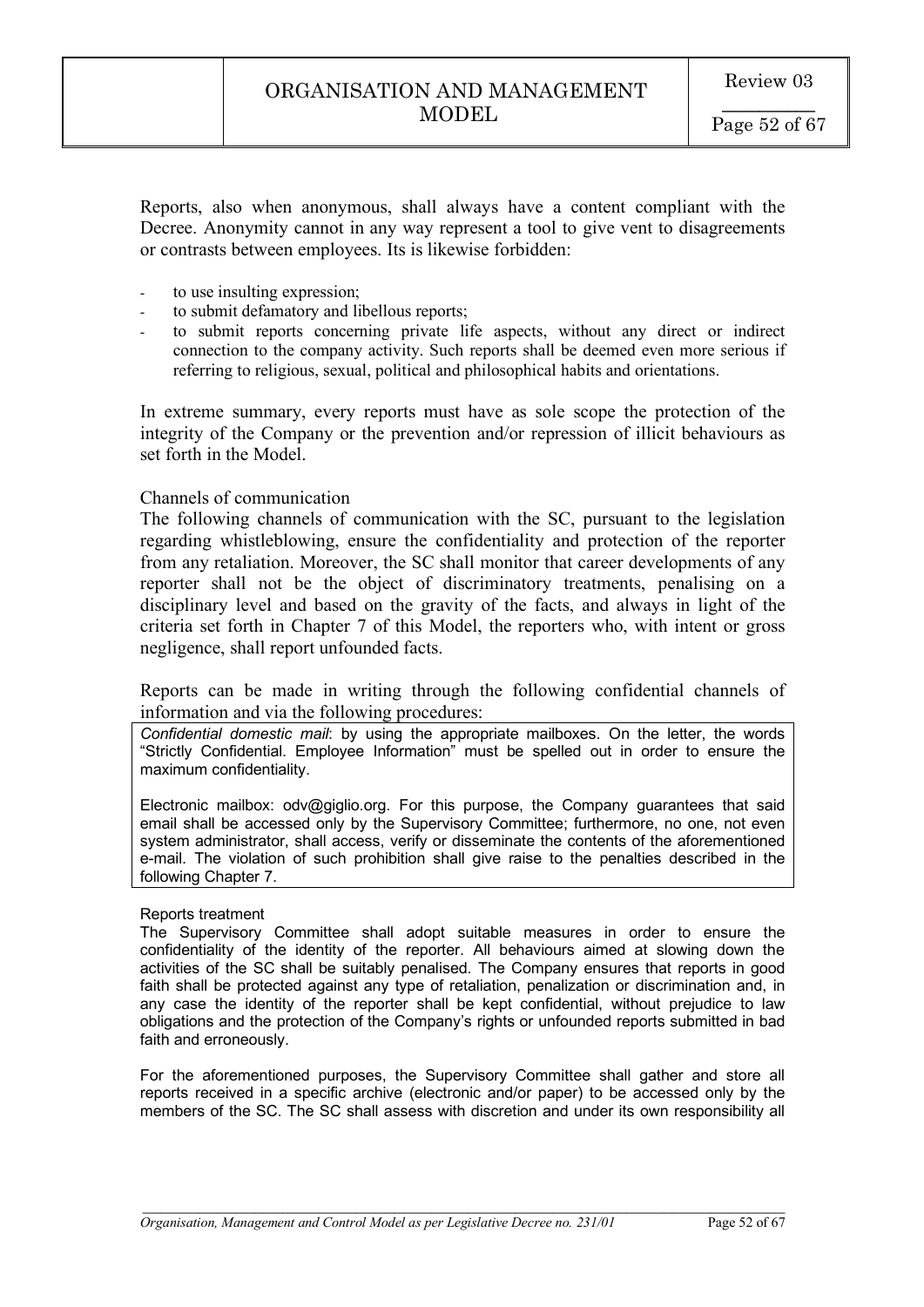reports received and the cases in which it is necessary to take action. All resolutions regarding the outcomes of the assessment must be accompanied by written reasons.

### **5.4 System of delegation of power and authority**

The SC must be informed of the system of delegation of power of authority adopted by the Company and promptly notified of all subsequent changes to the system. In particular, the SC may ask the Legal Department for a copy of current company powers of attorney.

#### **5.5 Collection and archival of information**

All information, submissions, reports and briefs provided for in the Model are kept by the Supervisory Committee in a specific archive (in electronic or paper format) for a period of at least 10 years, without prejudice to what set forth in paragraph 5.3 regarding whistleblowing.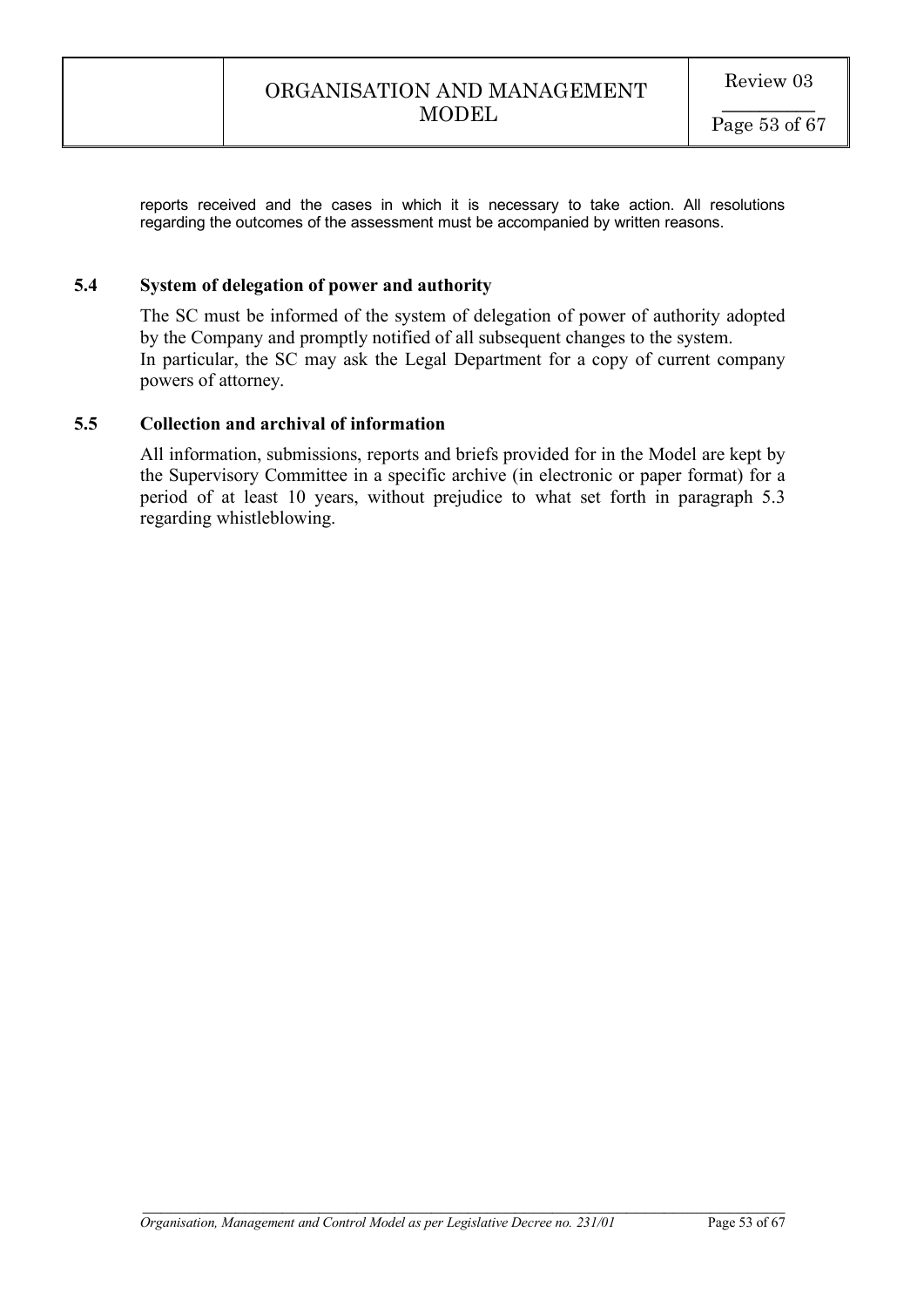# **CHAPTER 6 TRAINING AND COMMUNICATION PLAN**

#### **6.1 Foreword**

In order to implement the Model effectively, the GIGLIO GROUP seeks to ensure proper dissemination of its content and principles, both internally and externally to the organisation.

In particular, the GIGLIO GROUP aims to circulate the content and principles of the Model not only to its employees, but also to other persons who, despite not formally qualifying as employees, act on an ongoing basis in pursuit of the GIGLIO GROUP's objectives.

In this regard, the GIGLIO GROUP intends:

- to inform all those operating in its name and behalf in sensitive activities that violation of the provisions reported herein may constitute an offence punishable by sanctions;
- to inform all those who act in its name, on its account or otherwise in its interest, in any capacity, that violation of the provisions of the Model will result in specific penalties or termination of the contractual relationship;
- to reiterate that the GIGLIO GROUP does not tolerate illegal behaviour of any kind, regardless of its intended aims, since such behaviour (even where the GIGLIO GROUP is apparently placed to benefit from it) is in any event in contrast with the ethical principles to which the GIGLIO GROUP intends to adhere.

Communication and training initiatives must be tailored to the intended beneficiaries and must, in any event, be inspired by the principles of completeness, clarity, accessibility and continuity, in order to ensure that the various beneficiaries are fully aware of the company rules with which they are required to comply and the ethical norms that must inspire their behaviour.

Such beneficiaries are required to comply thoroughly with all provisions of the Model, including in fulfilment of their duties to loyalty, integrity and diligence arising from their legal relationships with the GIGLIO GROUP.

Communication and training are supervised by the Supervisory Committee, which is also tasked with promoting and designing initiatives aimed at spreading knowledge and understanding of the Model and at training and raising awareness among personnel regarding compliance with the principles of the Model, as well with promoting and planning communication and training initiatives regarding the contents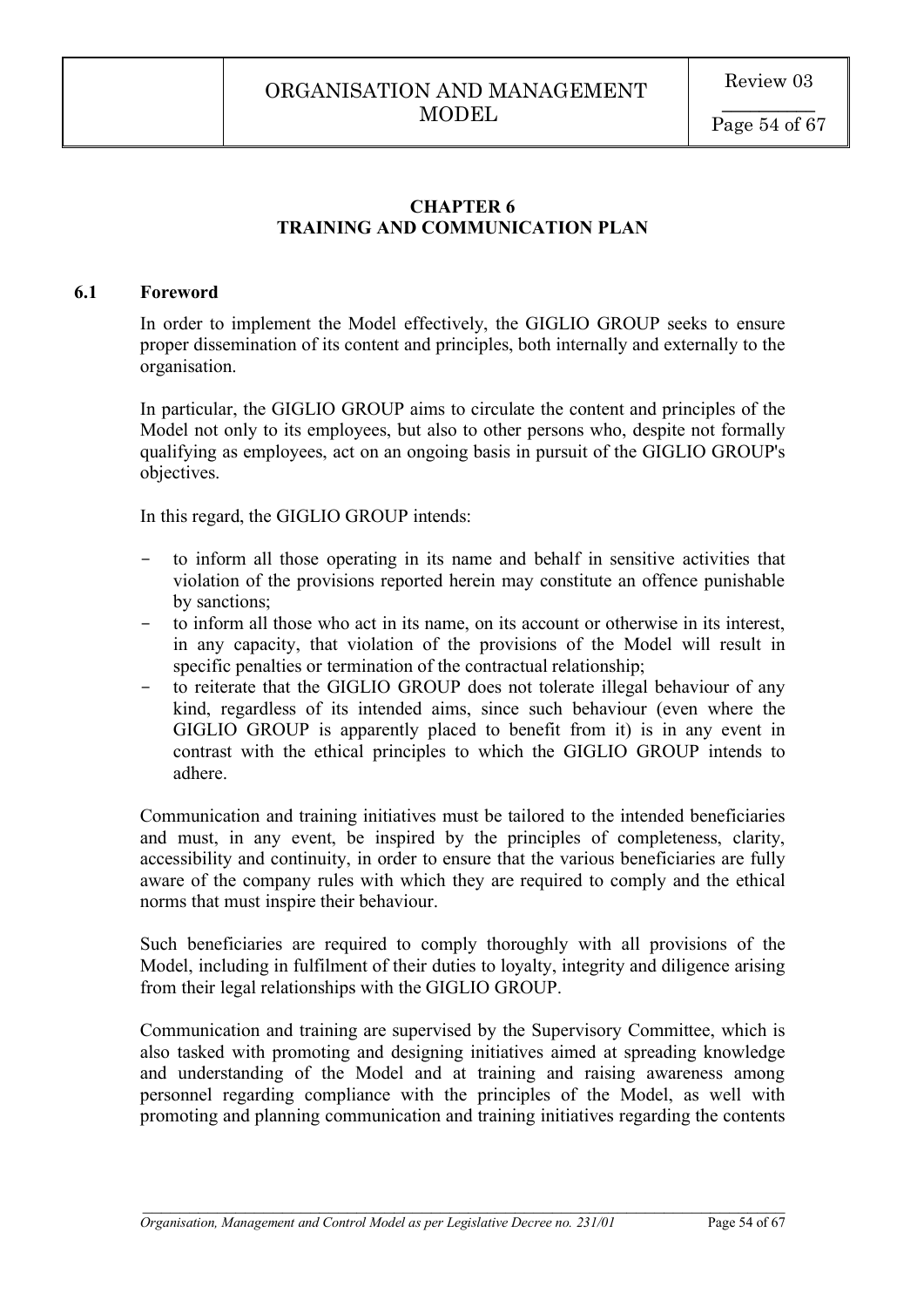of Legislative Decree No. 231/2001 and on the impact of the law on the company's business and rules of conduct.

# **6.2 Employees – executives/personnel with executive duties and non-executive personnel**

All employees, whether executive personnel/personnel with executive duties (up to the first level of the technical administrative area of the National Collective Labour Agreement) or non-executives, and all long-term external personnel (hereinafter "long-term external personnel") of the GIGLIO GROUP are required: i) to inform themselves of the principles and content of the Model; and ii) to contribute actively, according to their roles and responsibilities, to the effective implementation of the Model, reporting any deficiencies identified in it.

In order to ensure effective, rational communication and training activity, the GIGLIO GROUP promotes knowledge of the contents and principles of the Model and its implementation procedures, at differing levels of depth depending on the position and role in question.

Employees, new hires and long-term external personnel are given copies of the Model or are allowed to consult it directly in a dedicated area of the company network. They are also asked to sign a declaration that they are aware of and will comply with the principles of the Model described herein.

In any event, such documentation must be made available to employees and long-term external personnel without access to the company network by alternative means (for example by enclosing it with their pay slips or posting it on company notice boards).

Communication and training regarding the principles and content of the Model are the responsibility of the heads of the pertinent departments, which, as indicated and planned by the Supervisory Committee, identify how such services are to be received (for example, internal meetings, classroom training sessions, etc.).

At the end of the training event, participants must complete a questionnaire, thereby certifying that they have completed the course.

Training initiatives may also be conducted remotely via IT systems (e.g., videoconferencing and e-learning).

Appropriate communications and/or training systems will be adopted to update the persons in question in this paragraph of any amendments applied to the Model and all relevant changes of procedures, rules or organisation.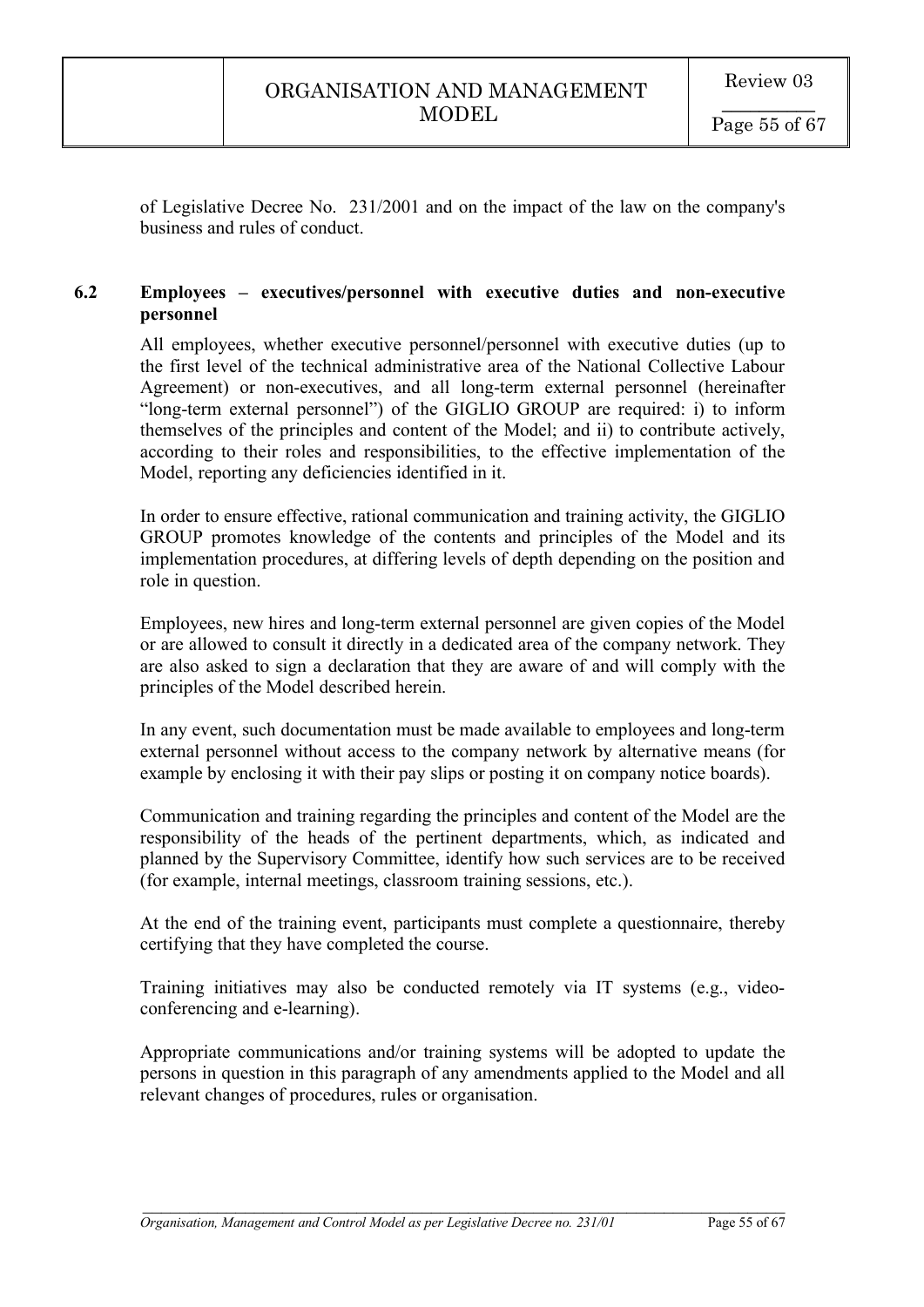# **6.3 Members of company boards and persons with the power to represent the GIGLIO GROUP**

Members of company boards and persons with the power to represent the GIGLIO GROUP are given access to a copy of the Model when they accept their appointments and are made to sign a declaration of compliance with the principles of the Model.

Appropriate communications and training systems will be adopted to update them of all amendments applied to the Model and all relevant changes of procedures, rules or organisation.

Training initiatives may also be conducted remotely via IT systems (e.g., videoconferencing and e-learning).

# **6.4 Information for external personnel and partners**

Third parties external to the GIGLIO GROUP (such as consultants and partners) receive a specific letter notifying them of the adoption of the Model and the consequences of failure to comply with the Model and inviting them to view a copy made available on the website.

Where possible, specific clauses governing such consequences are included in the respective contracts.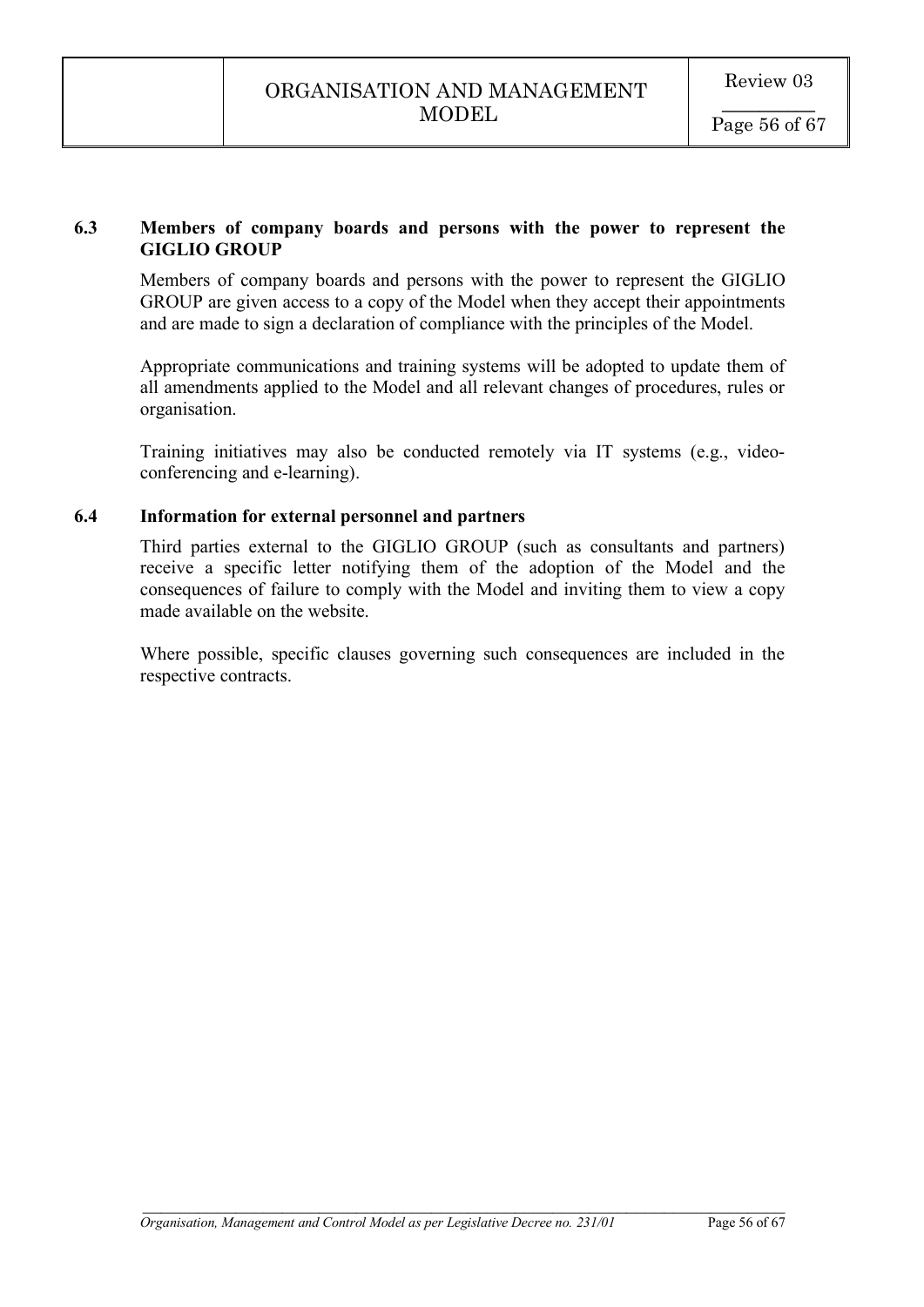# **CHAPTER 7 DISCIPLINARY SYSTEM**

### **7.1 General Principles**

Art. 6(2)(e) and Art. 7(4)(b) of Legislative Decree No. 231/2001 provide that a system punishing failure to comply with the measures indicated in an organisation, management and control model must be adopted as essential to the effective implementation of such a model.

Accordingly, the implementation of an adequate disciplinary and penalty system is an essential requirement for an effective organisation, management and control model pursuant to Legislative Decree no. 231/2001.

The penalties provided for will apply to all violations of the provisions of the Model, regardless of the conduct and outcome of any criminal trial brought by the judicial authorities, where the censurable behaviour constitutes a criminal offence relevant to Legislative Decree no. 231/2001.

The application of disciplinary penalties, without regard to the initiation and outcome of any criminal trial brought by the judicial authorities, must be applied to all violations of the Model's provisions in accordance with the following principles:

- **complementarity**: the disciplinary system provided for in the Model is complementary, and not alternative, to the disciplinary system provided for in the National Collective Labour Agreement applied by the GIGLIO GROUP;
- publicity: The GIGLIO GROUP ensures that its Model and penalty system are as widely known and accessible as possible by providing copies to all covered persons, as well as by posting them on notice boards, as indicated above in paragraph 6.2, "Employees – executives/personnel with executive duties and nonexecutive personnel";
- due process: The GIGLIO GROUP ensures due process by publishing the Model and penalty system and giving advance written notice of all charges in specific, immediate and final form;
- **graduality**: decisions regarding the type of penalty to be levied must take account of the severity of the infraction, all objective and subjective circumstances of the disputed conduct and the degree of harm to the company good protected. In other words:
	- a. the subjective element, or rather of the intention of the conduct or the level of negligence, imprudence or incompetence;
	- b. the overall conduct, with particular regard to the existence or otherwise of previous disciplinary measures;
	- c. the level of responsibility and autonomy of the covered person who has committed the disciplinary infraction;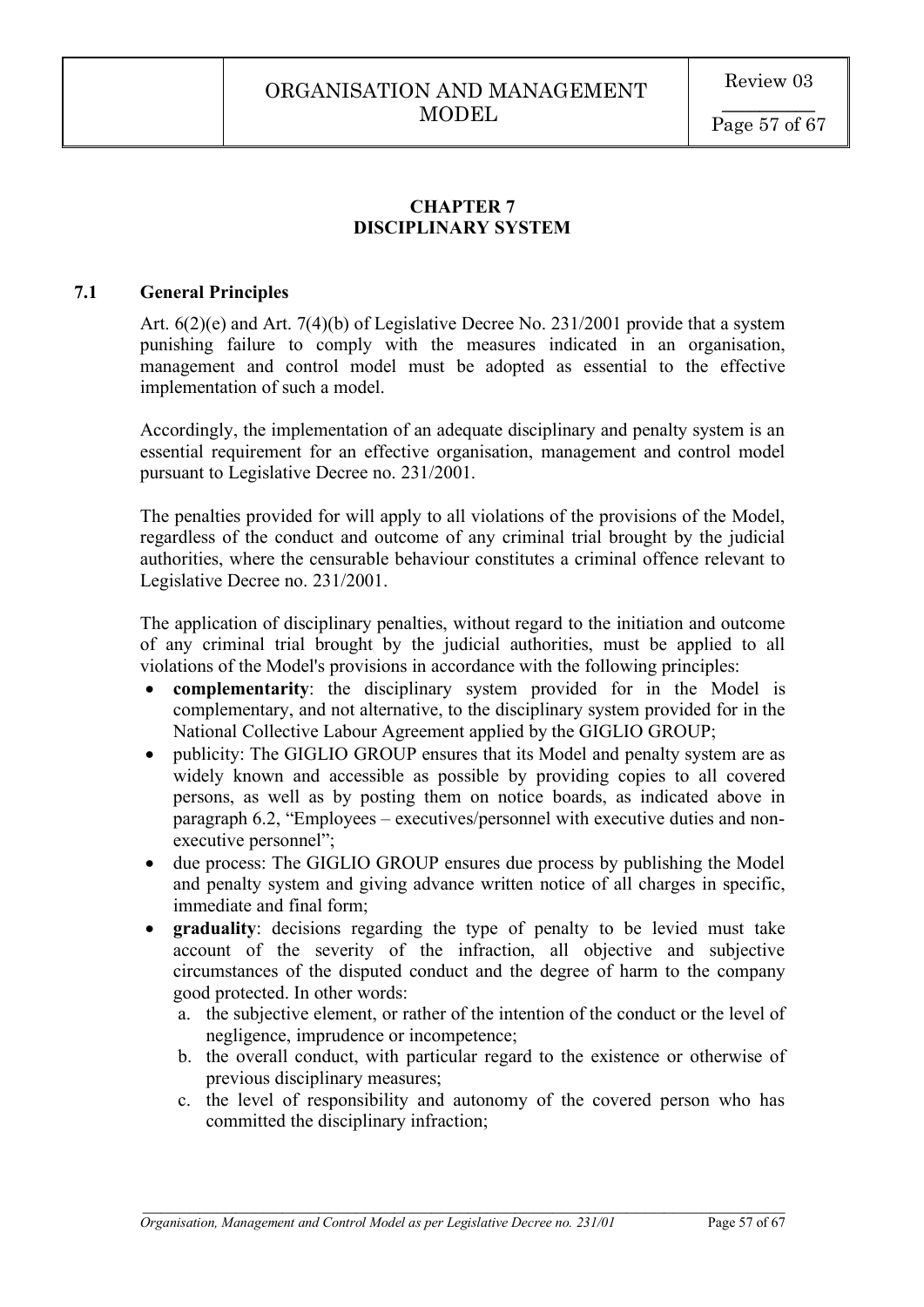- d. the involvement of others
- e. the severity of the effects of the disciplinary infraction, i.e. the level of risk to which the GIGLIO GROUP may reasonably be exposed as a result of the alleged violation;
- f. other particular circumstances which accompany the violation.
- **promptness**: the disciplinary proceedings and any penalty imposed must occur within a reasonable, certain time from when the proceedings are initiated.

Disciplinary penalties are applied irrespective of the actual commission of an offence, and hence of the commencement and outcome of criminal proceedings, if any.

The rules of conduct set out in the Model are adopted by the company on an entirely voluntary basis, in pursuit of the fullest possible compliance with applicable laws.

# **7.2 Covered persons**

All employees, directors and external personnel of the GIGLIO GROUP, as well as all parties to contractual relationships with company, as limited to such relationships, are subject to the penalty and disciplinary system set out in this Model.

The procedure for levying the penalties laid down in this chapter takes account of the particular considerations associated with the legal status of the person subject to the proceedings.

In any event, the Supervisory Committee must be involved in the procedure for levying disciplinary penalties.

The Supervisory Committee ensures that specific procedures are adopted for informing all persons identified above, as soon as they enter into a relationship with the company, of the existence and contents of this penalty system.

# **7.3 Penalties against white collars and middle managers**

Any conduct of employees of the company in violation of the individual conduct rules established by this Model may be sanctioned.

Employees are subject to the Supervisory Committee's control initiatives and obstruction of the Supervisory Committee's activity constitutes a disciplinary infraction.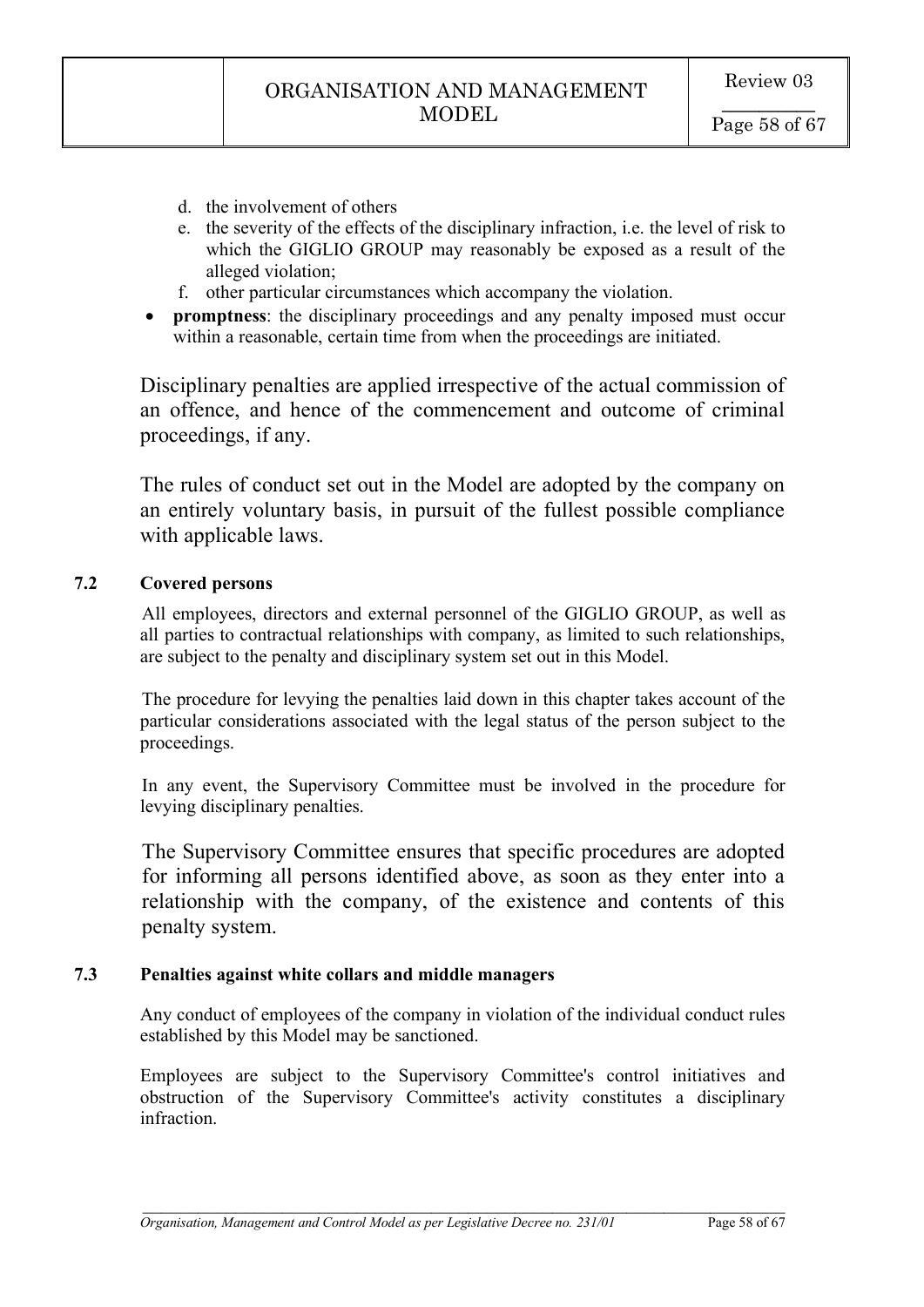The penalties that may be levied against workers and middle managers are among those set out in the company disciplinary system and/or the penalty system provided for in the National Collective Labour Agreement for employees of tertiary, distribution and service companies, in accordance with the procedures laid down in Article 7 of the Workers' Statute and any applicable special legislation.

The Company's disciplinary system therefore consists of the provisions of the Italian Civil Code and the clauses of the above National Collective Labour Agreement. In particular, the disciplinary system describes the conduct sanctioned according to the level of significance which the particular facts dictate and the actual sanctions established for the committal of such conduct according to their gravity.

In relation to that stated above, the Model refers to the categories of conduct covered by the existing sanctions framework and the common rules under the "CCNL", in order to tie in any violations to the Model within the scope of the issues covered by these provisions.

Without prejudice to the Company's obligations under the Workers' Statute, the following behaviours are in violation of the Model and are subject to the appropriate penalties:

- 1. **Verbal or written censure** shall be issued to Employees in violation of the Model's internal procedures (e.g. non-observation of the procedures, failure to communicate to the Supervisory Board the required information, failure to carry out controls, etc.) or who adopt, in the execution of sensitive activities, conduct not conforming to the requirements of the Model. Such behaviours constitute non-compliance with the Company's instructions.
- 2. A "**written reprimand**" is issued to a worker who is guilty of a repeat infraction of the Model's procedures or who engages in conduct inconsistent with the Model while carrying out activities in sensitive areas. Such behaviours constitute repeated non-compliance with the Company's instructions.
- 3. A "**fine**" of up to 4 hours of normal pay is levied against a worker who exposes company property to a situation of objective danger by breaching the Model's internal procedures or engaging in conduct inconsistent with the Model while carrying out activities in sensitive areas. Such behaviours, in violation of the Company's instructions, jeopardise the integrity of the Company's property and/or constitute conduct contrary to the Company's interests.
- 4. "**Suspension**" from service, without pay, for a period of no more than 10 days is applied to a worker who breaches the Model's internal procedures or engages in conduct inconsistent with the Model while carrying out activities in sensitive areas, thereby harming the Company by behaving in a manner contrary to its interests, and to a worker who is guilty of more than three repeated infractions of the types described in points 1, 2 and 3 in a single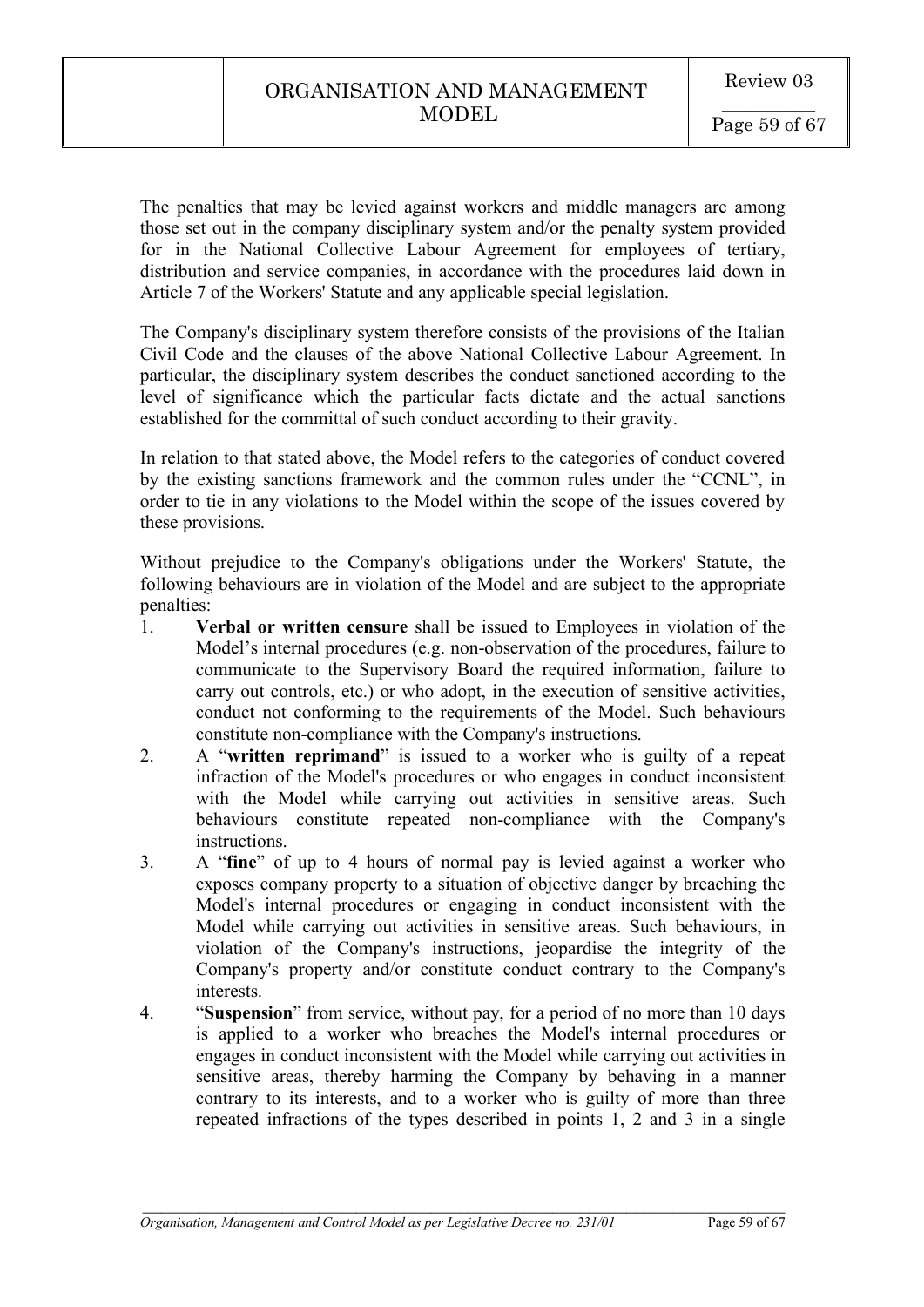calendar year. Such behaviours, in violation of the Company's instructions, damage the Company's property and/or constitute conduct contrary to the Company's interests.

- 5. "**Dismissal with notice**" applies to a worker who while carrying out activities in sensitive areas engages in conduct in violation of the Model resulting in the actual application of an offence sanctioned by the Decree. Such behaviours constitute gross breach of the Company's instructions and/or gross breach of the worker's obligation to cooperate towards the Company's prosperity.
- 6. "**Dismissal without notice**" applies to a worker who while carrying out activities in sensitive areas engages in conduct in violation of the Model resulting in the actual application to the Company of measures under the Decree, and to a worker who is guilty of more than three repeated infractions of the type described in point 4 in a single calendar year. Such behaviours completely undermine the Company's trust in the worker, causing the organisation severe moral and/or material harm.

The type and extent of each of the sanctions stated above, will be applied, on the basis of:

- the intention of the conduct or the level of negligence, imprudence or incompetence, also with regards to the foreseeability of the event;
- the overall conduct of the worker, with particular regard to the existence or otherwise of previous disciplinary measures, as legally permitted;
- the duties of the worker;
- the functional position of the persons involved in the events constituting nonfulfilment;
- other particular circumstances which accompany the sanctioned violation.

The foregoing is without prejudice to the Company's right to seek compensation for damages caused by an employee's breach of the Model. Any compensation for damages sought will be proportional to:

- the level of responsibility and autonomy of the employee who has committed the disciplinary infraction;
- whether the employee has a record of previous disciplinary infractions;
- the degree to which the employee's conduct was intentional.
- the degree of severity, which is understood to refer to the level of risk to which the Company may reasonably believe itself to be exposed, under the Decree, as a result of the censured conduct.

The CEO's office is responsible for the effective application of the disciplinary measures described above for non-executive employees. The CEO's office levies penalties on the basis of reports from the SC, while also considering the non-binding opinion of the hierarchical superior of the person who engaged in the censured conduct.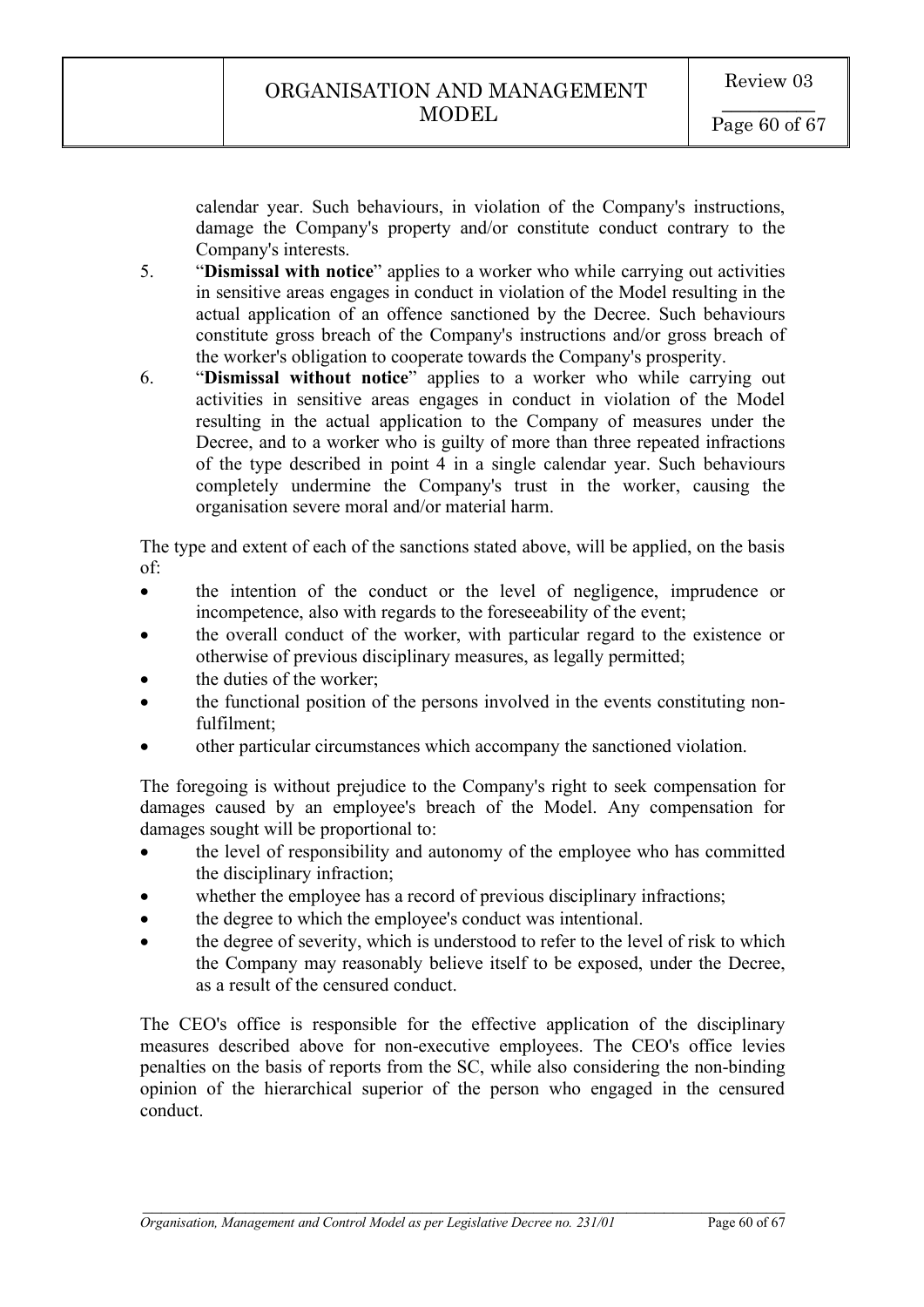In any event, the Supervisory Committee must be informed promptly of all measures relating to disciplinary proceedings against a worker for violations of this Model, as soon as the disciplinary charges are brought.

However, the Supervisory Committee, in conjunction with the Legal Office, is responsible for assessing whether the disciplinary system meets the requirements set by the Decree. The Supervisory Committee is involved as necessary in the procedure for levying penalties for violations of the Model; no disciplinary penalties may be imposed for violations of the Model unless the Supervisory Committee has first been informed of the nature of the charges and the type of penalty that is to be levied.

The SC must also be informed of all decisions to dismiss disciplinary proceedings governed by this chapter.

Workers must be immediately and thoroughly informed of any new provisions adopted through an internal bulletin setting out the rationale for and nature of such new provisions.

# **7.4 Measures against executives**

The GIGLIO GROUP's executives, in their professional activity, are required to comply personally, and ensure their subordinates comply with the Model.

In the case of violation by company executives of the GIGLIO GROUP of the internal procedures of the Model and the adoption, in the carrying out of Sensitive Activities, of conduct not in line with the provisions of the Model, the most appropriate measures in line with that established by applicable regulations and the CCNL governing executives are applied.

Finally, it bears emphasising that executives' compliance with the principles and rules laid down in the Model will be considered when conducting professional evaluations and may have an impact on career or pay performance.

Unlawful conduct by executives in breach of the Model liable to penalties includes, but is not limited to, the following:

- failing to supervise one's hierarchical subordinates to ensure compliance with the Model in the performance of activities in areas at risk of offences and activities instrumental to operating processes at risk of offences;
- failing to report non-compliance with and/or anomalies in discharging the obligations imposed by the Model, despite being aware thereof, thereby rendering the Model ineffective, with the resulting potential risk for the GIGLIO GROUP of the penalties set out in Legislative Decree No. 231/2001;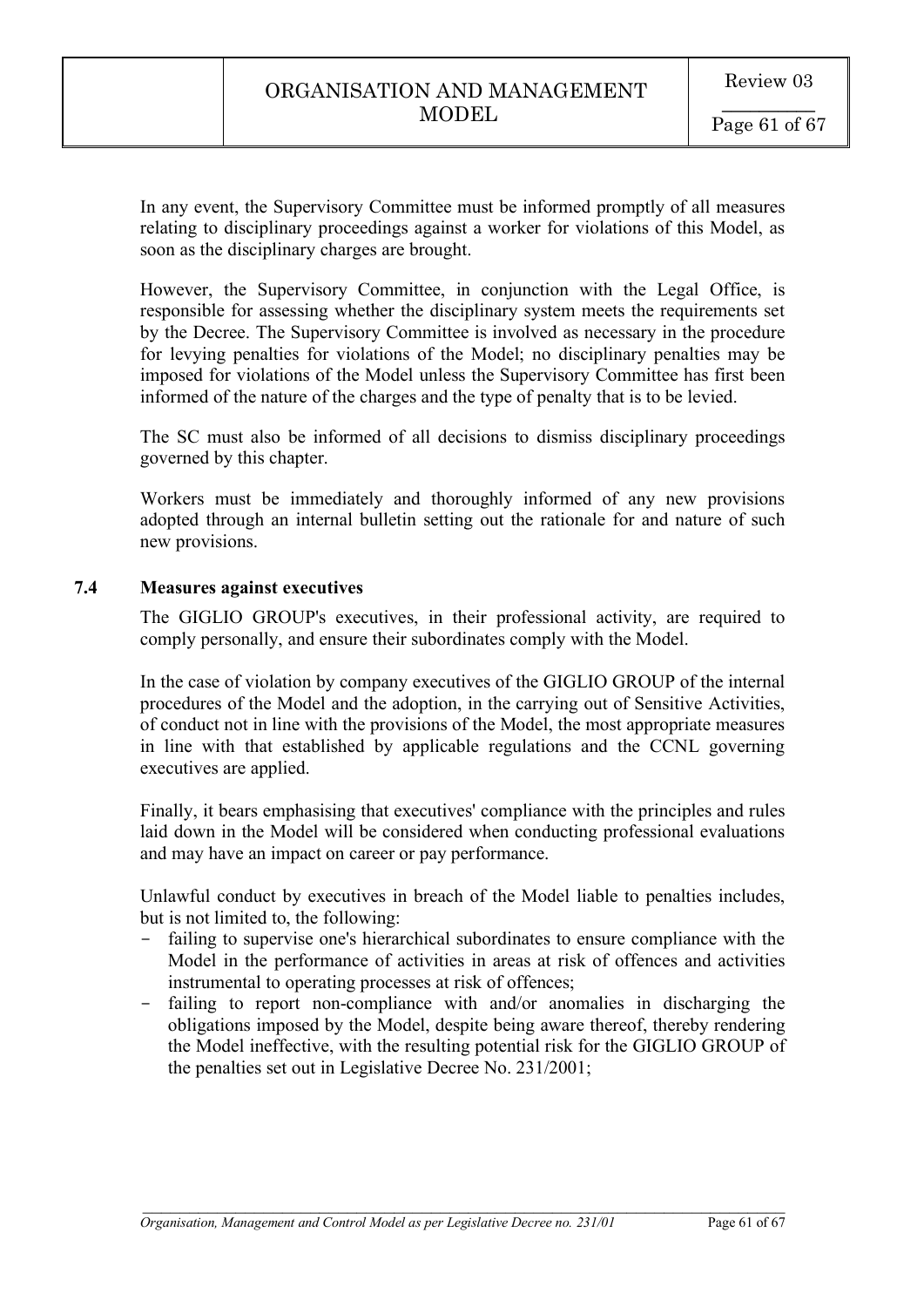- failing to report to the Supervisory Committee on critical issues relating to the performance of activities in areas at risk of offences identified in monitoring by the responsible authorities;
- personally committing one or more severe breaches of the Model, constituting a criminal offence contemplated in the Model, thereby exposing the GIGLIO GROUP to penalties pursuant to Legislative Decree No. 231/2001.

In the event of a breach of the provisions and rules of conduct set out in the Model by an executive, the GIGLIO GROUP, inspired by the principles of severity, repeated commission, direct non-compliance and lack of supervision, takes the action against the executive deemed most appropriate in accordance with the applicable contractual and legal provisions.

If the breach of the Model creates a lack of trust between the GIGLIO GROUP and the Executive, the penalty levied by the Board of Directors is dismissal.

All acts relating to the penalty proceedings must be reported to the Supervisory Committee for the assessment and monitoring within its purview.

# **7.5 Measures against members of the Board of Directors**

All acts relating to pending penalty proceedings against members of the Board of Directors must be reported to the Supervisory Committee for the assessment and monitoring within its purview.

If the Supervisory Committee is informed of a breach of the provisions or rules of conduct of the Model by a member of the Board of Directors, it must promptly inform the Board of Statutory Auditors and entire Board of Directors of the event. Those informed by the Supervisory Committee, after assessing whether the report is founded and conducting the necessary inquiries, may take the appropriate action, in accordance with the Articles of Association, including, where applicable, calling the shareholders' meeting to take the most appropriate measures in accordance with the law. Such measures may include formal notice to perform, temporary suspension and, for the most serious infractions, dismissal/removal from any office held at the Company, without prejudice to all attempts to seek compensation for damages.

Acts in violation of the duties of Directors include, without limitation:

- commission or attempted commission, in the course of official duties, of an offence to which Legislative Decree No. 231/01 applies;
- failure to comply with the Model;
- failure to supervise the GIGLIO GROUP's workers or partners with regard to compliance with the Model and the rules set out therein;
- tolerance for irregularities committed by the GIGLIO GROUP's workers or partners.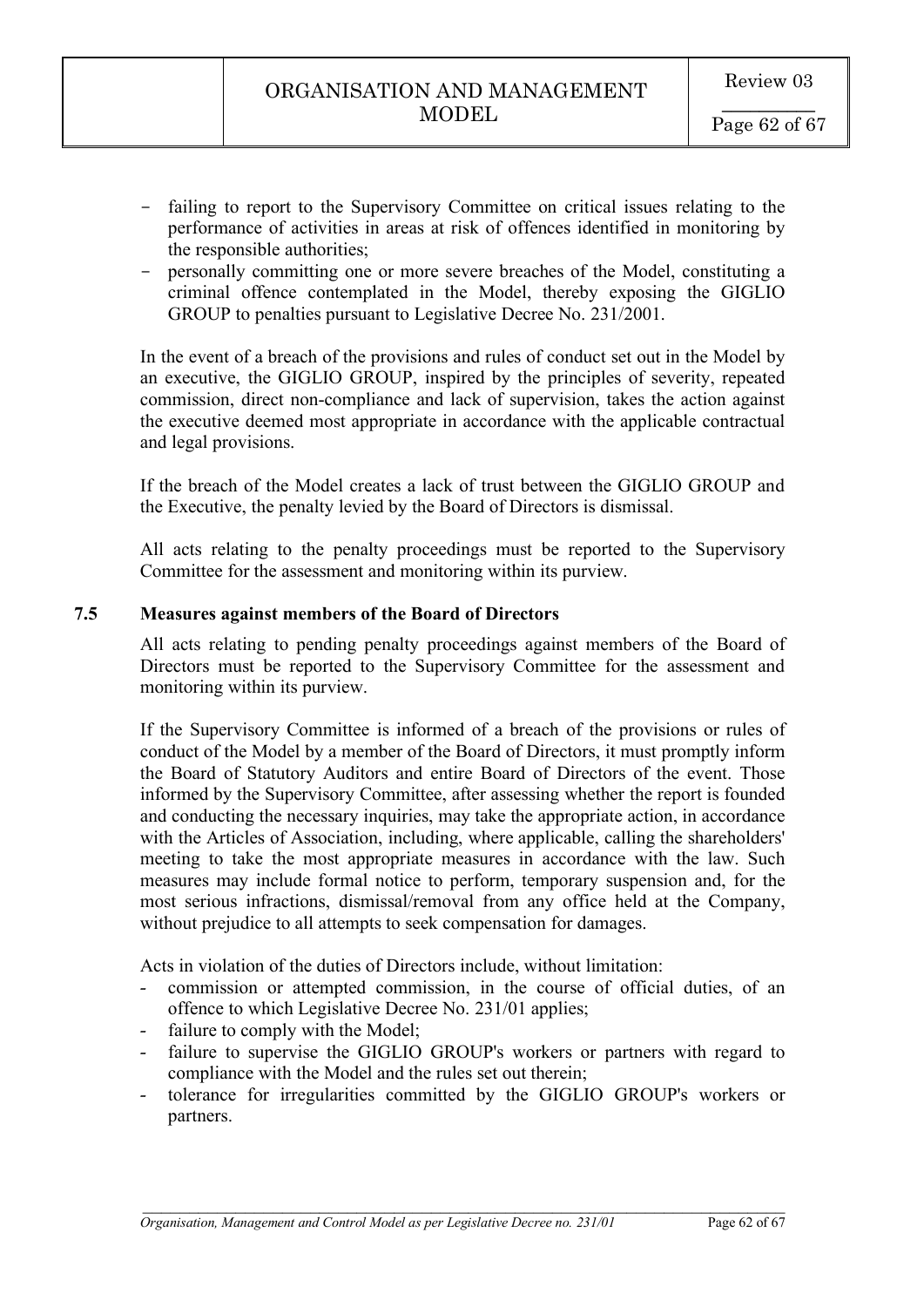### **7.6 Measures against members of the Board of Statutory Auditors**

All acts relating to pending penalty proceedings against members of the Board of Statutory Auditors must be reported to the Supervisory Committee for the assessment and monitoring within its purview.

If the Board of Directors is informed of violations of this Model by one or more members of the Board of Statutory Auditors, it will immediately inform the entire Board of Statutory Auditors and determine the action deemed most appropriate under the law, while also informing the Supervisory Committee.

If the Supervisory Committee is informed of a breach of the provisions or rules of conduct of the Model by one or more members of the Board of Statutory Auditors, it must promptly inform the Board of Statutory Auditors and the entire Board of Directors of the event. Those informed by the Supervisory Committee, after assessing whether the report is founded and conducting the necessary inquiries, may take the appropriate action, in accordance with the By-laws and the Law, including, where applicable, calling the shareholders' meeting to take the most appropriate measures in accordance with the law, informing at the same time the SC of the penalties imposed.

# **7.7 Measures against consultants and other external personnel**

Behaviour by consultants or other external personnel (whether parties to long-term or occasional arrangements), however designated, or by other parties to contractual relationships with the GIGLIO GROUP in conflict with Legislative Decree No. 231/2001 or the Code of Ethics, will be punished in accordance with the specific contractual clauses to be included in the respective contracts.

Such clauses require the third party to adopt and effectively implement company procedures and/or to engage in conduct suited to preventing the commission and attempted commission of offences giving rise to the application of the penalties set out in Legislative Decree no. 231/2001. Partial or total breach of this obligation is punished by the right of the GIGLIO GROUP to suspend performance of and/or withdraw unilaterally from the contract, even in mid-contract, with the possible application of penalties, or to terminate the contract, without prejudice, in any event, to the GIGLIO GROUP's right to compensation for any damages suffered. The penalties in question are determined and approved by the GIGLIO GROUP's Board of Directors and reported to the Supervisory Committee

### **7.8 Measures for the application of the Whistleblowing procedure**

Pursuant to Art. 2-bis, par. 1, letter d) of the Decree, penalties laid out in the previous paragraphs, respecting the principles set out hereby, shall apply against those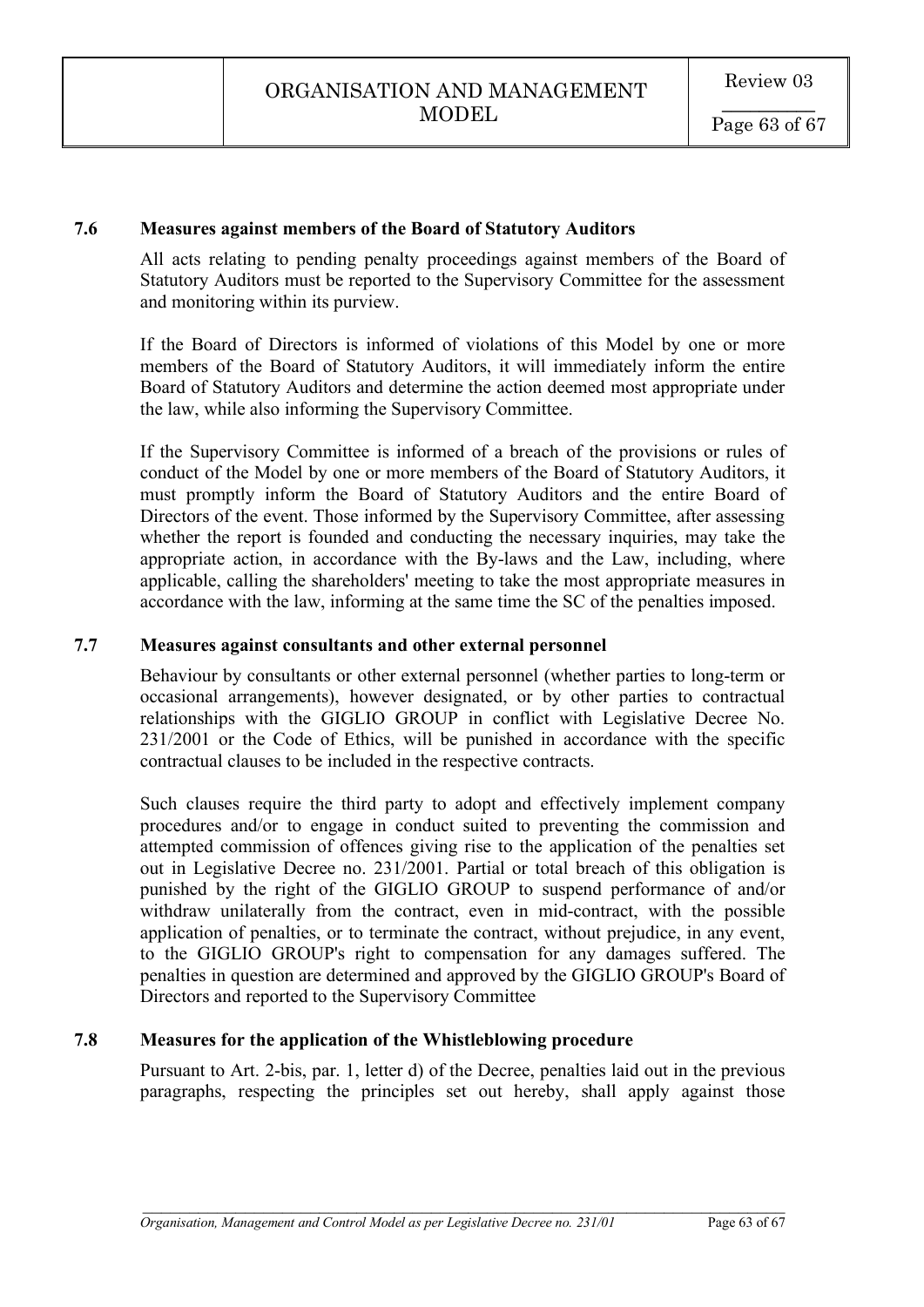individuals violating the protection measures of the reporter, as well as against those individuals reporting unfounded facts with intent or gross negligence.

More specifically, committing retaliatory acts against the author of the report in good faith shall constitute a gross disciplinary violation that shall be penalised in accordance with the procedures laid out in the previous paragraphs. The adoption of discriminatory measures against the subject reporting to the Body can be reported to the National Labour Inspectorate, for the adoption of necessary measures, by the reporter an by the trade union appointed by the same. The retaliatory or discriminatory dismissal of the reporter is invalid. The change of tasks, as laid out in Art. 2103 of the Civil Code, is also invalid, as well as any other retaliatory or discriminatory action adopted against the reporter.

It is the legal duty of the employer, in case of disputes connected to the infliction of disciplinary penalties or to demotions, dismissals, transfers or any other organisational measure causing negative effects, directly or indirectly, on the work conditions of the reporter, subsequent to the presentation of the report, to prove that said measures are based on reasons that do not concern the report.

It is also prohibited to make use of any other channel of communication for the report. The protection of the reporter's confidentiality is undermined in the event of reports that are demonstrably unfounded and deliberately aimed at damaging the reported or the Company. Also in this case, said behaviour shall constitute a gross disciplinary violation and shall be penalised in accordance with the aforementioned procedures.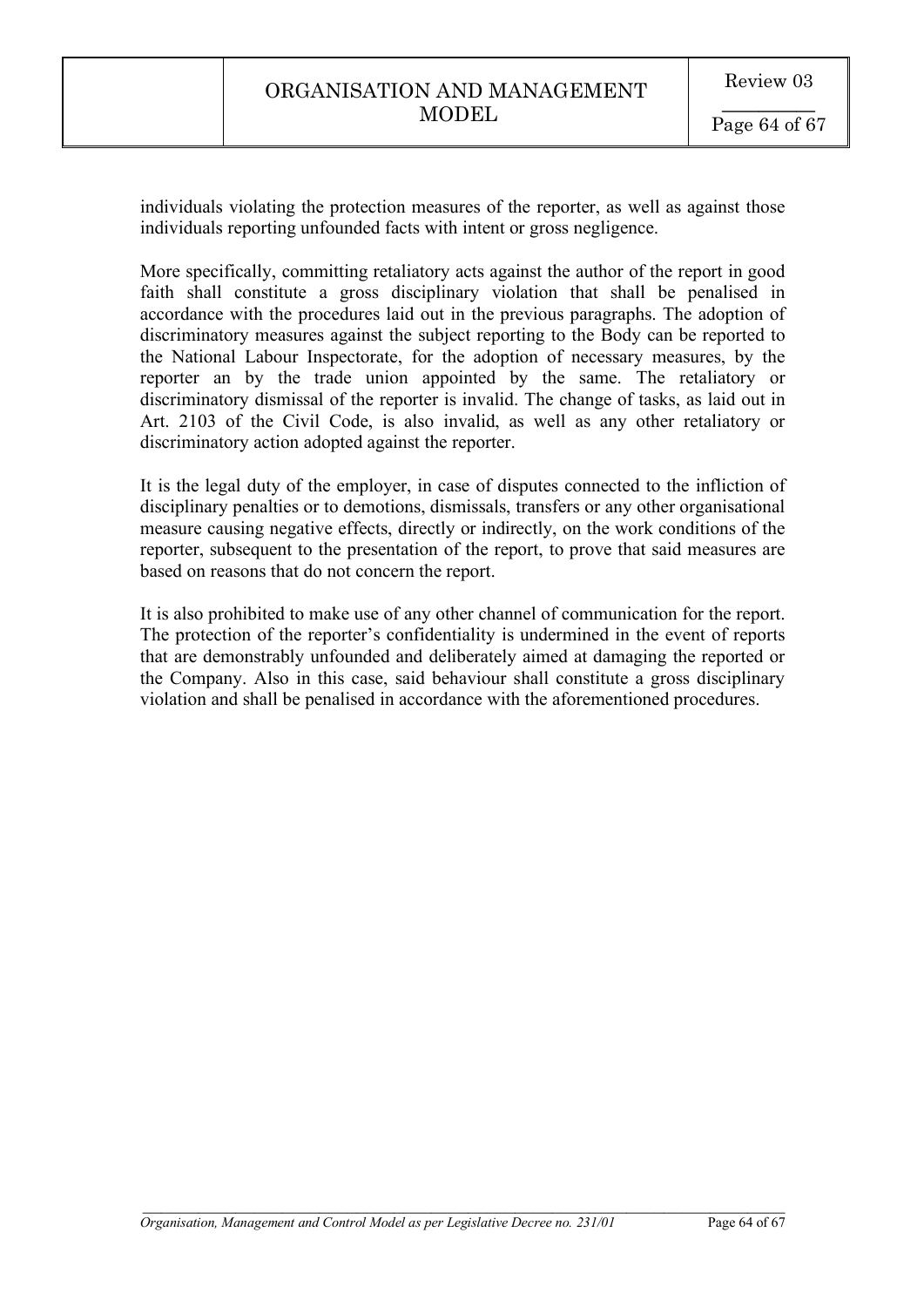# **CHAPTER 8 ADOPTION OF THE MODEL – CRITERIA FOR UPDATING AND ADJUSTING THE MODEL**

### **8.1 Audits and controls regarding the Model**

Each year, the Supervisory Committee must prepare a general supervisory plan outlining its activities, including: a calendar of activities to be carried out during the year, the timing of controls, analysis criteria and procedures and the possibility of conducting unscheduled audits and controls.

In conducting its activity, the Supervisory Committee may avail itself of the support of both departments and offices internal to the GIGLIO GROUP with specific expertise in the areas of the company subject to control in each case, with regard to the performance of the technical operations required for the performance of the control function, as well as of external consultants. In any event, consultants must always report the findings of their activity to the Supervisory Committee.

The Supervisory Committee enjoys the broadest powers to discharge its duties in the conduct of audits and inspections.

### **8.2 Updates and adjustments**

The Board of Directors resolves on updates and adjustments to the Model to incorporate any amendments and/or additions that may be required as a result of:

- i) significant infractions of the Model;
- ii) changes in the GIGLIO GROUP's internal structure and/or in how it conducts its business;
- iii) changes in the law;
- iv) the finding of controls;
- v) investigation of serious acts liable to criminal prosecution, including acts committed prior to the approval of the Model.

Once approved, the amendments and instructions for their immediate application are communicated to the Supervisory Committee, which in turn proceeds, without delay, to render such changes operational and ensures that content is properly circulated internally and externally to the GIGLIO GROUP.

The Supervisory Committee will also draft a specific report informing the Board of Directors of the outcome of its activity in accordance with the resolution ordering the update and/or adjustment of the Model.

In any event, the Supervisory Committee retains precise duties and powers relating to supervising, developing and promoting constant updates of the Model. To this end, it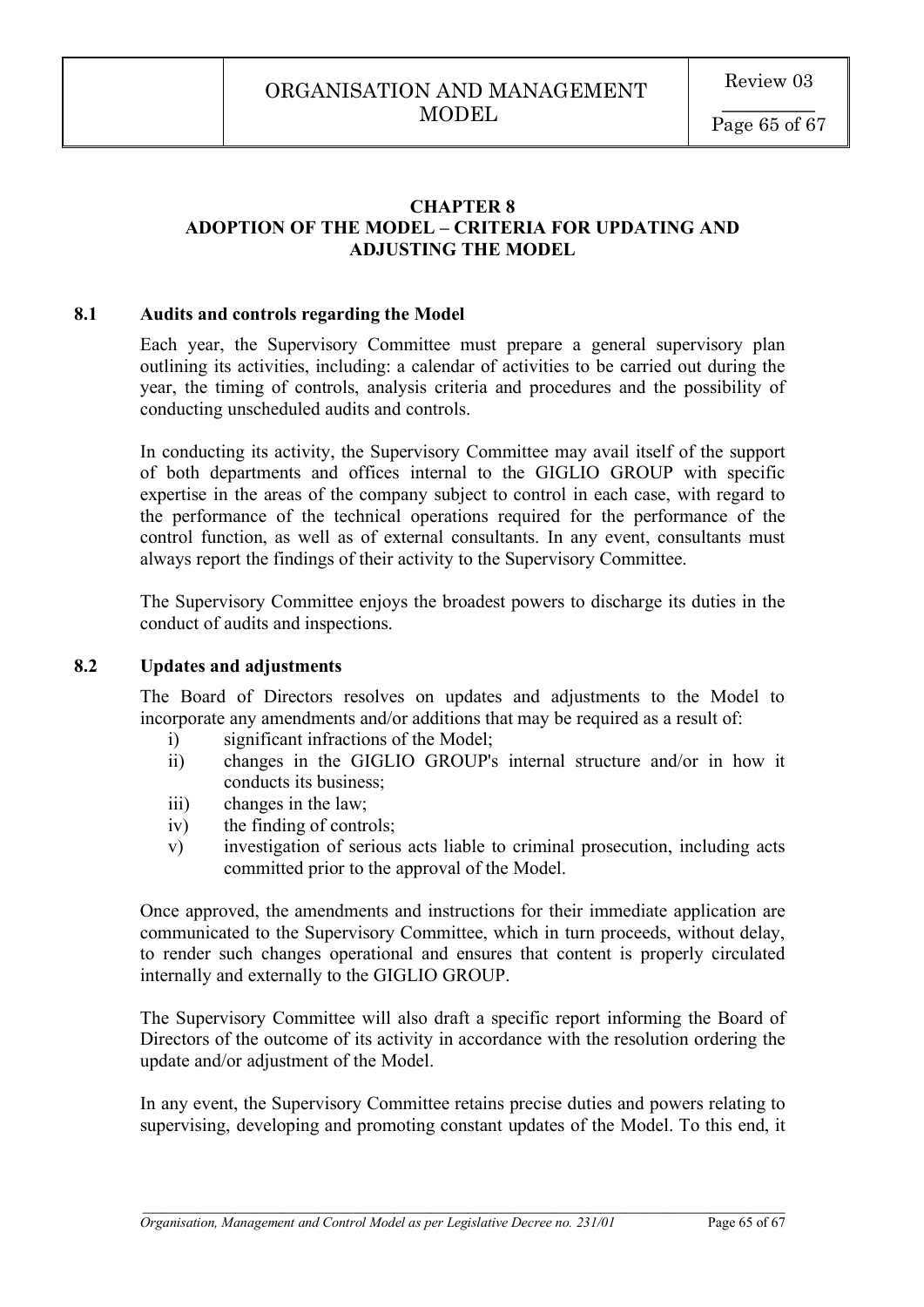prepares remarks and proposals relating to the organisation and control system for the responsible company offices or, in particularly significant cases, the Board of Directors.

In particular, in order to ensure that changes in the Model are applied promptly and effectively, without a lack of coordination with operating process, the Model and the circulation of the Model, the Chairman of the Board of Directors is tasked with periodically making changes to the Model relating to aspects of a descriptive nature. It should be noted that the expression "aspects of a descriptive nature" refers to elements and information that do not affect the substantive content of the special sections of the Model and/or that derive from resolutions by bodies of the GIGLIO GROUP (such as amendments of the Articles of Association, etc.) or by specifically authorised company departments (such as the redesign of the organisation chart, etc.).

At the next available session of the Board of Directors, the Chairman presents a specific report on the changes applied in implementation of the delegated authority and preliminarily approved by the Supervisory Committee so that they may be ratified by resolution by the Board of Directors.

In any event, the Board of Directors remains solely responsible for approving updates and/or adjustments to the Model due to the following factors:

- amendment of legislation governing vicarious criminal liability;
- identification of new sensitive activities, or changes to previously identified sensitive activities, including those relating to the launch of new business activities;
- observations expressed by the Ministry of Justice on the Guidelines pursuant to Article 6 of Legislative Decree No. 231/2001 and Articles 5 et seq. of Ministerial Decree No. 201 of 26 June 2003;
- commission of the offences cited in Legislative Decree No. 231/2001 by the Covered Persons subject to the Model and, more generally, of significant infractions of the Model;
- identification of deficiencies or gaps in the Model's provisions on the basis of audits of the Model's efficacy.

In any event, the Model will be periodically audited, at least once every three years, by resolution of the Board of Directors.